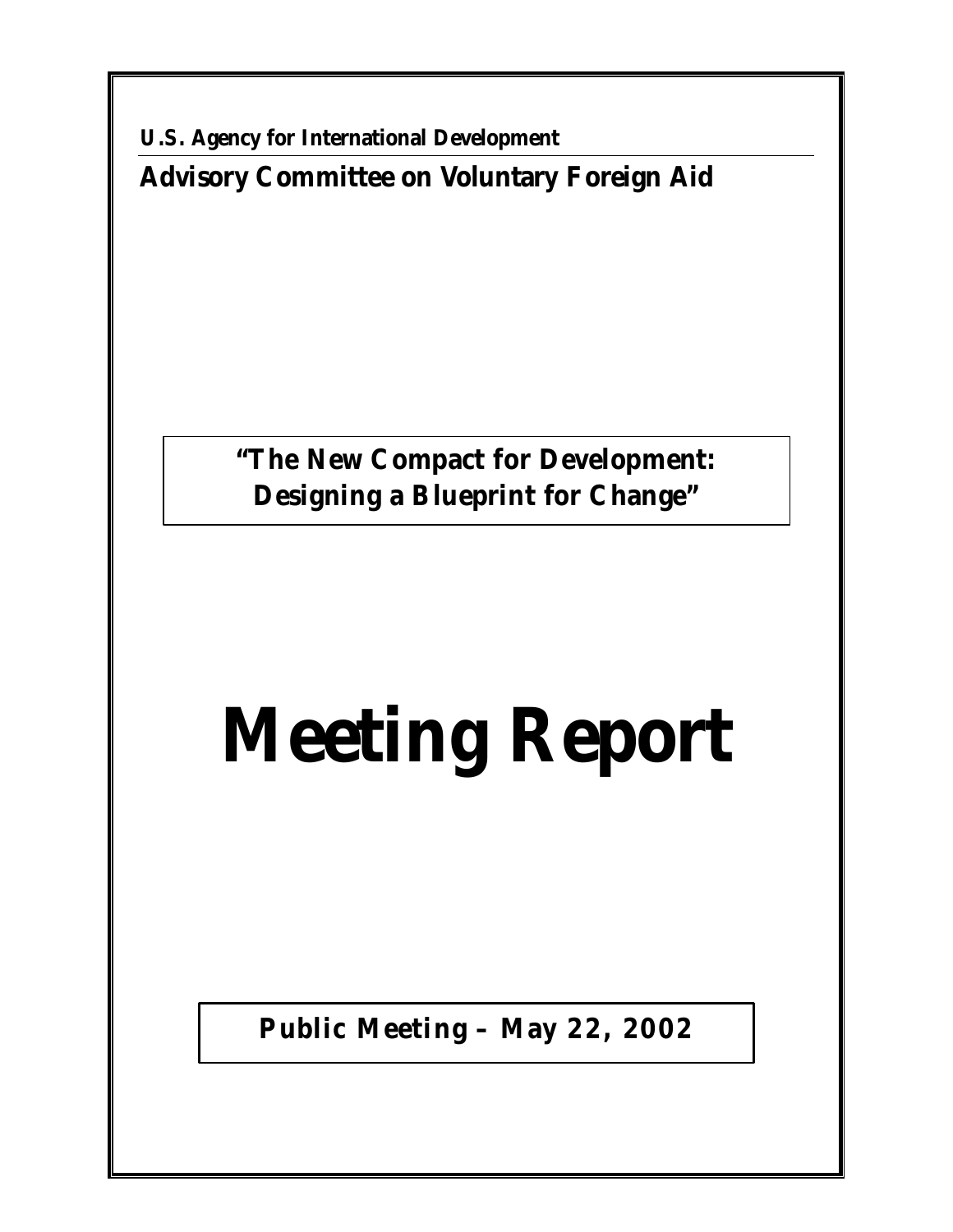### **ACVFA**

#### **Advisory Committee on Voluntary Foreign Aid**

**"The New Compact for Development: Designing a Blueprint for Change"**

## **May 22, 2002**

**USAID/DCHA/PVC Room 7-06-084 RRB 1300 Pennsylvania Avenue, NW Washington, D.C. 20523-7600 Tel: 202.712.5979 • Fax 202.216.3041**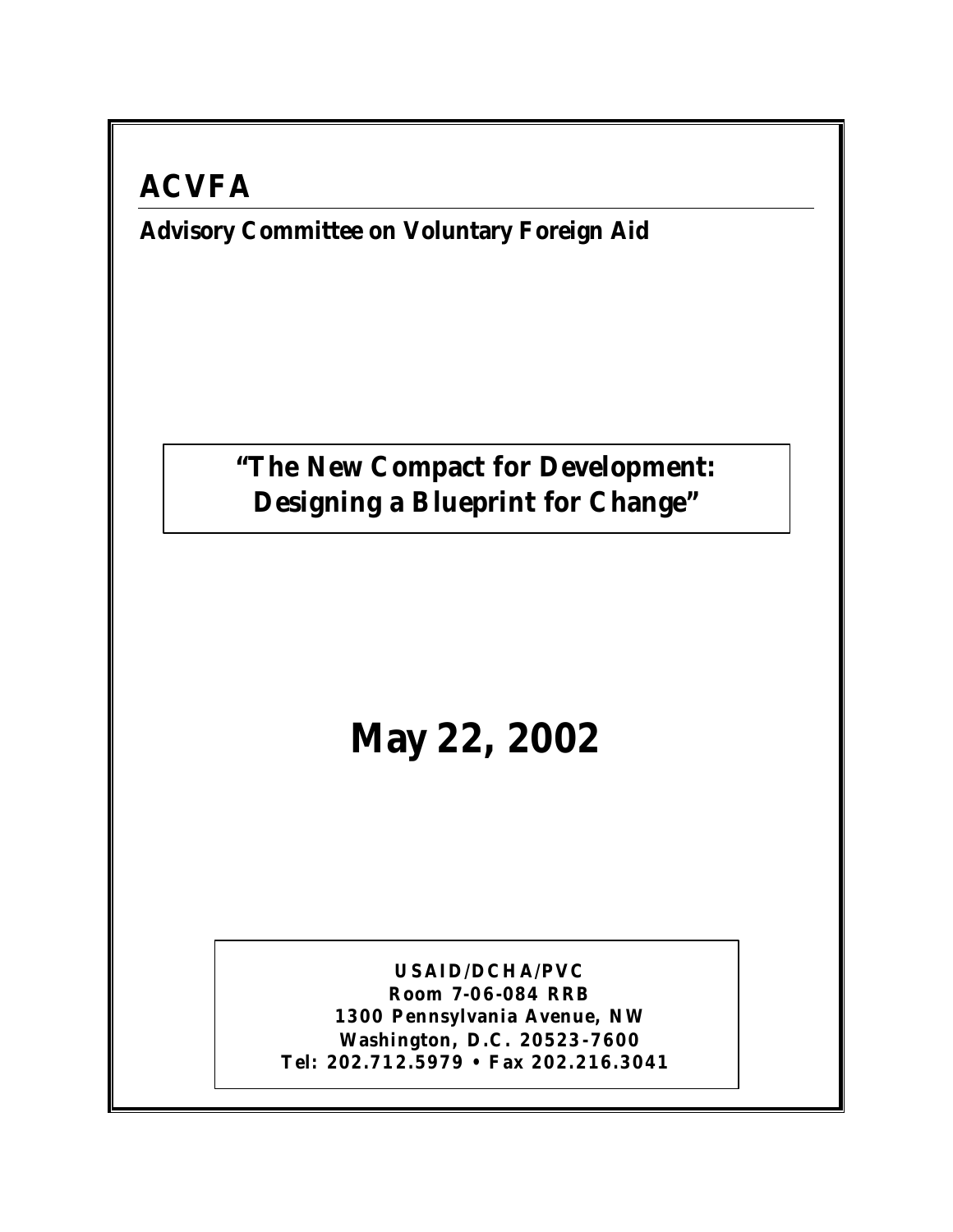#### **ADVISORY COMMITTEE ON VOLUNTARY FOREIGN AID**

#### **Public Meeting**

**May 22, 2002**

**"The New Compact for Development: Designing A Blueprint for Change"**

**Table of Contents**

| Welcome and Introduction: WILLIAM S. REESE, ACVFA Chair                                                                                                                           |                  |
|-----------------------------------------------------------------------------------------------------------------------------------------------------------------------------------|------------------|
| <b>Introduction: Frederick Schieck, Deputy Administrator, USAID</b>                                                                                                               | $\mathbf{1}$     |
| <b>Message from Andrew S. Natsios, Administrator, USAID</b>                                                                                                                       | 3                |
| "The President's New Compact for Development"<br><b>Frederick Schieck, Deputy Administrator, USAID</b>                                                                            |                  |
| <b>Questions and Answers</b>                                                                                                                                                      | $5\phantom{.0}$  |
| <b>Panel Discussion: "The Millennium Challenge Account: Developing</b><br><b>Effective Partnerships, Criteria, and Measurements"</b><br>Moderator: Peggy Curlin, ACVFA Vice Chair | $\mathbf 7$      |
| • Alan, P. Larson, Under Secretary for Economic, Business, and<br><b>Agricultural Affairs, U.S. Department of State</b>                                                           | $\boldsymbol{7}$ |
| • William Schuerch, Deputy Secretary for International Development,<br>Debt, and Environmental Policy, U.S. Treasury                                                              | 9                |
| • Patrick Cronin, Assistant Administrator for Policy and Program<br><b>Coordination, USAID</b>                                                                                    | 10               |
| Robert Chase, ACVFA Member, Vice President, World Learning<br>$\bullet$                                                                                                           | 11               |
| <b>Questions and Answers</b>                                                                                                                                                      |                  |
| Afternoon Opening Remarks: William S. Reese, ACVFA Chair                                                                                                                          | 18               |
| "Criteria and Selection Issues: Consultation with NGOs"<br>Patrick Cronin, Assistant Administrator for Policy and Program                                                         |                  |
| <b>Coordination, USAID</b><br>19                                                                                                                                                  |                  |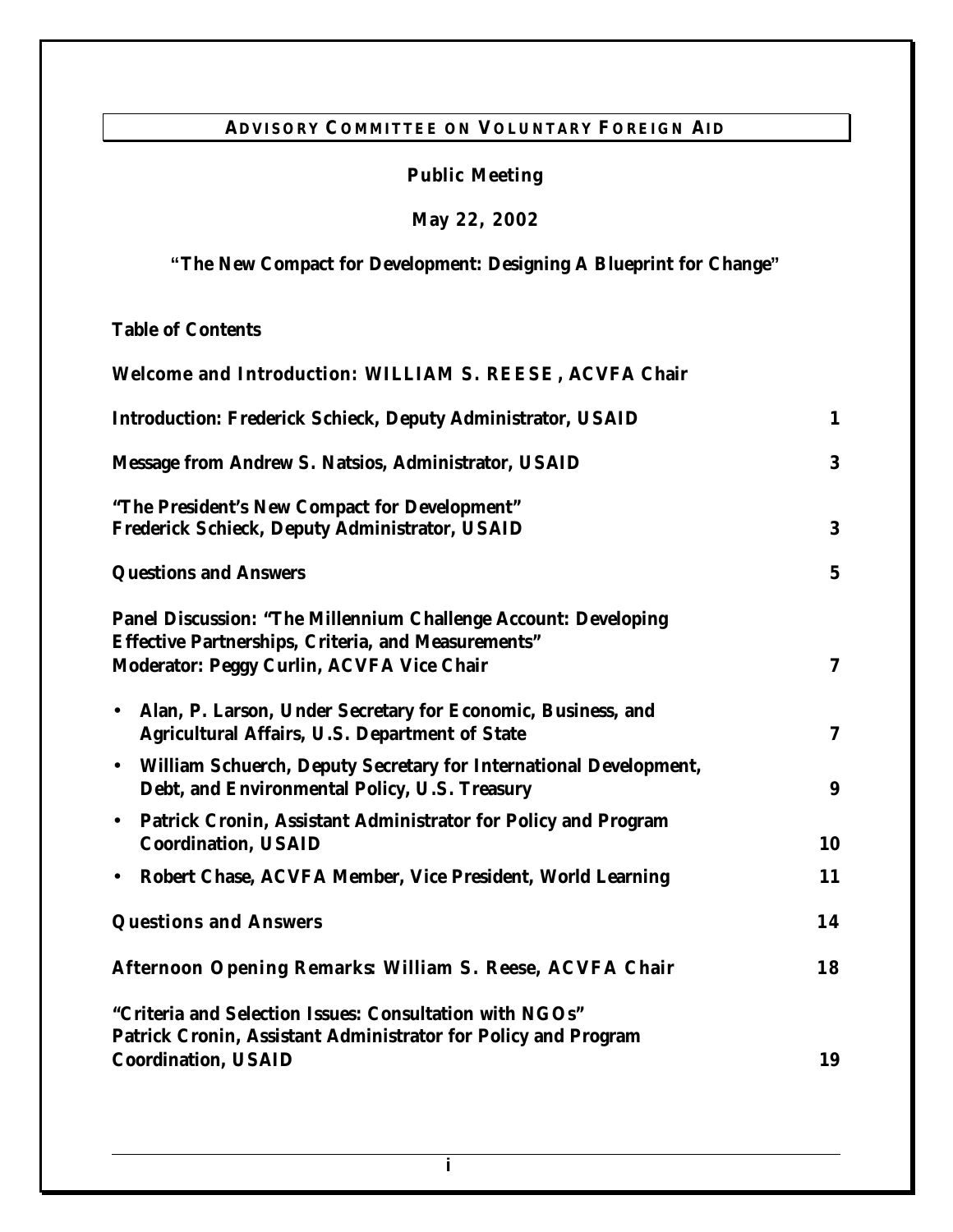**Reports from Breakout Groups on Criteria, Selection Issues, and Indicators**

|           | • Group 1 "Governing Justly"           | 20 |  |
|-----------|----------------------------------------|----|--|
|           | • Group 2 "Investing in Human Capital" | 21 |  |
| $\bullet$ | <b>Group 3 "Economic Freedom"</b>      | 23 |  |
|           | <b>Annex 1: Meeting Agenda</b>         |    |  |

**Annex 2: Breakout Group 1 "Governing Justly" Session Notes**

**Annex 3: Breakout Group 2 "Investing in Human Capital" Session Notes**

**Annex 4: Breakout Group 3 "Economic Freedom" Session Notes**

**Annex 5: Meeting Participants**

**Annex 6: ACVFA Information**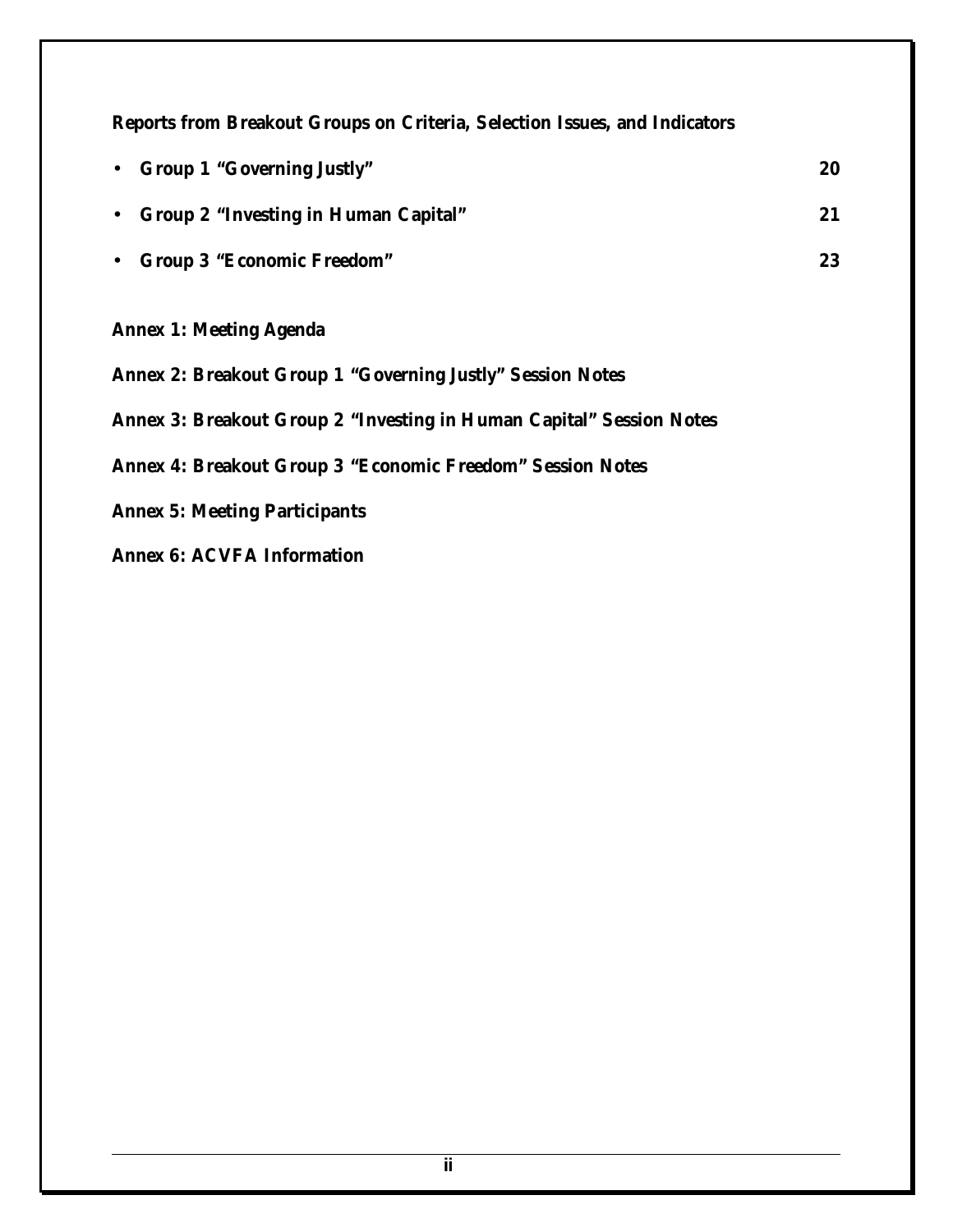#### **ADVISORY COMMITTEE ON VOLUNTARY FOREIGN AID**

#### **PUBLIC MEETING**

#### **MAY 22, 2002**

#### **"The New Compact for Development: Designing a Blueprint for Change"**

#### **WELCOME AND INTRODUCTION: WILLIAM S. REESE, ACVFA CHAIR**

**J**illiam S. Reese, ACVFA Chair, welcomed the ACVFA members, the U.S. Agency for International Development (USAID) staff, and meeting participants. For sixty years, the ACVFA has worked to promote a strong partnership **W** Hency for International Development (USAID) staff, and meeting participants.<br>
For sixty years, the ACVFA has worked to promote a strong partnership<br>
between the U.S. government foreign assistance program, the business non-profit sector as a full expression of U.S. concern and commitment for development around the world. With the new administration the ACVFA has refocused its work around the four pillars identified by USAID Administrator Andrew S. Natsios.

Mr. Reese noted that this was ACVFA's first public meeting since the International Conference on Financing for Development in Monterrey, Mexico in March 2002. That conference looked not only at Official Development Assistance, but also at the other larger vehicles, including foreign direct investment, trade, host country domestic resources, and multilateral assistance. The announcement by President Bush in March 2002 represents the largest infusion of U.S. public money for development in our working lifetimes -- \$5 billion per year by 2006. Today's public meeting focuses on the new Millennium Challenge Account (MCA). The afternoon breakout sessions provide an opportunity for public input on the criteria, selection issues, and indicators associated with the MCA. The meeting agenda is contained in Appendix 1.

#### **FREDERICK SCHIECK**, DEPUTY ADMINISTRATOR, USAID

Mr. Schieck welcomed the meeting participants on behalf of USAID and remarked on the importance of the ACVFA public meetings as a forum for discussion of foreign policy and international development issues. He noted that ACVFA's working subcommittees have advised USAID in several key areas over the past several years, including procurement reform, improving the Agency Strategic Plan, and most recently, thinking through strategies for the Global Development Alliance.

Following up on the topic of ACVFA's February 2002 public meeting on Afghanistan, Mr. Schieck presented an update on USAID's work there. A key focus of the USAID program is education. USAID assisted the Afghan government in preparing for the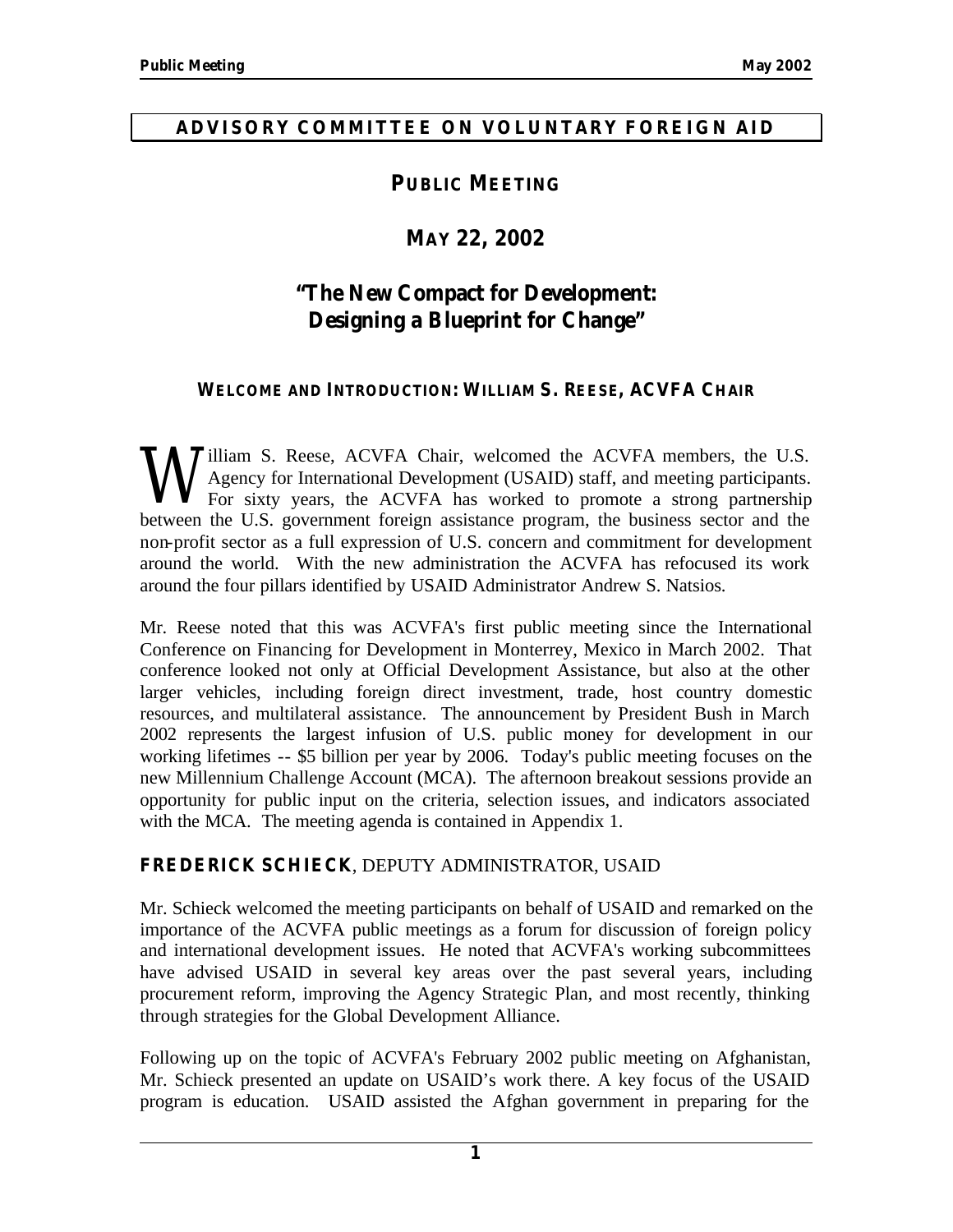opening of schools on March 23 by printing and distributing over five million primary school textbooks and four thousand teacher training kits. USAID also printed five million secondary school textbooks, which are currently being distributed. USAID is now providing food supplements to augment the salaries of 30,000 teachers, many of whom are women. Afghan girls have been enrolled in public school for the first time in many years.

In agriculture, USAID supported the spring planting by purchasing and distributing 7,000 tons of seeds and 15,000 metric tons of fertilizer. These commodities reached approximately 140,000 farmers. The persistent drought in Afghanistan is of great concern. USAID is working with UNICEF and local non-governmental organizations (NGOs) to address this critical problem. USAID is creating income alternatives, primarily infrastructure rebuilding projects such as irrigation system repairs, which are benefiting approximately 45,000 rural people in five provinces. USAID is also assisting 6,000 farmers to switch to cash crops in lieu of poppy.

USAID is providing food supplements to 210,000 civil servants. This is viewed as an income supplement and is designed to help the government retain qualified workers. USAID is committed to working on a broad scale for reconstruction and recovery in Afghanistan. USAID is anticipating that the multilateral banks will take the lead on the much needed infrastructure development. The main focus of USAID programs will be community-based actions to improve livelihoods and restore economic opportunities throughout the country.

Mr. Schieck stated that Secretary Powell and Administrator Natsios are determined to build on the progress made over the last six months. Afghans are returning to their homes and rebuilding their lives, and the United States is committed to assisting them. The USAID mission in Kabul is now open for business.

A major event since the last ACVFA public meeting was President Bush's announcement of the New Compact for Development and the Millennium Challenge Account. This initiative, announced in March 2002, will increase U.S. foreign assistance levels by \$5 billion a year by 2006. This increase will be reached in steps beginning in 2004. Mr. Schieck remarked that this is a tremendous increase in economic aid and is of great significance to the development community. The President made it clear that this initiative is linked to effective and successful development. The MCA is designed to build on success and demonstrated political will on the part of governments.

Mr. Schieck introduced the first speaker, USAID Administrator Andrew Natsios, who taped a message before leaving for a trip to Africa. Mr. Natsios was with President Bush when he announced the Compact and was part of the U.S. delegation at the Monterrey Conference. He is involved in planning the MCA as USAID's representative on the Compact for Development's steering committee.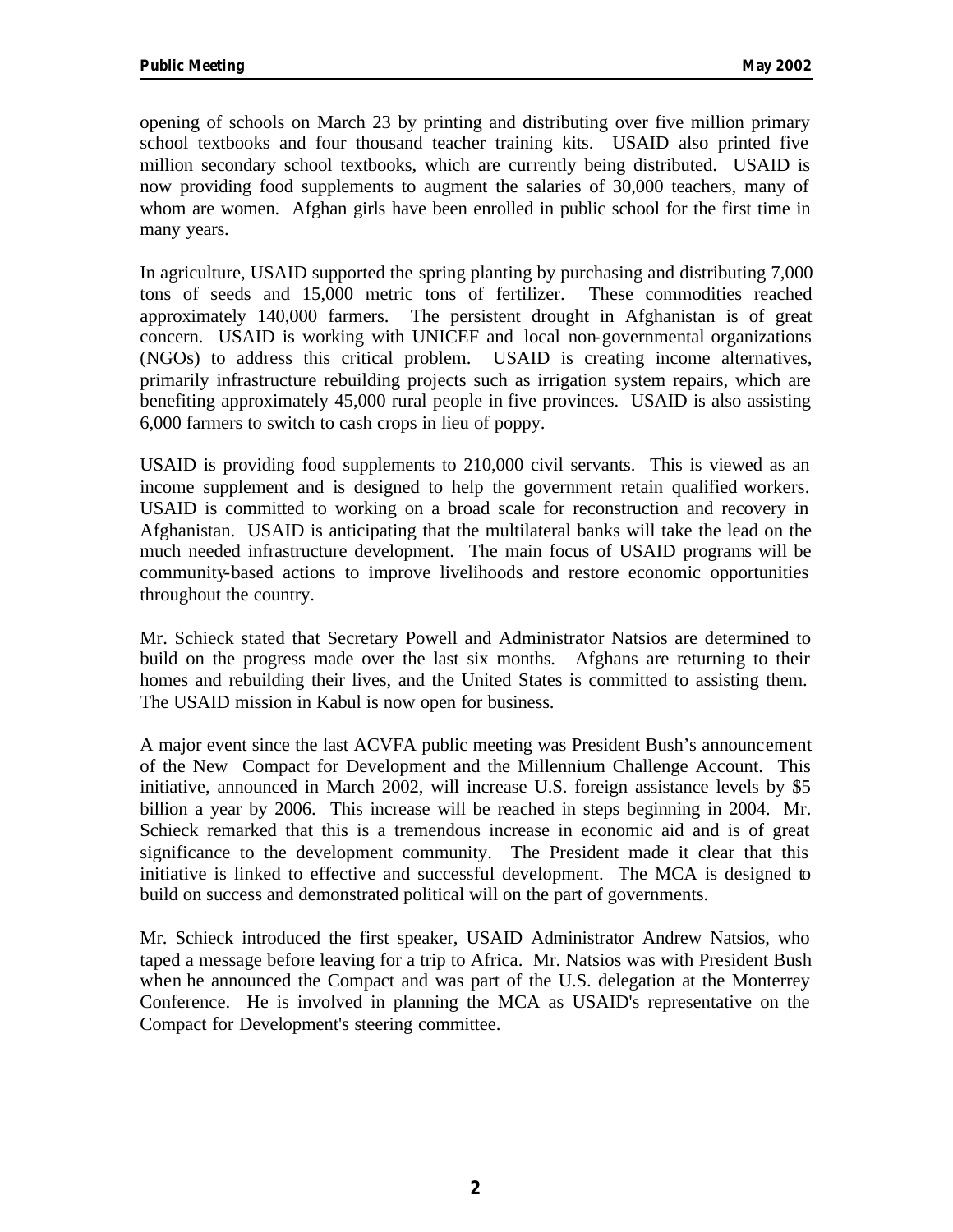#### **MESSAGE FROM ANDREW S. NATSIOS**, ADMINISTRATOR, USAID (VIDEOTAPE)

Mr. Natsios pointed out that the recent announcement of the Millennium Challenge Account by the President marks the third major presidential initiative in foreign assistance since the end of World War II. The first was presented by President Truman and followed by the Marshall Plan. The second major initiative involved the creation of USAID and the Alliance for Progress by President Kennedy.

Mr. Natsios stressed that the MCA will be an addition to the existing U.S. foreign aid program. Many countries that do not qualify for MCA will continue to participate in traditional assistance programs, now in place in over eighty countries. USAID will focus its traditional resources on those areas that will help countries qualify for the MCA.

Depending on the structure, foreign aid programs can move a country toward reform, support the status quo, or undermine reform efforts. Mr. Natsios stated that there is a need to put more tools in the hands of those forces trying to make long-lasting reforms in their societies. When he initiated the Partnership for the Americas, President Bush, Sr. made an agreement with Latin American democratic leaders that if countries democratized and moved towards free markets, the United States would respond by increasing foreign assistance, drafting a free trade agreement, and helping with debt burdens. In the early 1990's many Latin American leaders told Mr. Natsios that the American foreign assistance program was instrumental in facilitating democratic and free market reforms in their countries. The MCA is designed to put tools in the hands of reformers.

Mr. Natsios emphasized that substantial damage will be done if Congress is pressured into earmarking the MCA funds. The people that really know how money should best be spent, including host country ministers, ambassadors, mission directors, and civil society often have the least influence over the allocation of current resources because of earmarks. The MCA will have the best chance of success if earmarks are avoided and decision-making power is retained at the local level.

Mr. Natsios expects that the success of the MCA will require the cooperation of many groups, including local and international NGOs, universities, and business interests. The President emphasized that countries have to show a commitment to primary education and health in order to qualify for the MCA. Organizations with expertise in those areas will be called upon to work with USAID in implementing the MCA. NGOs that focus on democracy can help with the "ruling justly" requirement that the President has placed on these funds. Mr. Natsios reiterated that USAID needs the support of the private sector as partners and looks forward to working together on this important effort.

#### **"THE PRESIDENT'S NEW COMPACT FOR DEVELOPMENT" FREDERICK SCHIECK**, DEPUTY ADMINISTRATOR, USAID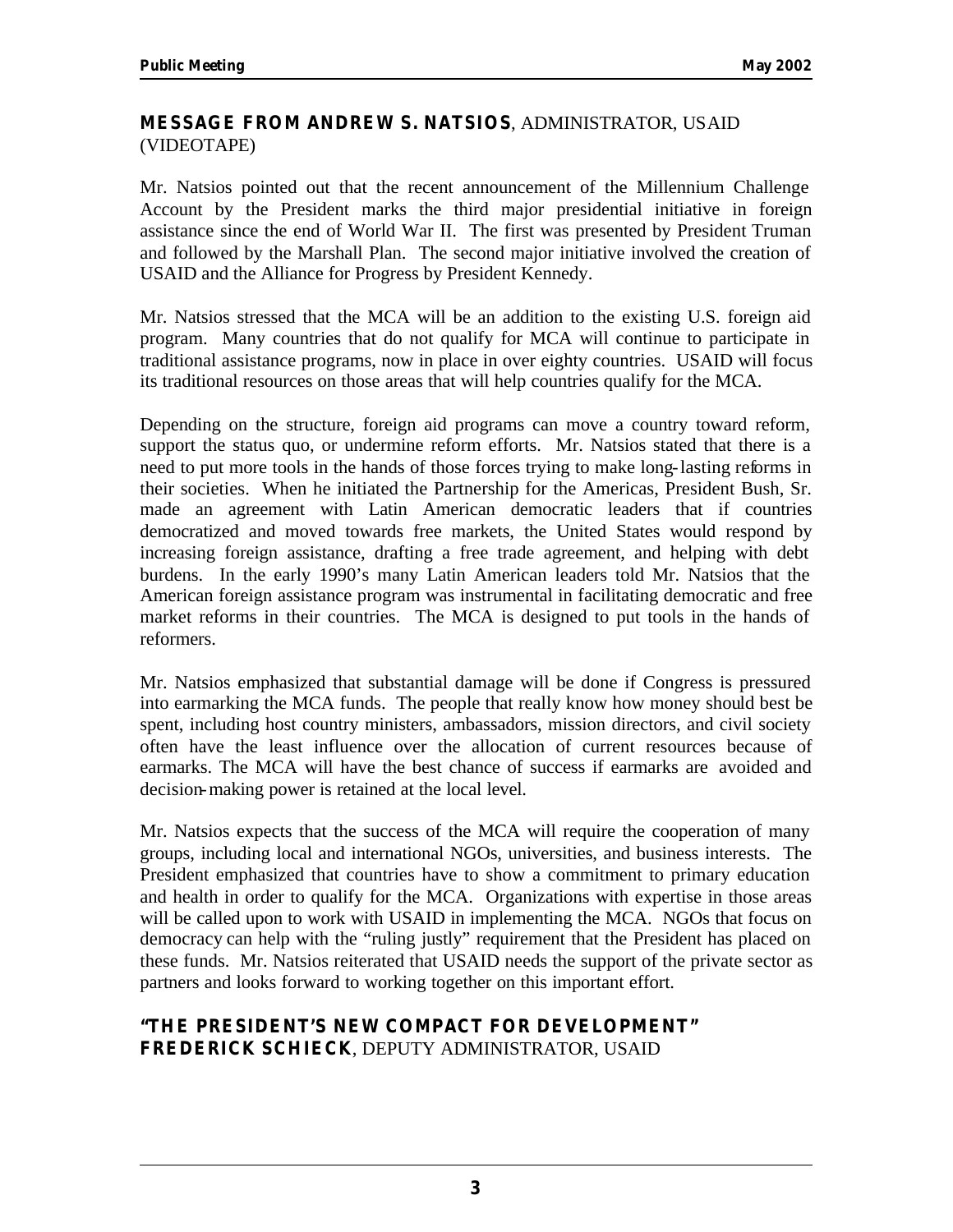Mr. Schieck stated that the main goal of the MCA is to promote economic growth and poverty reduction in developing countries that have made strong demonstrated commitments to ruling justly, investing in people and promoting economic freedom. MCA funded programs will be designed to help countries continue with the progress they have made, increase trade, and attract private investment. Currently there are a number of interagency committees at work defining key components of the MCA. Target completion date of the various components is July to September 2002. Mr. Schieck welcomed the dialogue with the non-profit community and other groups and asked that participants voice the ir views on what will work and what will not.

Emphasizing that the specific eligibility criteria for the MCA and details about how it will work have not been finalized, Mr. Schieck highlighted some of the approaches currently under discussion. MCA will focus on performance and growth. The size of the account will enable relatively large investments to be made in programs aimed at accelerating economic growth and reducing poverty. MCA funding will be directed to selected countries that are demonstrating good performance, having adopted appropriate policies and reforms necessary to accelerate economic growth, improve governance, and provide a better standard of living for their citizens. A wide range of programs and activities is envisioned. This will be an opportunity to lift more people out of poverty than any previous program.

A key step in putting the MCA into operation will be to define the criteria for good performance. A task force is developing proposed criteria by which performance can be judged in three broad areas: ruling justly, investing in people, and economic freedom. Performance in such areas as respect for human rights, functioning of judicial systems, commitment to attacking corruption, improvements in education and health status, regulatory frameworks, and economic growth will be important indicators. Mr. Schieck remarked that this is a complicated undertaking. When the process of defining indicators is completed, there will be the difficult process of how to weigh performance among the indicators.

Another important need is to identify the modalities related to managing the MCA, including defining the types of activities that can be funded. A subcommittee of the interagency working group on the MCA is in the process of conceptualizing the types of mechanisms and activities that might be considered under the MCA. As a result of the subcommittee's work, Mr. Schieck envisions the following possible outcomes:

- 1. Funds will be provided on a grant basis only. This will not be a loan program, although some funds may be channeled through intermediary credit institutions for lending to target beneficiaries.
- 2. MCA will be largely a bilateral program, although some programs could be financed jointly with multilateral development banks.
- 3. Provision for data collection and performance review will be built into the program.
- 4. Investment needs and growth potential of the selected countries will be taken into account in determining the allocation of funds.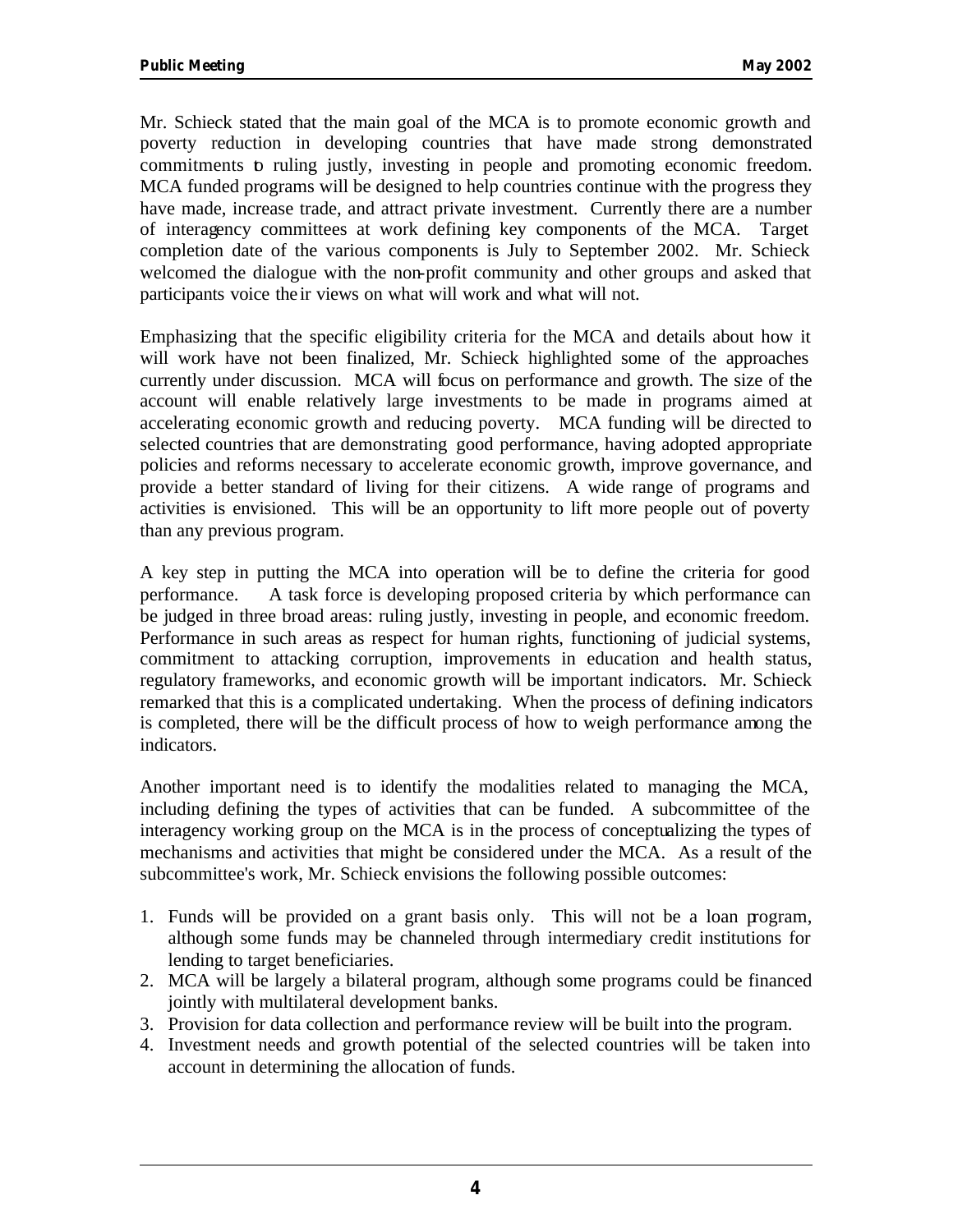Possible investment sectors for MCA encompass a wide range of interventions. Examples include public management, entrepreneurship, international and regional trade, including financing special projects to increase trade, and assistance in negotiating with the World Trade Organization (WTO). Investments will also be made in agriculture, education (particularly directed toward improving educational systems and girls' education), health, finance and business. The goal of economic growth and poverty reduction underlies all interventions. The MCA will finance programs that work toward this goal. The prospects for reaching this goal are greatly enhanced by selecting countries that have demonstrated performance. Mr. Schieck remarked on the importance of having flexible tools, including the ability to design programs at the local level so that real needs are addressed.

The U.S. government expects to have many partners in implementing the MCA:

- Governments, at both national and local levels
- Other U.S. government agencies
- U.S. and local universities
- International and local NGOs
- Private firms
- Volunteer and faith-based organizations
- Foundations
- Public international organizations
- International financial institutions.

Mr. Schieck stated that experience has shown that if political will is lacking and policy structures are such that investment is discouraged, then development is slow to nonexistent. The MCA represents an opportunity for the U.S. development community, public and private, to focus on performance as the base on which assistance programs are built, and to make a real difference in people's lives.

#### **QUESTIONS AND ANSWERS/AUDIENCE DISCUSSION:**

**Peggy Curlin**, ACVFA Member, inquired about plans for participation by people in the developing world in this process. She suggested that it will take urging on the part of the U.S. government to ensure that the issues of women and rural poor receive adequate attention.

**Mr. Schieck** stated that the interagency group is working on these concerns and that it would be a good issue for the panel discussion. How the process will open up is still under discussion, but there is a definite commitment to wide participation. Mr. Schieck remarked that it is very important that the identification and design of projects is not a "top down" process. Local governments, NGOs, and USAID missions must be involved in the process.

**Mary McClymont**, ACVFA Member, commented that InterAction prepared a paper about the Millennium Challenge Account that addresses many of these issues. She noted a concern about countries that do not qualify and urged that there be a comprehensive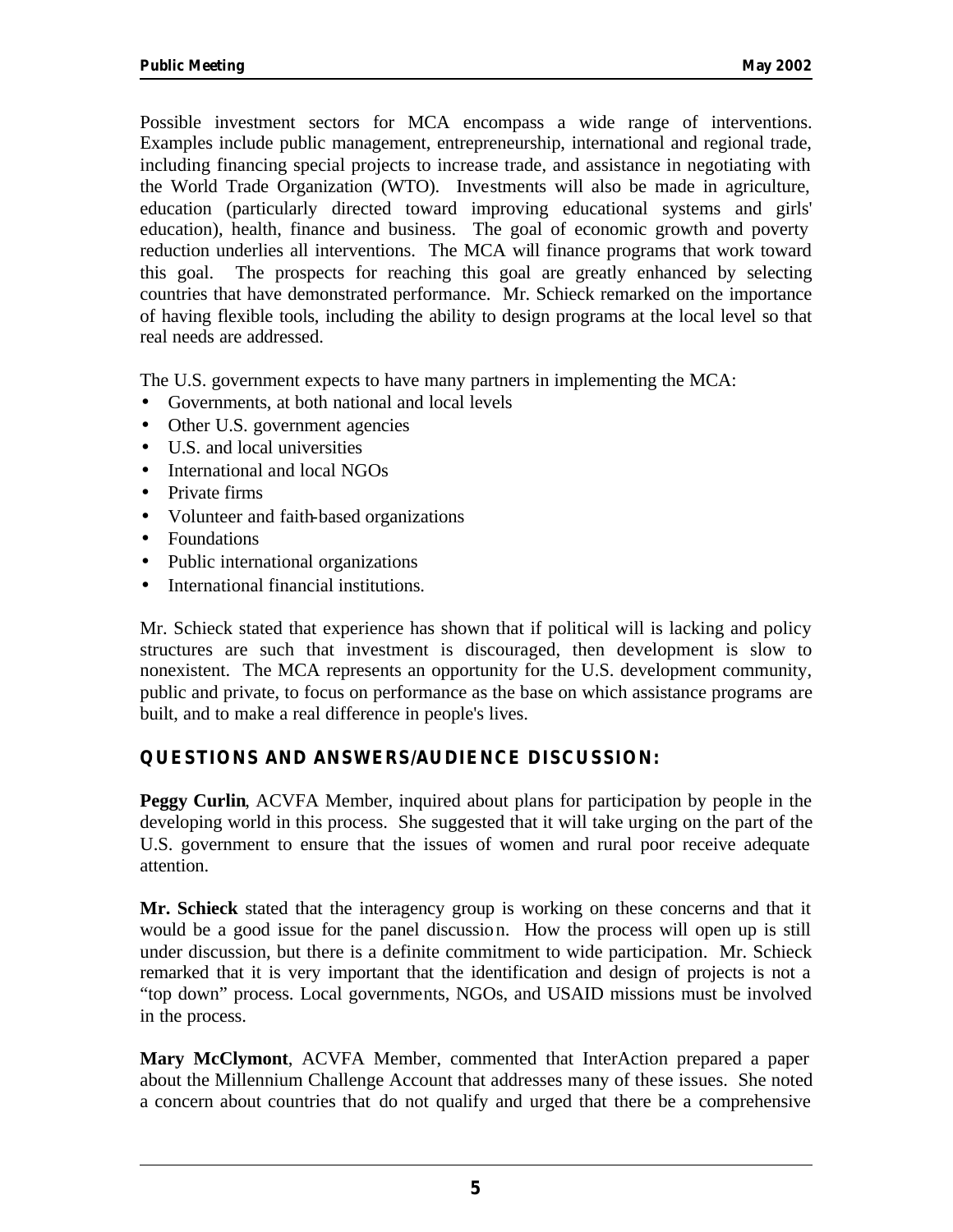look at all development programs, not just the MCA. The InterAction paper stresses the importance of keeping a focus on the Millennium Development Goals (MDGs), a strategy that may help to reduce the number of earmarks. The NGO community hopes that the MDGs will be a "guiding light" in the allocation of MCA resources.

**Mr. Schieck** remarked that one of the primary concerns about the MCA is what it means for countries that don't meet the criteria. He assured the audience that USAID programs will continue in countries that are not part of the MCA. As Mr. Natsios mentioned, USAID will help these countries attain the standards and will build upon the good work the Agency is already doing in health and other areas aimed at reducing poverty.

**Ted Weihe**, ACVFA Member, inquired about the role of other federal agencies and the management structure for this new initiative.

**Mr. Schieck** responded that the participants on the committees at this time represent the Department of State, USAID, Department of the Treasury, and the National Security Council. There is strong interest on the part of other U.S. agencies to participate; it is recognized that they will participate at some point. The internal modalities have not been worked out yet. USAID expects to play a major role, but there will be an interagency process that will have program oversight.

**John Ruthrauff** of Oxfam America applauded the ACVFA forum and echoed Ms. Curlin's concern about incorporating developing country input into the design and implementation of the MCA. He noted that USAID's worldwide missions could help make wide participation feasible.

**Margaret Goodman** of World Learning asked whether the MCA would be targeting a large or small number of countries.

**Mr. Schieck** replied that there has been no attempt as of yet to identify particular countries. The criteria for good performance need to be determined first. Preliminary thought is that assisting fewer countries with larger resources would be more likely to lead to success.

**Ritu Sharma** with Women's Edge asked when participation by the NGO community on the indicators, particularly the economic indicators, would take place, given that NGOs have heard that the Treasury Department is in charge and has almost finished this work.

**Mr. Schieck** replied that the Department of Treasury has taken a lead role on defining the criteria, but other agencies, including USAID, have been involved. There are currently spreadsheets listing potential criteria, but these haven't been finalized and no decisions have been made. The first step is to have a broad range of possible indicators, with input from the NGO community and others, and then to narrow them down. This is an interagency process that will involve the private and non-profit communities, although the timetable for additional outreach is not certain.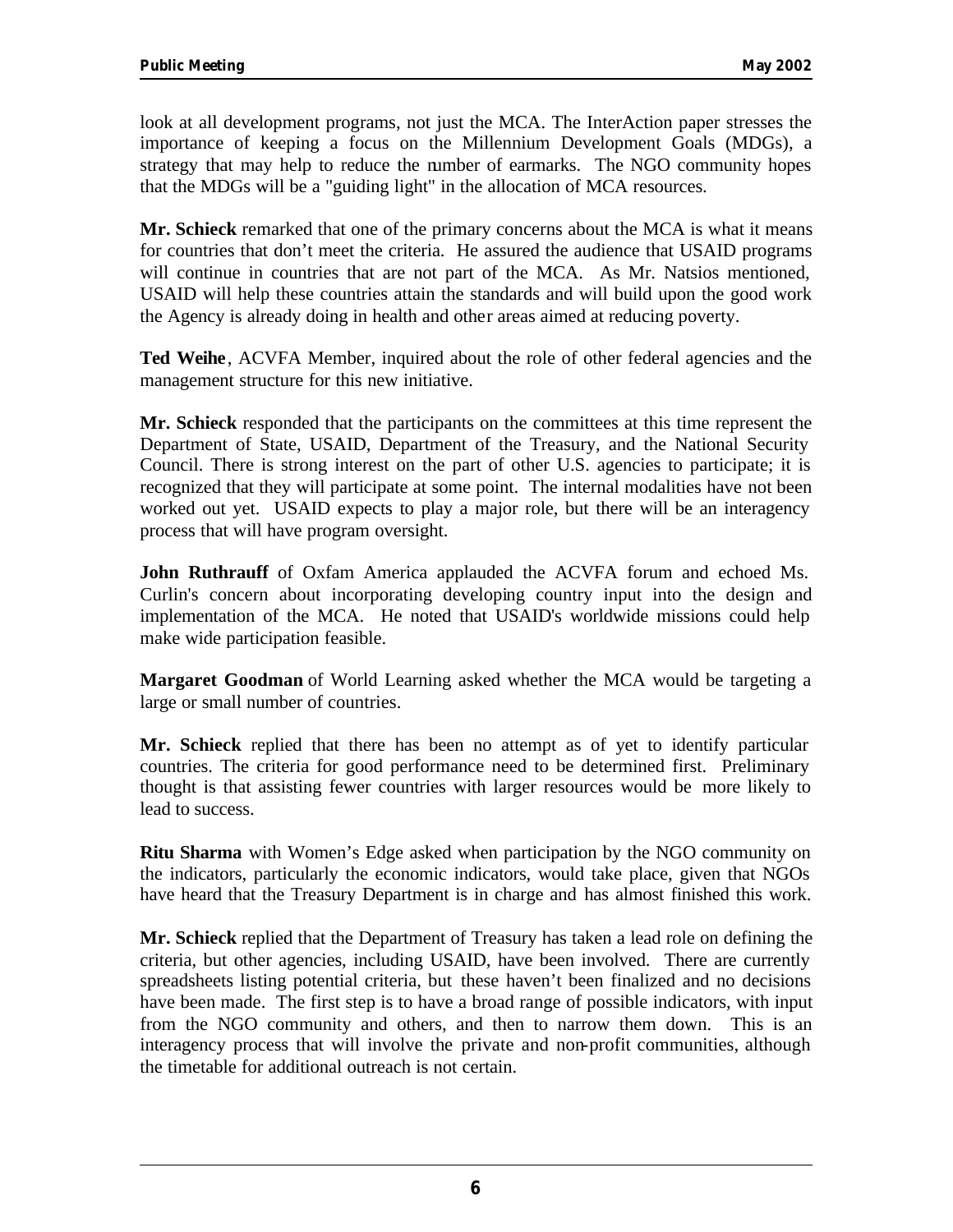**Laura Henderson** of CARE suggested that setting standards very high might eliminate many countries from the MCA. She cautioned against rewarding only countries that have made the most progress, while neglecting other needy countries that are making progress in some areas.

**Mr. Schieck** responded that if the bar is set too high, not enough countries will qualify for the program. There is a need to have objective criteria, but there is also a need for flexibility and judgment. The interagency process will have to wrestle with these difficult questions.

**Frank Method** with UNESCO asked for clarification about the bilateral framework and what that means for programs requiring regional strategies. He also asked if the MCA would be limited to current USAID recipient countries, or would it be open to countries that have "graduated" but still have pockets of poverty and serious environmental issues, e.g. Thailand and Brazil.

**Mr. Schieck** answered that the interagency group is open to the idea of working jointly with international institutions to support programs that all parties deem important. More thinking needs to be done about this issue. The eligibility standards have not yet been determined, but discussions point to not working with "graduate" countries. The poorest countries should be targeted for the MCA, although the problem is that many of those countries do not have very good governments.

**Elise Storck** with PricewaterhouseCoopers inquired about the likelihood of MCA funds being used to develop better statistical data and information systems in countries where good data is lacking.

**Mr. Schieck** replied that when data is weak or lacking, it is difficult to measure performance. Improving data collection systems will be important to the MCA.

**John Pielemeier** of CEDPA asked whether funds would be provided through program, sector, or project assistance and whether any new modalities, such as trust funds, are being considered.

**Mr. Schieck** responded that all modalities are being considered. There should be a wide range of tools available to address problems.

#### **PANEL DISCUSSION: "THE MILLENNIUM CHALLENGE ACCOUNT: DEVELOPING EFFECTIVE PARTNERSHIPS, CRITERIA, AND MEASUREMENTS" MODERATOR: PEGGY CURLIN**, ACVFA VICE CHAIR, PRESIDENT, CEDPA

**LEAD SPEAKER: ALAN P. LARSON**, UNDER SECRETARY FOR ECONOMIC, BUSINESS AND AGRICULTURAL AFFAIRS, U.S. DEPARTMENT OF STATE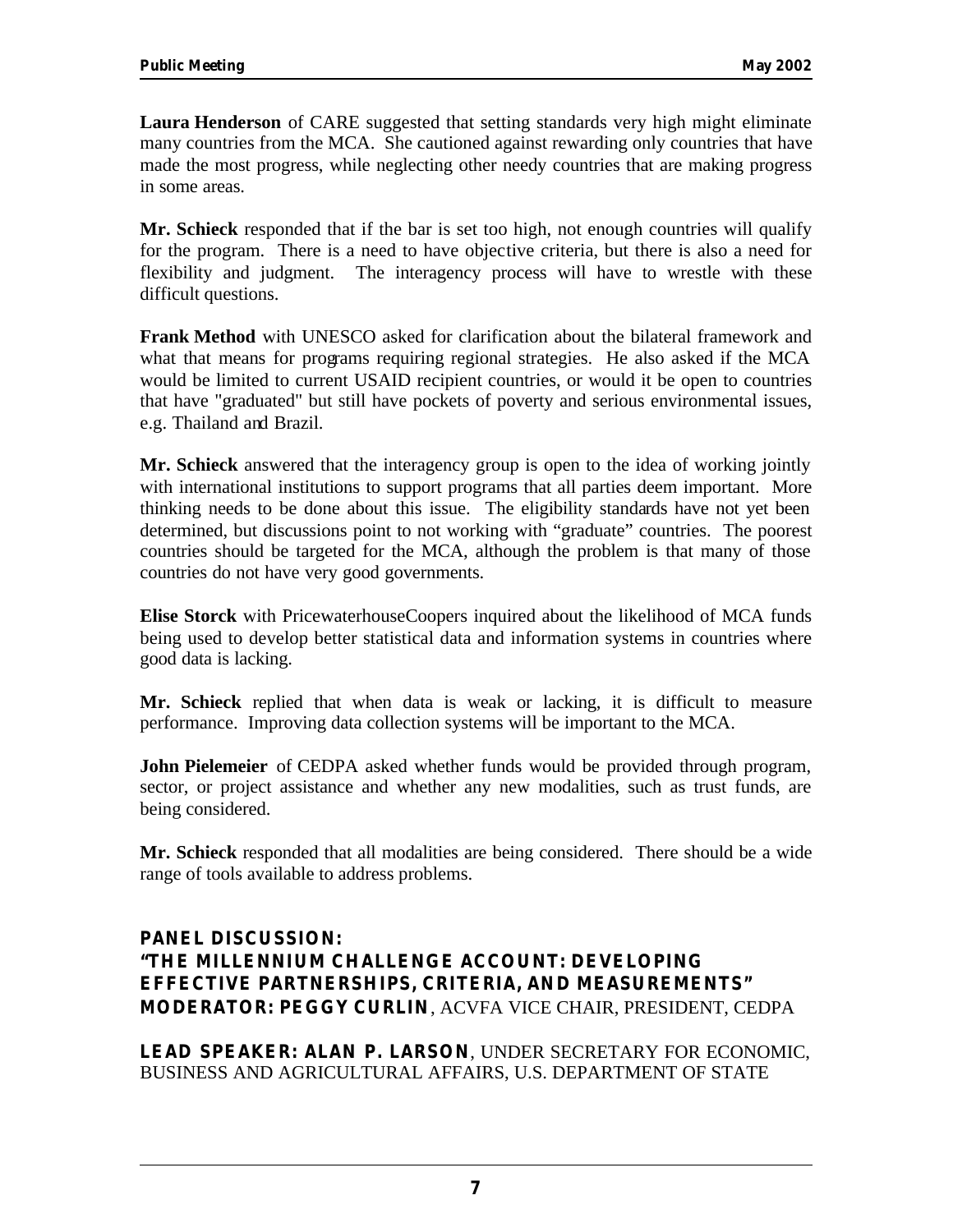Mr. Larson opened by stating that this new presidential initiative is an attempt to take an American approach to development policy, one that reflects U.S. goals and interests. It is time to look at development in a new and different way. President Bush has said that a world where a large part of the population lives on less than a dollar a day is neither just nor stable. The United States has an ethical and humanitarian interest, as well as a security interest, in changing these conditions.

Mr. Larson remarked that the timing is right for this initiative; the international climate and approach towards development policy is moving in a good direction. The preparations for the U.N. Financing for Development Conference reflected, for the first time, the recognition that development is primarily a responsibility of developing countries themselves. At the same time, there was an appreciation of the shared responsibilities between developed and developing countries. There was also a greater recognition of the importance of good governance and of mobilizing all ava ilable resources for development. Good development also requires well-targeted assistance that helps countries attract and use effectively other financial sources that are in fact larger than Official Development Assistance (ODA). The domestic savings of developing countries, their external trade, and foreign direct investment are far more important sources of finance for development.

Mr. Larson reiterated that the MCA is aimed at obtaining concrete results by working with committed partners. Past experience and empirical studies have shown that there are enormously larger returns on development investment when assistance is given to countries that have a strong policy framework. For that reason, President Bush outlined the three broad criteria to which countries must demonstrate strong commitment: ruling justly, investing in their people, and putting in place an economic environment that rewards enterprise and entrepreneurship.

Selectivity does raise some fear that this approach will penalize people who live in countries with conflict or bad leadership and policies. It is important to keep in mind that the United States will continue to be the world's largest provider of humanitarian support, which is given on the basis of human need rather than internal policies. Mr. Larson reminded the audience that the United States was the world's largest provider of humanitarian assistance to Afghanistan when the Taliban was in power. Catastrophes like civil unrest, famine, or health crises have often washed away the hard-won progress of decades. The United States will continue to have strong foreign assistance programs to address these situations in countries that don't meet the high standards of the MCA.

The MCA will focus on working in true partnership with countries that have a strong commitment and are making an effort to put in place the right sorts of policies. Our objective is to achieve the most development impact for the investment and to lift the most people out of poverty. As this approach takes hold it will be a spur for countries that don't initially qualify for MCA to make policy reforms that can put them in a position to meet the standards. In addition, the MCA can have a strong positive impact on the development programs of other major donors. The U.S. focus on accountability and results is already having an impact on the multilateral development banks' policies.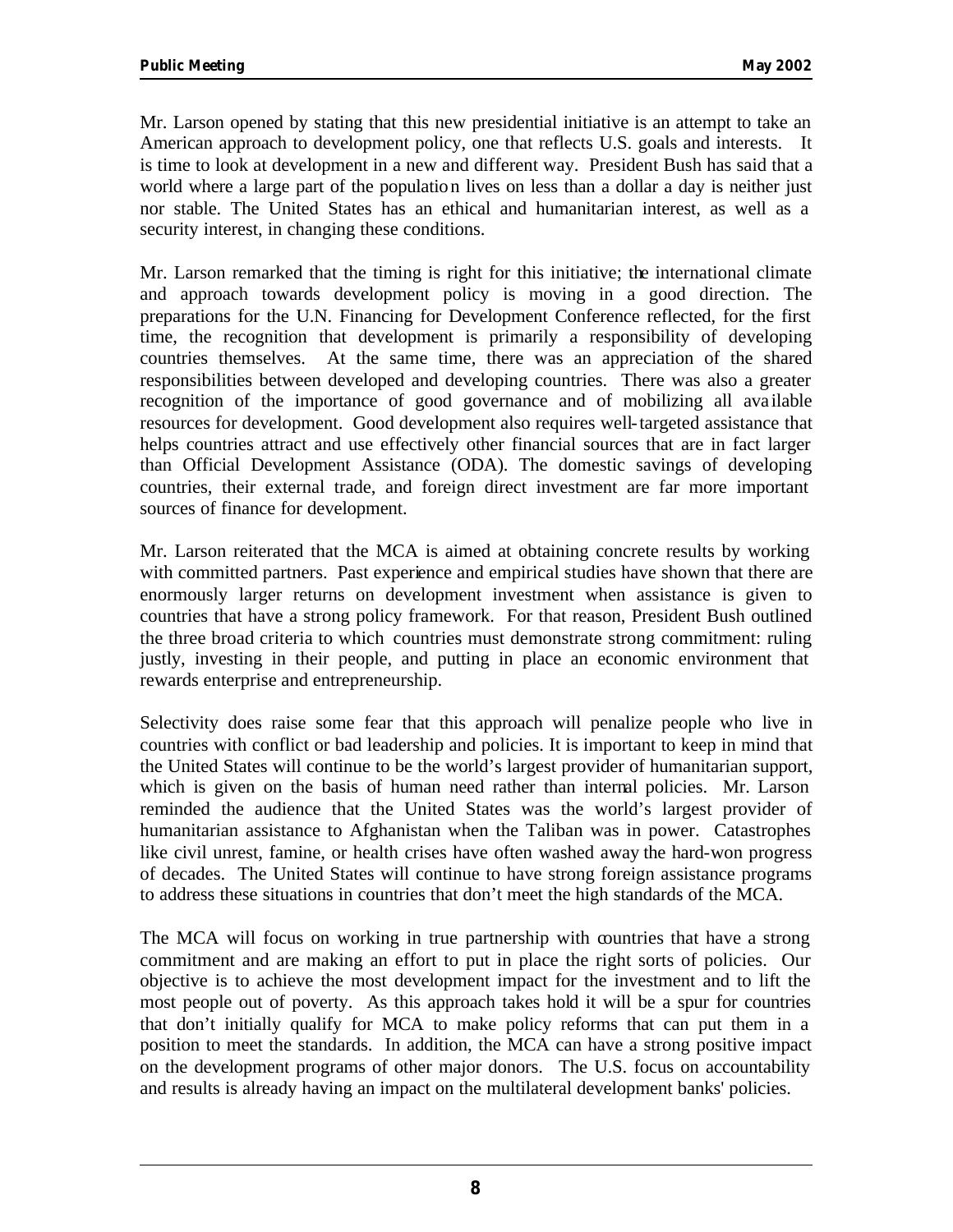Mr. Larson invited participants to provide input on the criteria. He cited a few examples of criteria that might be considered in each category. In looking at whether a country is ruling justly there are a number of indicators that could help inform a judgment about the accountability of government institutions, the strength of commitment to anti-corruption, and the strength of commitment to human rights. In the area of investing in people, one can look at the budget commitment that a country is making to education and basic health. The World Bank has identified primary school completion rates as an important indicator. In the area of economic freedom there are a number of indicators to look at, such as the openness of the economy to international trade and the availability of systems that help small businesses, such as licensing and land titling.

Mr. Larson emphasized that outreach is a serious part of the MCA strategy. There are many good ideas in developing countries themselves and in the NGO and business communities. The advice and input from these groups is very important. This public meeting is part of an active outreach process. In closing, Mr. Larson remarked that care and time must be taken to structure the MCA program to get the kind of results that the President desires.

#### **WILLIAM SCHUERCH**, DEPUTY ASSISTANT SECRETARY FOR INTERNATIONAL DEVELOPMENT, DEBT, AND ENVIRONMENTAL POLICY, U.S. TREASURY

Mr. Schuerch remarked that one of the most interesting aspects of the MCA effort is the level of teamwork in the government, among the Department of State, the Treasury Department, the National Security Council (NSC), and USAID. The current Secretary of the Treasury is very dedicated and focused on effectiveness issues in development. Teamwork is a hallmark of the current effort.

Mr. Schuerch commented that there has been a clear demonstration of failure of past foreign assistance programs. There have been successes on a project-by-project basis, but overall, too little has been accomplished relative to the resources that have been applied. This situation in Africa has evolved over two or three decades, exacerbated by the HIV/AIDS crisis in the region.

There is now an opportunity to create a new paradigm for foreign aid. The focus is appropriately on economic growth and poverty reduction, on the basis of increased effectiveness and utilization of resources. Creating analytically based performance measurements and resource allocation systems is an enormous task. The multilateral development banks and the Treasury Department have been wrestling with these issues for many years. In the current IDA-13 replenishment process, many issues have been encountered in creating a performance based contribution system, including how much should be made available to the institution based on institutional and country performance in different areas. A contribution system has been constructed that has a base with incremental increases in later years as a way of encouraging institutions to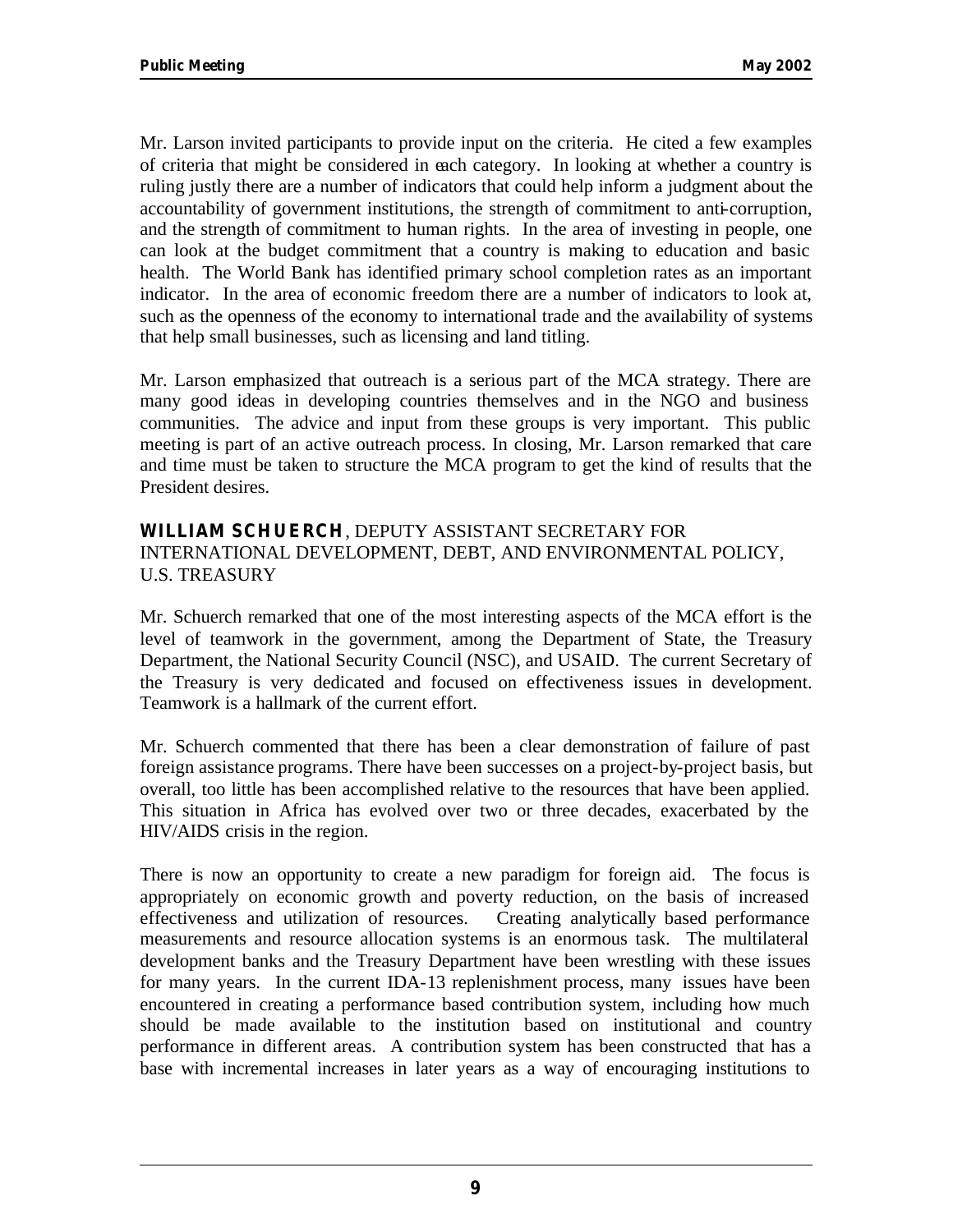focus more closely on development effectiveness. According to Mr. Schuerch, there is international consensus on a set of goals, but not on specific methodologies.

There are many issues related to the MCA, including how to measure progress towards the program goals and how to allocate resources effectively. There is a very strong recognition that public support is dependent upon on measuring and demonstrating progress and achievement in development assistance efforts. Mr. Schuerch noted that there are now more questions than answers. It is easy to define an ideal system with clear, concrete criteria, rigorously and fairly applied that is useful in predicting economic growth. In practice, creating such a system is extremely difficult.

The interagency groups are looking at existing criteria and measurement systems that can be applied or adapted to the three key areas of concentration. There are time constraints; the 2004 federal budget process begins in September. Mr. Schuerch commented that a pilot component to the project is under consideration.

Mr. Schuerch delineated the following issues for the MCA:

- Missing data (many countries cannot afford comprehensive statistics)
- Quality of the data (is it based on actual observation; are surveys being conducted?)
- Frequency and timing of data collection
- Aggregation of data
- Countries learning to "work the system" over time
- Selectivity issues
- Flexibility of judgment (quantitative data must be supplemented with qualitative information)
- Country exclusion due to other issues (narcotics, terrorism, human rights)
- Quantity of resources available to each country
- Absorption capacity of recipient countries
- Modality questions

Mr. Schuerch remarked that the new compact with its emphasis on accountability and transparency should be welcomed by all in the development field. This process can be used for gaining support for foreign assistance and making a real difference in people's lives.

#### **PATRICK CRONIN**, ASSISTANT ADMINISTRATOR FOR POLICY AND PROGRAM COORDINATION, USAID

Mr. Cronin made three main points. First, the Millennium Challenge Account is a Presidential initiative, and it is incumbent on everyone to work together to preserve the President's vision. This is a unique opportunity in the history of U.S. foreign assistance policy to rethink and reshape foreign assistance. This historical opportunity should not be corrupted by predetermining how to spend the money or by laying out one easy set of criteria. This process will take a lot of deliberation, especially with people on the ground who must implement the assistance.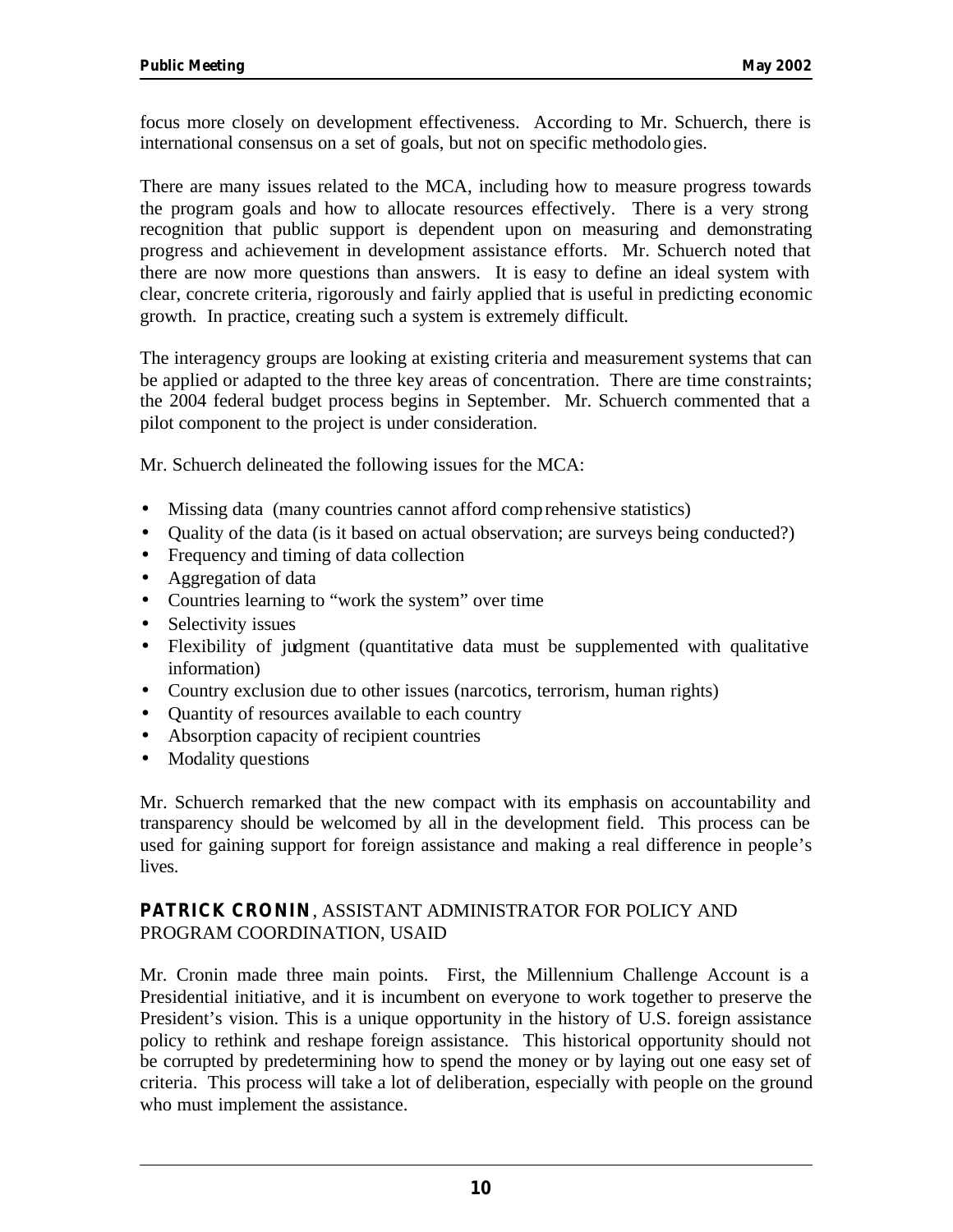The idea of freedom cuts across the three sectors that the President has articulated. This includes freedom from bad governance, corruption, and human rights abuses. There is freedom from illiteracy. At a recent meeting of the Organization for Economic Cooperation and Development (OECD), First Lady Laura Bush talked about the need for "education for all" and how education can help children see beyond a world of hate and hopelessness. Freedom from illness is also critical. America is the leader in trying to stem HIV/AIDS around the world and is contributing more to this effort than any other bilateral donor. Freedom from poverty must come from economic growth. Only through sustained economic growth can one hope to lift people out of poverty. Mr. Cronin suggested that the audience contrast the past success in the development of the "Asian Tigers" with the past twenty years when only one country, Botswana, has graduated from the ranks of the least developed countries. Keeping the President's vision in mind is of utmost importance.

Mr. Cronin's second point related to the ideas behind the criteria. The criteria are about encouraging reform. The Marshall Plan was ultimately about reform, encouraging the European countries to adopt reforms. Those economic reforms became a barrier to some countries, such as the Soviet Union. Stalin did not want to put up with the scrutiny of providing the information that would be required for good governance and economic growth, so he chose not to participate in the program. There are lessons to be learned from the Marshall Plan. The MCA is also designed to provide support for reformers on the ground, an incentive to change policies.

The third point that Mr. Cronin made is that partnership and outreach are key components of the MCA – partnerships with NGOs, universities, foundations, and the private sector and business. Four out of five dollars that flow to the developing world come from private sources. If this money is not harnessed for development, a great opportunity will be lost. USAID's Global Development Alliance (GDA) was designed as a way to change how business is done -- to capture the money, creativity, commitment, volunteerism, resources, talent, and hard work of a variety of stakeholders. The GDA provides a model for thinking about partnership. Outreach and partnership is also the recognition that people who are working on the ground--NGOs, universities, foundations--know what needs to be done, and how to do it smartly.

#### **ROBERT CHASE**, ACVFA MEMBER, VICE PRESIDENT, WORLD LEARNING

Mr. Chase remarked that for ACVFA members it was uplifting to be engaged in this new way of thinking about and acting upon development assistance. The dialogue is not just about additional resources, but, equally important, about working within a framework that will capture the lessons we have learned about development. The MCA could, it is hoped, provide a vehicle for a new global consensus around development, with the United States in the forefront.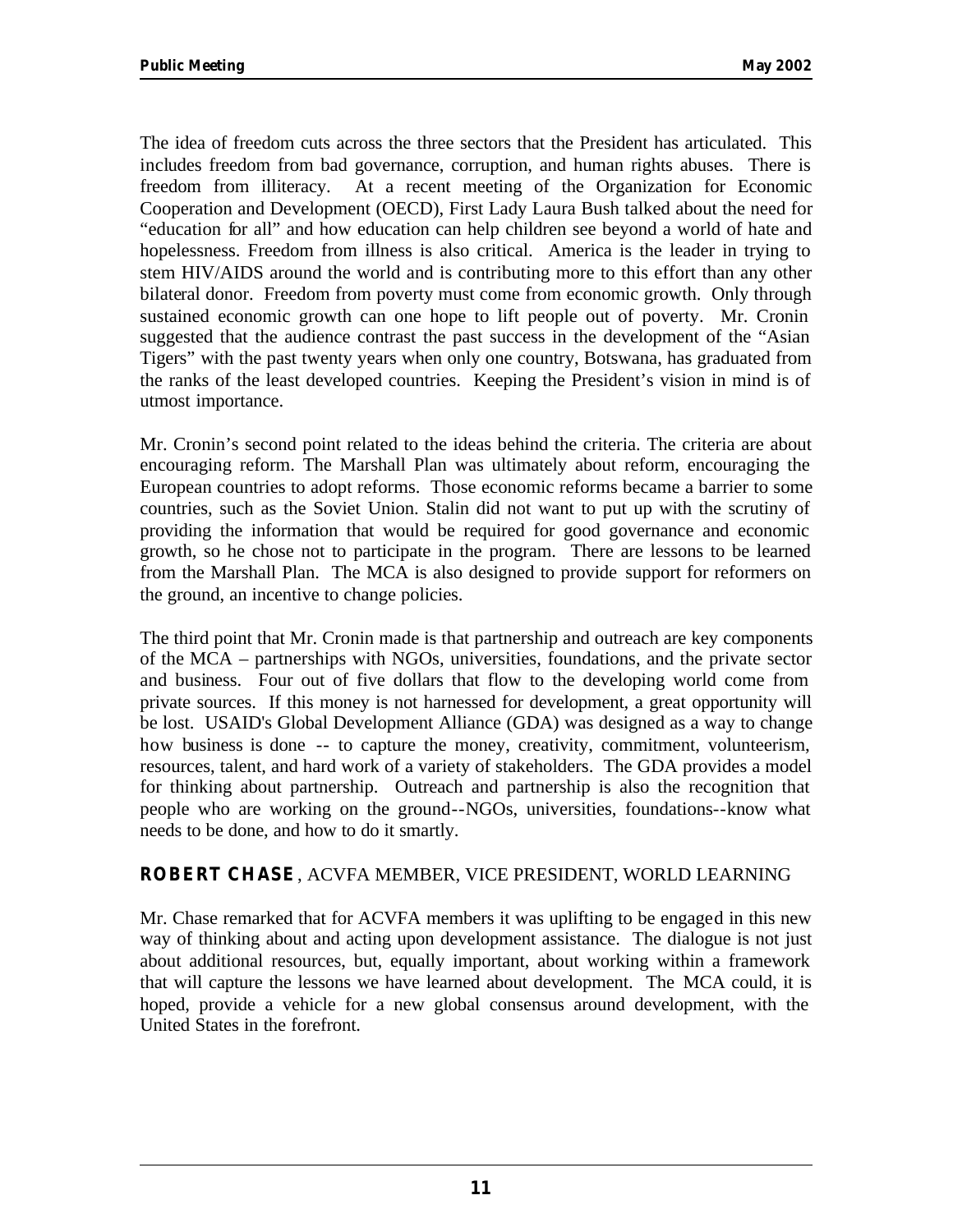Mr. Chase commended InterAction's MCA policy paper and urged the meeting participants to review it. He briefly paraphrased some of the issues presented in the paper:

- Focus on the Millennium Development Goals
- Funds should be in addition to current levels of foreign assistance
- Ensure that poor people in countries that don't qualify for the MCA are not abandoned
- Focus funding on a relatively small number of countries, such that a genuine difference can be demonstrated
- Serve as an incentive for other countries to pass the bar
- Disburse aid as grants, not loans
- Do not provide funding exclusively through national governments
- Reflect the traditional and abiding humanitarian concerns of the U.S. people.

Mr. Chase expressed satisfaction that so many of the Executive Branch speakers at this meeting addressed these issues in reassuring ways. He noted that the InterAction paper makes a special point of exhorting those engaged in the development of this instrument to conceive of it as a part of a larger mosaic – a multi-part, coherent strategy that defines a national leadership model for development. Official Development Assistance is but one tool in development. The entire tool kit of international interventions--trade, private investments, exchanges, diplomacy, and military interventions--must be used to the extent possible in mutually reinforcing ways to further the growth of poor countries and reduce poverty.

There are two other major principles, both of which are emphasized in the InterAction paper, that members of the NGO community believe should be incorporated into the design and implementation of the MCA. The first is the need for improved donor coordination. One of the primary constraints to the effective use of development assistance is that different donors have their own delivery modalities, accounting, and reporting techniques that, collectively, virtually require recipients to service the donors, rather than serving their own constituencies. The second principle is the need for genuine partnership and broad-based commitment from societies, not just governments. Mr. Chase quoted the executive summary of a World Bank paper presented at the Monterrey conference: "Assistance works best and can only be sustained when the recipients are strongly committed to development and in charge of the process."

Mr. Chase remarked that there is already an instrument in use that reflects these principles. It ensures government buy-in, as well as the participation and buy-in of large segments of civil society and the private sector. It is a vehicle that many donors have committed to use as the centerpiece of their own efforts to attack poverty. It is comprehensive and multi-sectoral, addressing economic issues, health and education, and also the rule of law and accountability. Mr. Chase revealed the instrument as the Poverty Reduction Strategy Papers (PRSP), national development plans required by the World Bank and the International Monetary Fund (IMF). Approval of the PRSP is a precondition for the Heavily Indebted Poor Countries to receive debt relief. While not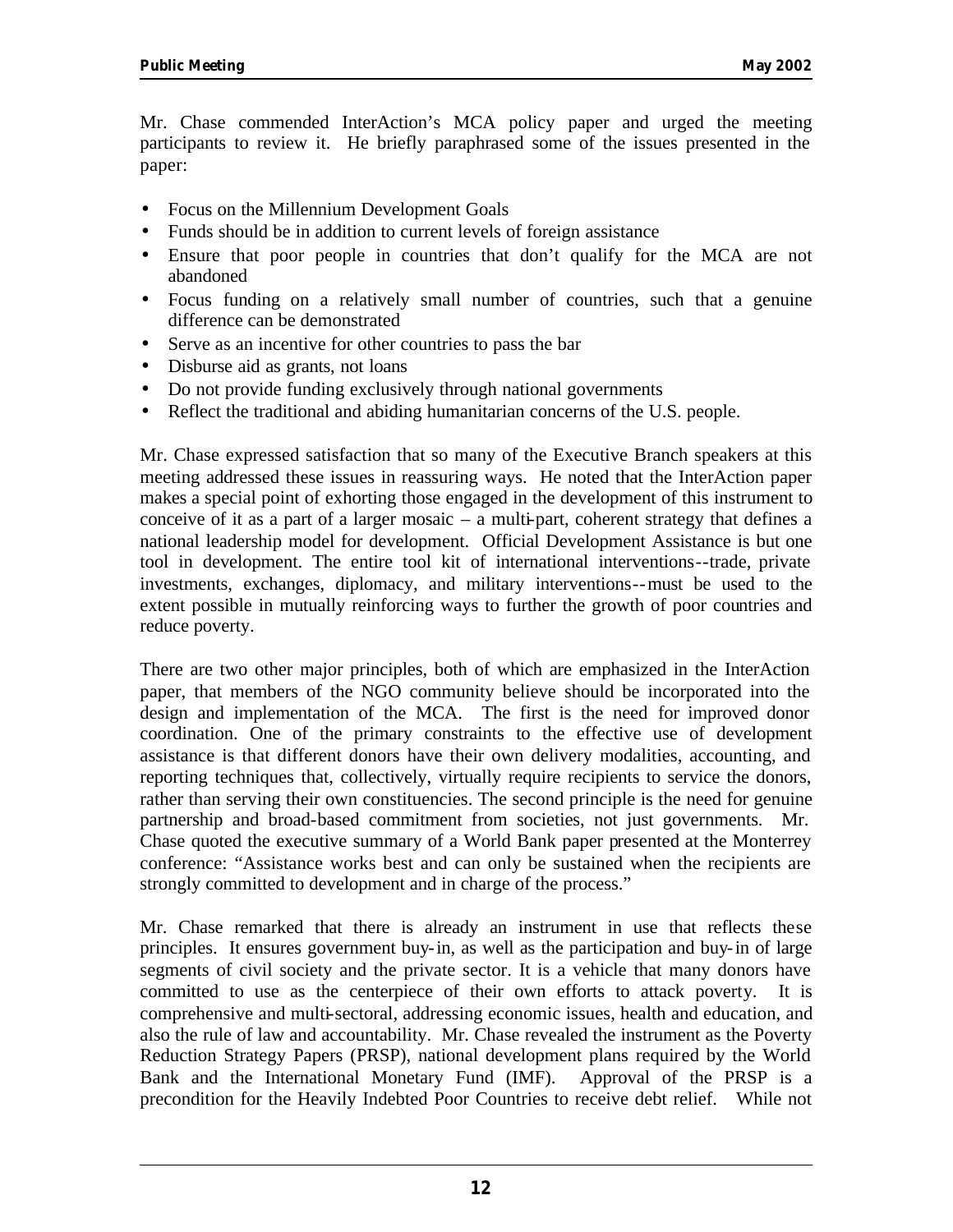perfect instruments, the PRSPs are still at an early stage and offer a process already in place that captures many dimensions sought under the current MCA. However, the external perception is that the U.S. government is largely indifferent to this process, particularly vis-à-vis the European donors. Mr. Chase urged the architects of the MCA to take a fresh look at the PRSP and not duplicate it with a parallel system. He challenged the U.S. government to engage with it, modify it, and make it work. This is an outstanding opportunity for the United States to exert leadership among donors and leverage their funds and national budgetary resources, which together far exceed our bilateral aid.

Mr. Chase raised the issue of politics and its relation to development assistance. A significant reason why U.S. foreign aid has not achieved better results is that development assistance allocations have been made on the basis of short-term foreign policy considerations. Under such a system, foreign governments don't need to worry about effective development policies if they know they will be rewarded for particular political policies. This provides no incentive for governments to change. Mr. Chase remarked that the beauty of the MCA is that it is, at least in conception, genuinely developmental. Allocation decisions should not be held hostage to trade disputes, U.N. votes, or other political rewards. Fortunately, the President and the Secretary of State have committed themselves to the notion that poverty reduction is a foreign policy objective. As the program unfolds, it will be important to ensure that allocation decisions are as transparent as possible. There will be no simple way of making allocation decisions. The development business is so complex that standardized criteria or mechanical formulae are likely to be insufficient.

Mr. Chase also suggested that if the MCA were saddled with legislative earmarks, it would be rendered ineffective. A challenge has been thrown out to the non-governmental community to make sure that doesn't happen, and NGOs must adhere to this. Mr. Chase suggested that securing a buy-in from Congress would require bipartisan involvement early in the process. Mr. Chase also remarked that the MCA provides a wonderful opportunity to reach out and educate American citizens in new ways of thinking and understanding the development process.

Mr. Chase closed by thanking the President and the Administration for the boldness of the initiative and the Executive Branch for their openness in deliberation, a process through which, if sustained, a compact for development might be fashioned that realizes its full potential.

**Mr. Schuerch** responded to the comments of Mr. Chase about the Poverty Reduction Strategy Papers (PRSP). The PRSP process was created by the U.S. Treasury and grew out of a desire that the World Bank develop a more inclusive and participatory planning process. In Mr. Schuerch's opinion, the U.S. government is not neglecting the process, but there are some differences with other countries about fully embracing the products, primarily due to variations in their quality. The United States has favored a partnership equation, rather than full ownership of the product by the recipients, without any donor role in the use of the funds. The U.S. position is that the donors have important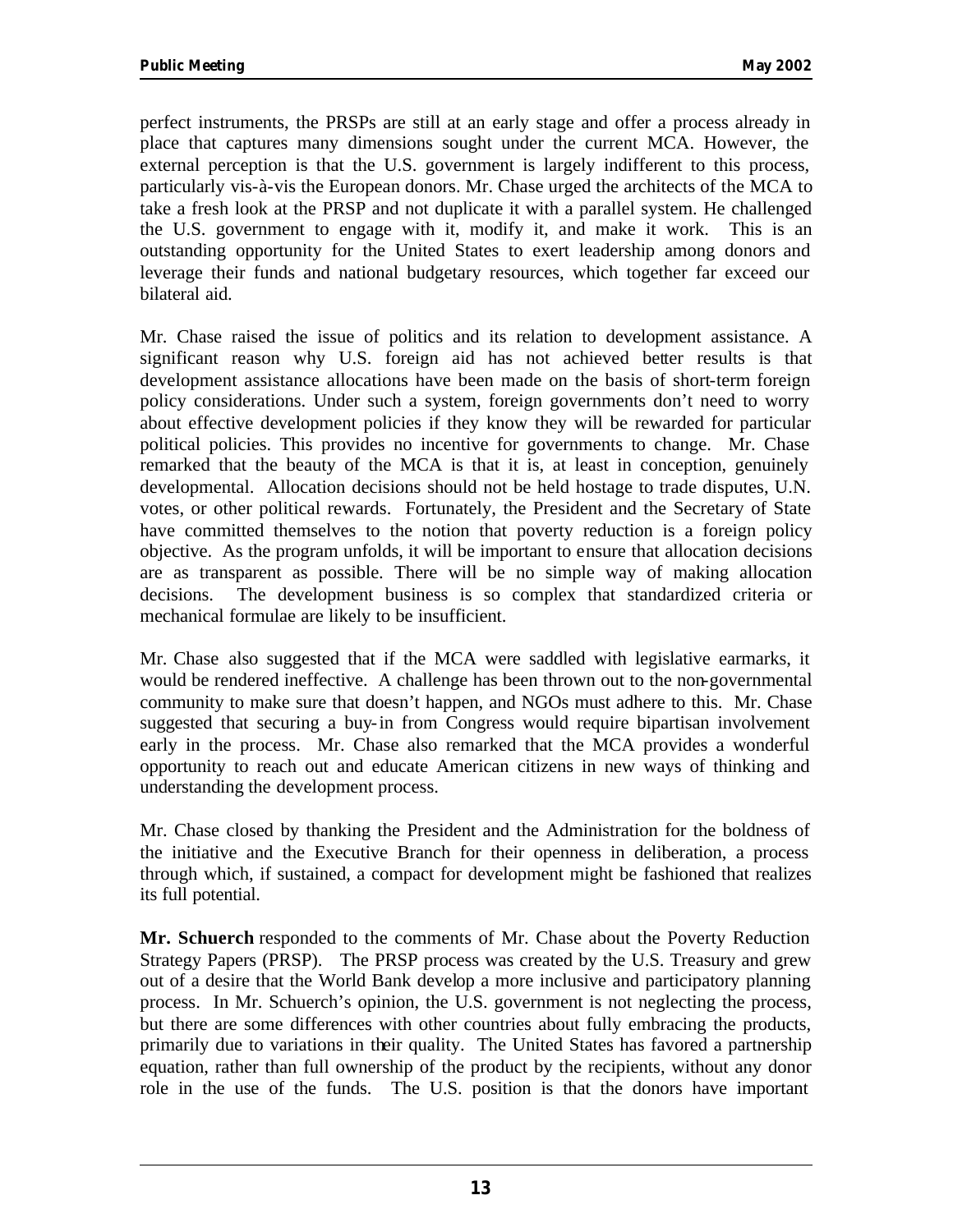responsibilities in the process. There remains a distinction between a World Bank country assistance strategy and how it draws on and uses the PRSP as its base. There is a lot of effort to move to standardization of criteria across countries, but that will be a longterm process. There are many issues in the allocation process, as well as questions of the modalities for expenditures. Within the regional development banks several methods of performance-based allocation systems are in place, at different levels of maturity.

#### **QUESTIONS AND ANSWERS/AUDIENCE DISCUSSION**

**Ted Weihe**, ACVFA Member, asked if it desirable to have a new authorization for the MCA, which would provide flexibility on implementation modalities and would not be tied into some of the restrictions of the Foreign Assistance Act. He also noted that different accounts within the MCA would be another option and asked how that will be dealt with in the appropriations process.

**Mr. Schuerch** replied that there are still many questions about the strategy and whether to use existing authorities or create a freestanding one. It is likely that this process will result in a discrete MCA, but how it will be structured and where the account will be placed is yet undecided.

**Elise Smith**, ACVFA Member, inquired about gender considerations in the MCA criteria development process.

**Mr. Larson** made four observations on the question: first, groups that have an interest and expertise in gender issues will be included as part of the outreach. Second, as one thinks about investing in people, as an example, the commitment to gender equality is an important issue. Third, as the U.S. government becomes involved in outreach in developing countries, one of the things to be looked at, for example, is does the country have a process for involving women. In determining whether or not a country is ruling justly, one can look at whether there is a voice and vote for women in that country. Lastly, in agriculture, one must consider women and their access to education, extension, and other interventions.

**Stephen Moseley**, ACVFA Member, remarked that he was pleased to hear the commitment from speakers to keeping President's vision in mind. He also remarked that the development community has had to fight very hard over the years not to have to perform on a short-term basis. The President referred to the longer-term Millennium Development Goals as the framework for the Compact Fund. Mr. Moseley asked if interagency discussions have included how to ensure that education, health, and other sectors remain a key part of this new initiative. In addition, Mr. Moseley inquired about implementation modalities, and if USAID will be the main implementing agency, since it already is the chief agency responsible for foreign assistance programs.

**Mr. Larson** answered that it is important that the President has associated achievement of the new compact with the Millennium Development Goals. One must recognize,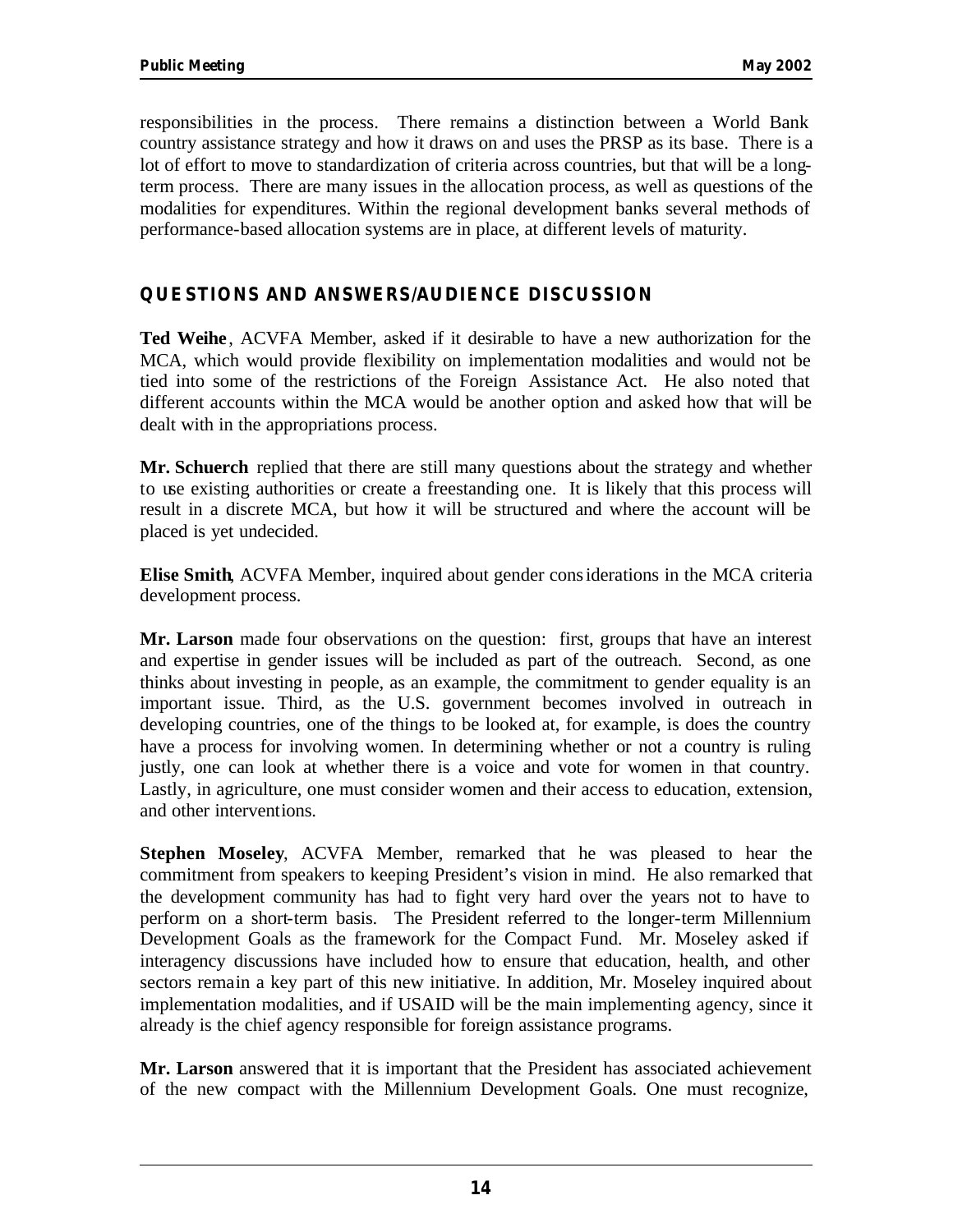however, that these are shared goals and both donors and recipients must share responsibility for achieving them. A significant amount of the resources should go for things like education and health directly, but ultimately countries must fund their own health and education systems. In order for that to happen, resources must be also be devoted to achieving economic growth so that national economies can support these systems over the long term without dependence on foreign aid. This relates to the PRSP process noted by Mr. Chase. If a country's strategy includes investments in education and health, then commitment can be inferred even if all the funding is not directed to those sectors. Mr. Larson also remarked that although these are long-term goals, there is a need for good mechanisms for benchmarking progress along the way.

**Mr. Cronin** commented that the Millennium Development Goals don't necessarily have a strategy attached to them. It is important not to lose sight of the overall goal of lifting people out of poverty. Health and education are obviously part of the MCA, but the United States will continue to contribute to health and education through other programs. Health and education are an integral part of this Administration's approach to development. Over the past two years, USAID has increased its spending for education by 70 percent, and spending for HIV/AIDS and the Global Fund for HIV/AIDS, Malaria, and Tuberculosis has also increased significantly.

**Mr. Schuerch** remarked that economic growth is fundamental to poverty alleviation, and productivity issues are fundamental to economic growth. In countries with very low per capita income, it is hard to imagine success in education or health without economic growth. The largest resource that is available to those countries is internal domestic resources, and how they are allocated is a critical part of the equation.

**Charlie MacCormack**, ACVFA Member, asked how the MCA would orchestrate civil society, government, and private sector cooperation in achieving the MCA's strategic goals.

**Mr. Schuerch** replied that one of the things the United States brings to the table is a unique structure in which government relates to civil society in an open way and also works with the business sector in a regulated way. This is a difficult issue that bilateral and multilateral agencies will struggle with. There is no magic answer: it will be necessary to look at countries on a case-by-case basis to see where expenditures are being made and to consider the opportunities, strengths, leaders, and reformers to move society forward.

**Mr. Cronin** stated that the identification of a country's needs has to be done jointly from the bottom up and the top down. Another consideration is identifying the mechanisms that are most efficient for delivering assistance and services. There needs to be an inclusive process for consultation on the appropriate mechanisms. The needs of every country are going to be different, and should be considered on a case-by-case basis.

**Mr. Larson** underscored the point that development policy is more than development assistance policy. How countries use their domestic savings towards development is a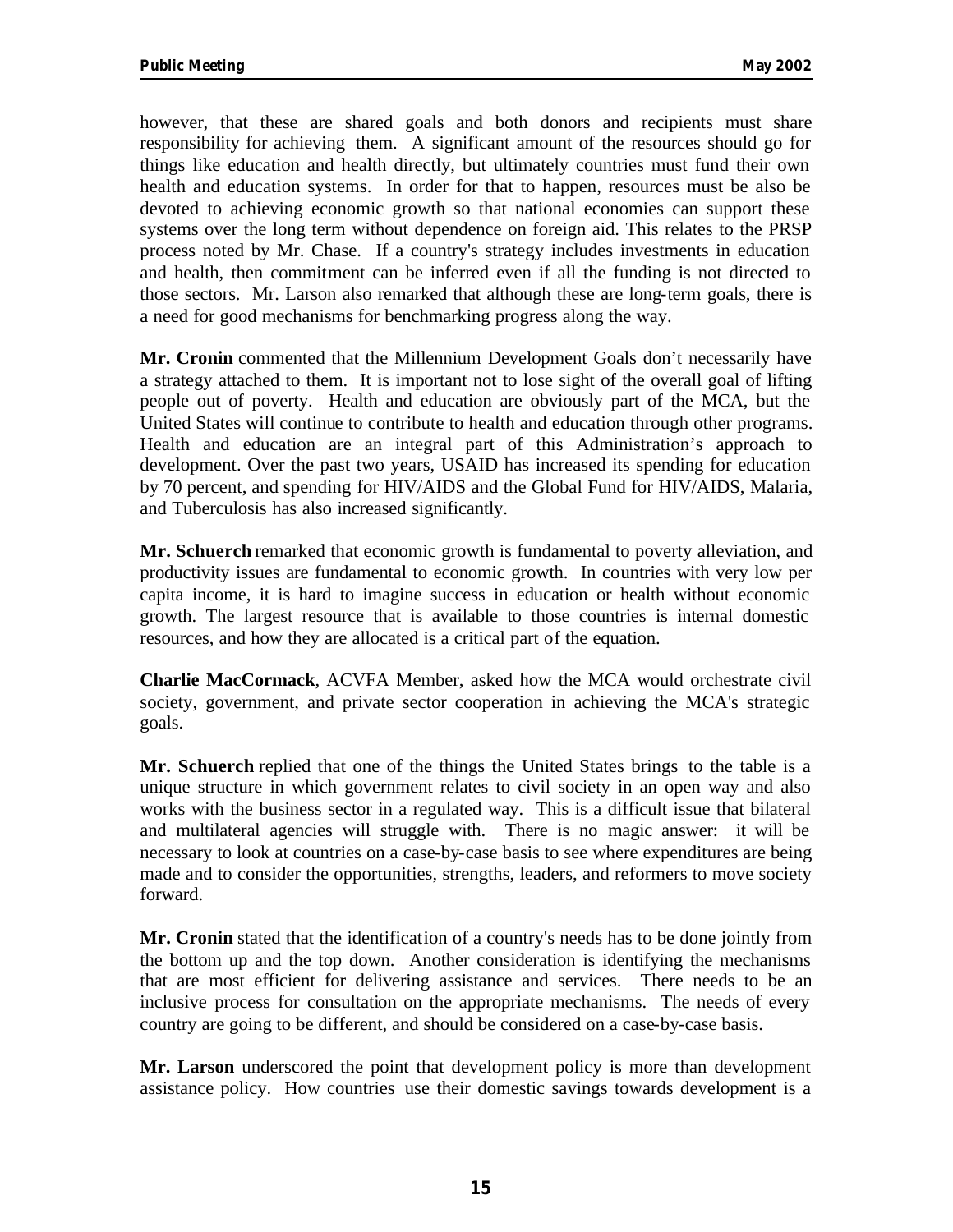key issue. Whether the business community contributes to development is also important. Mr. Larson emphasized the importance of taking into account the international framework that supports development, of which trade and the Doha agreements are an important part.

**Jim Henson, ACVFA Member, commented that many earmarks are the result of** constituents across the country influencing their congressional representatives, and is the result of frustration and lack of perceived participation. He suggested that there would be great benefit in involving people outside of Washington, DC in this process as soon as possible.

**Cheryl Morden** from the International Center for Research on Women, asked about the extent to which specific bilateral policies that go beyond Official Development Assistance will be encompassed in the framework of the initiative, and plans for institutionalizing the teamwork that is already in place in the interagency design process.

**Mr. Schuerch** stated that these are issues that are being struggled with by the four federal agencies involved in the process. There will be public consultation and outreach to other agencies that have expertise on these issues.

**Nancy Alexander** from the Citizens Network on Essential Services asked the speakers to comment on basic principles for market-driven development. She also noted that since the U.S. government urged that half of all International Development Association (IDA) loans be converted to grants, discussions have been stalemated. She inquired about signs that the stalemate would be broken, and asked whether IDA grants would be used in the same way as is projected under the MCA. Finally, Ms. Alexander asked Mr. Schuerch to comment on the strengths and weaknesses of current aid allocation system of IDA.

**Mr. Schuerch** responded that in terms of the current IDA discussions, there is still disagreement over the issue of grants versus loans. At this point in the negotiations, most of the performance issues have been resolved. The World Bank technical experts have developed performance measures that will be turned into a final product after some minor revision. The Bank is committed to a broad measurement system, one that would be coordinated with the process of measurement of the Millennium Development Goals by the U.N. In terms of grants, the range of differences has been narrowed significantly, but it is not possible to predict the outcome. The flexibility within the structure is under discussion, but will probably result in a fairly flexible system focused on social sector areas. It will also be sensitive in the end to some range of debt sustainability issues. The largest single focus area will undoubtedly be HIV/AIDS. Mr. Schuerch remarked that grants are already part of IDA, but have not yet been used within the multilateral development bank system to offset prices of commercial services delivered to the poor.

**Mr. Larson** responded to the specific issue of the MCA and grants. He indicated that, without precluding options for the President, it is envisioned that between the United States and the recipient country the MCA would be a grant transaction. However, within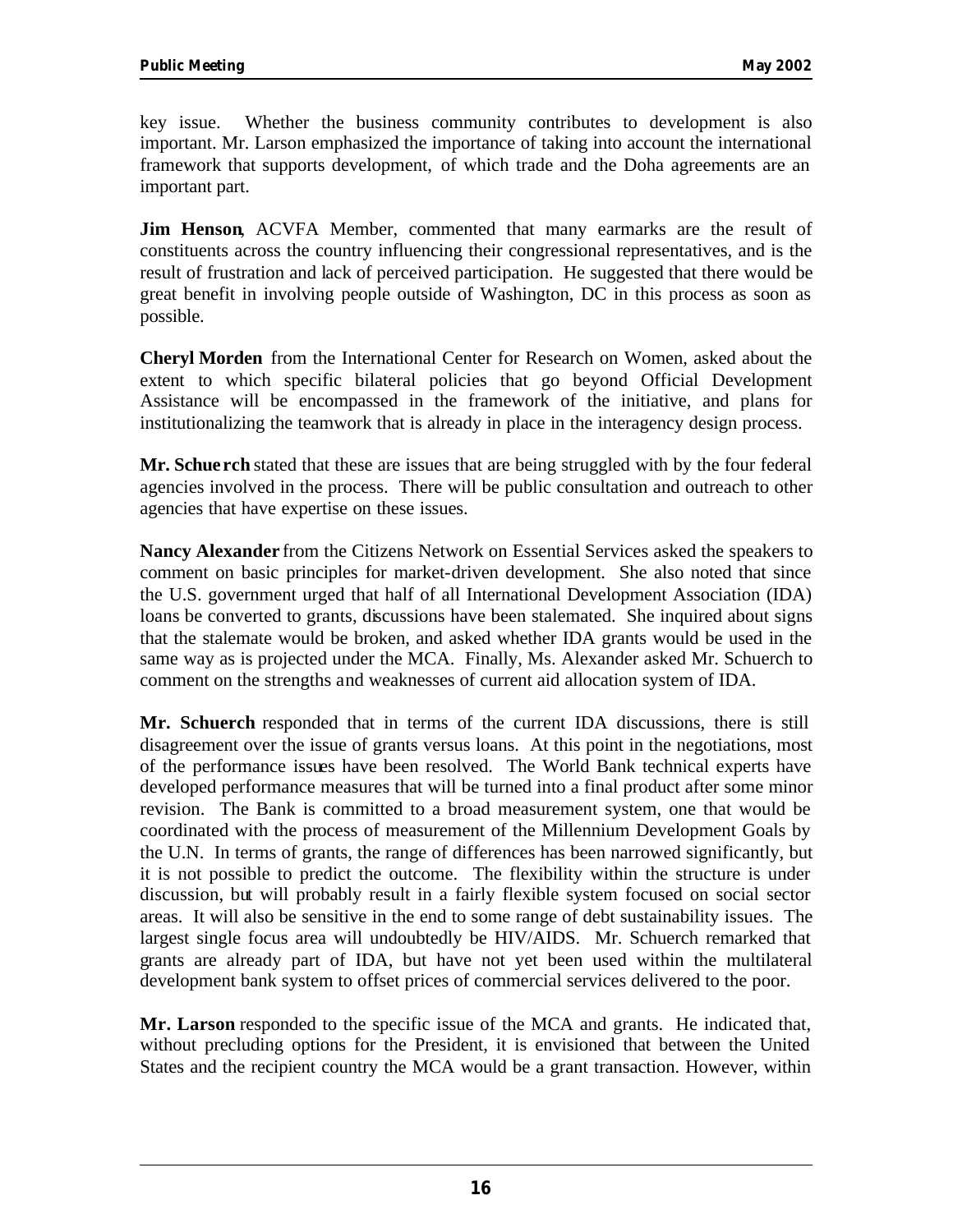in particular countries funds might be used for loans to small businesses or other local initiatives.

**Lynn Macdonald** from the AFL-CIO Solidarity Center inquired about the mechanism that would be used to get stakeholder ideas and views in the development of the selection criteria, and how the mechanism would be made public.

**Mr. Schuerch** responded that there is a commitment to outreach and consultation as the criteria are developed. While the Treasury Department may be taking the lead, it is an interagency process and has already involved outreach beyond the Executive Branch to think tanks, to European donor countries, and others. There is a desire to get public input early in the process and on a fast-track basis, since plans need to be in place by the fall when the budget proposal is due.

**Sarah Lucas** from the Center for Global Development (CGD) remarked on three principles that were put forth by the speakers:

- 1) Using selection criteria to create incentives for policy change in developing countries (mentioned by Alan Larson);
- 2) This is a historic opportunity to reshape foreign aid (mentioned by Patrick Cronin); and
- 3) The importance of ownership and participation by developing countries (mentioned by Fred Schieck).

Ms. Lucas inquired about how to bring these principles together in an operational way. Ms. Lucas asked if the CGD proposal for a two-stage selection process is being considered:

Stage One -- Eligibility based on very clear minimal thresholds

Stage Two -- Eligible countries would compete for MCA funds by proposing particular programs.

**Mr. Larson** replied that the two-stage approach is one idea that is under active discussion as one possible sensible approach, but no decisions have been made. Issues of objectivity, transparency, effectiveness, and impact are being examined carefully. There is also a need for an element of judgment in the selection process. These issues tug in different directions, and have not yet been resolved. He noted that the interagency process for addressing these issues about the MCA is one of the most collegial and thoughtful processes in which he has ever been involved.

**Mr. Cronin** remarked that he appreciates the Center for Global Development's work. The first question is who is eligible for the MCA. Then the qualifying criteria come into play. Thus, it is really a three-stage process. The 20 criteria used by the World Bank and suggested by the Treasury Department provided a starting point for discussing and identifying the criteria for this initiative. There are sure to be criteria that the interagency group has not even thought about. For example, criteria related to property rights might be necessary, but there are issues related to the rule of law that must be addressed before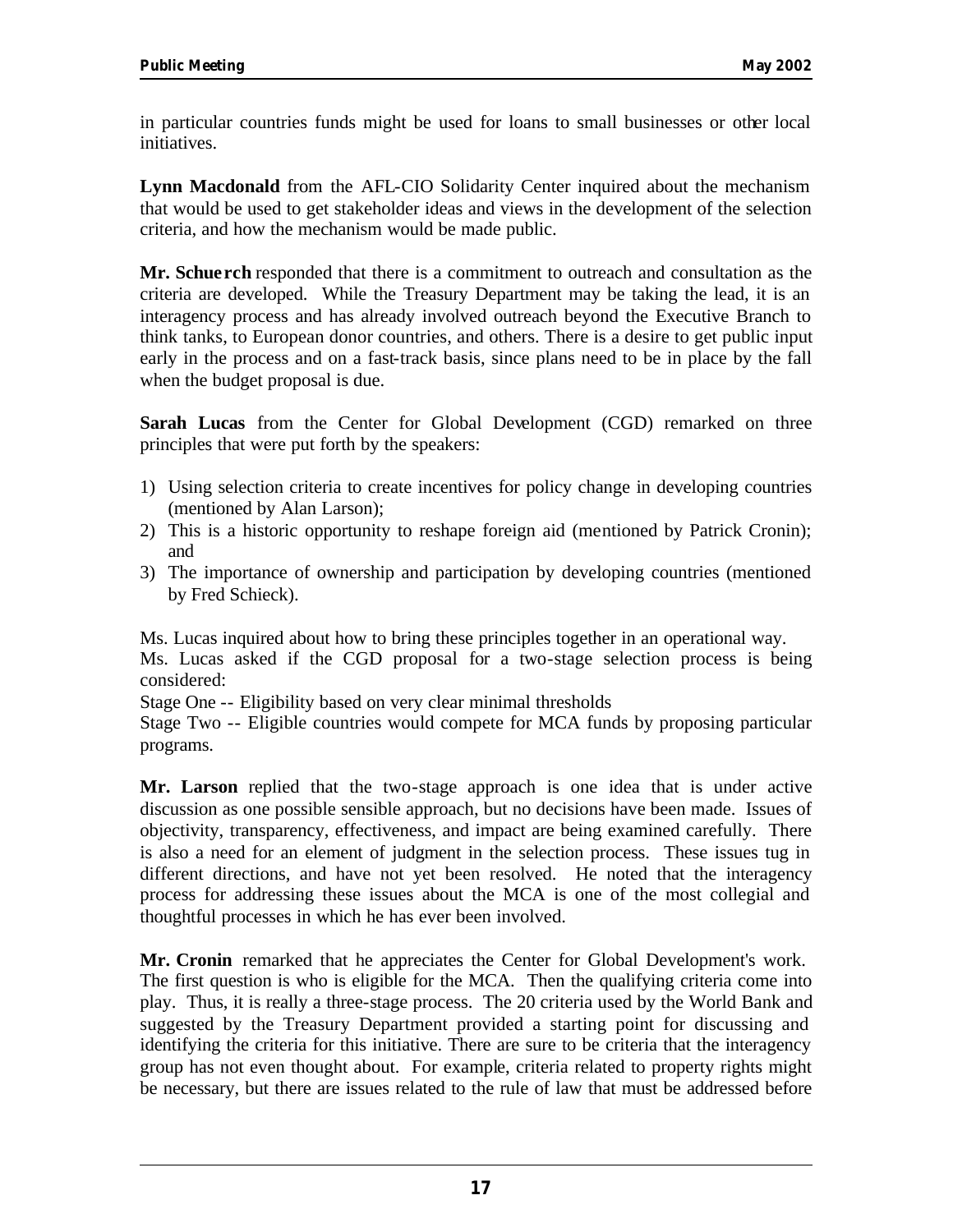it makes sense to talk about property rights. The options will be debated in the weeks to come, and these issues are exactly what should be discussed in the breakout group sessions at this meeting.

**Emira Woods** with InterAction stated that recent studies have shown that 71 percent of U.S. development assistance stays in the United States. She inquired how the MCA effort could help change this situation so that a greater portion of aid reaches the intended beneficiaries.

**Mr. Larson** responded that international negotiations on the untying of aid have been extensive and difficult, not because the issue is unimportant, but rather there are other elements of the negotiations that have taken precedence. Mr. Larson questioned the source of the 71 percent figure, but noted as an example that if U.S. funding were used for an excellent educational consultant whose work resulted in improvements in educational quality, this would be an investment that directly benefited the recipient country and its people. Some European countries have adopted a policy of making large lump sum payments to governments if they like the overall policy orientation. This may or may not be a sensible development approach. In addition, there are concerns about whether the U.S. Congress and the American people would support this approach.

#### **AFTERNOON OPENING REMARKS: WILLIAM S. REESE**, ACVFA CHAIR.

Mr. Reese stressed the historic nature of this new presidential initiative. InterAction and the University of Maryland have conducted a number of public opinion surveys and have found a great deal of public support for foreign assistance. The leadership shown by the President and the White House in proposing the New Compact for Development is phenomenal. The ACVFA, the 150 Coalition, COLEAD, InterAction and a number of other organizations have all called for such leadership and proposed increases in foreign assistance levels over the last ten years. This new initiative brings significant new funds to assist developing countries. However, Mr. Reese reminded the audience that the work is not done. The program has not been proposed to or passed by Congress. There is much planning to be done and the non-governmental community must participate in this dialogue.

Mr. Reese called attention to the Millennium Development Goals, which are related to the MCA. They are easy to understand, comprehensive, people-oriented, and measurable--and form the basis for good "buy in" by the U.S. public. Mr. Reese remarked that President Bush has laid out a challenge that is both an investment and an incentive. There are many questions around criteria and mechanisms. It will be a complicated process. Explicitly, the MCA is about partnerships between the United States and developing country governments, but the dialogue and partnerships must also involve civil society.

Mr. Reese reminded the audience of Mr. Natsios' first speech to the ACVFA in which he talked about commitment to responsive governments, transparency and accountability, support of open economies and entrepreneurs, investment in health and education,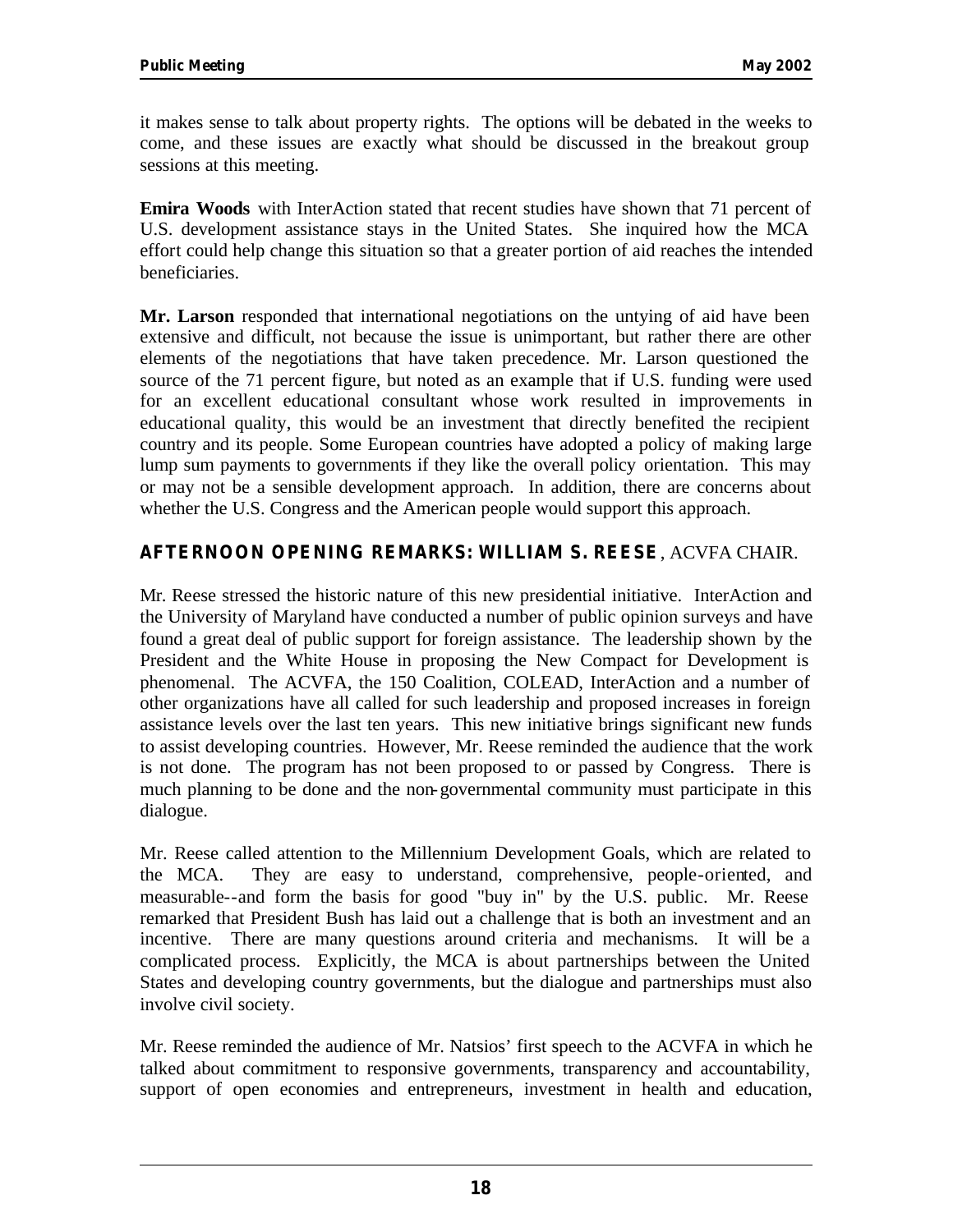protecting the environment, and strong partnerships. Mr. Natsios' priorities a year ago are very much in line with the proposed MCA. Mr. Reese urged the audience to be as positive and constructive as possible in contributing to the dialogue about the MCA. This program and the amount of money that has been committed can make a huge difference. Mr. Reese stated that this process represents a great opportunity for the NGO community, with its positive, "can-do" spirit, to work together, identify successes, and help to shape the MCA into the best possible program. This would be in the spirit of the USAID-PVO partnership that the ACVFA represents.

#### **"CRITERIA AND SELECTION ISSUES: CONSULTATION WITH NGOS" PATRICK CRONIN**, ASSISTANT ADMINISTRATOR FOR POLICY AND PROGRAM COORDINATION, USAID

Mr. Cronin asked the audience to participate actively in the breakout groups in thinking through the tough questions that the interagency working group and stakeholders are facing. He urged participants not to lose sight of the President's vision of the Millennium Challenge Account. That vision is a motivation for those involved in the interagency process to use this money very strategically to lift an historic number of people out of poverty through economic growth and building upon best practices.

Mr. Cronin remarked that the thought behind the MCA can be summarized in the word "freedom" -- freedom from bad governance, freedom from illiteracy and ill health, and freedom from poverty. The MCA criteria should lead toward these goals. We must determine how we are going to build effective programs based on success that lift people out of poverty and create sustained prosperity. Mr. Cronin noted that President Bush stressed that aid is four times more effective when it is built on good policy.

The President's ideas for the MCA focus on reform. In thinking about the indicators, Mr. Cronin asked the audience to think about how to measure change and reform. The MCA will be a strong incentive for reform, both for those who receive MCA funds and for those who aspire to participate in the program.

Mr. Cronin commented that the MCA is also about partnership. It cannot be developed in Washington, DC. It must grow from the bottom up with participation by developing countries, as well as from the top down in terms of how the pieces will be coordinated. It is important to think about development in a strategic, integrated fashion. That means tapping into the expertise and ideas of many partners, including those in civil society.

Mr. Cronin introduced the breakout sessions and invited participants to contribute to the dialogue about the MCA criteria and indicators. He remarked that the criteria must be flexible enough to meet the needs of specific countries. He asked the audience to consider indicators that reflect the goals of the program and can be readily ranked by available data, but that don't disadvantage poorer countries that may not have the data. It will be important to consider criteria based on reform and developed in partnership in a process that is inclusive, particularly in the field.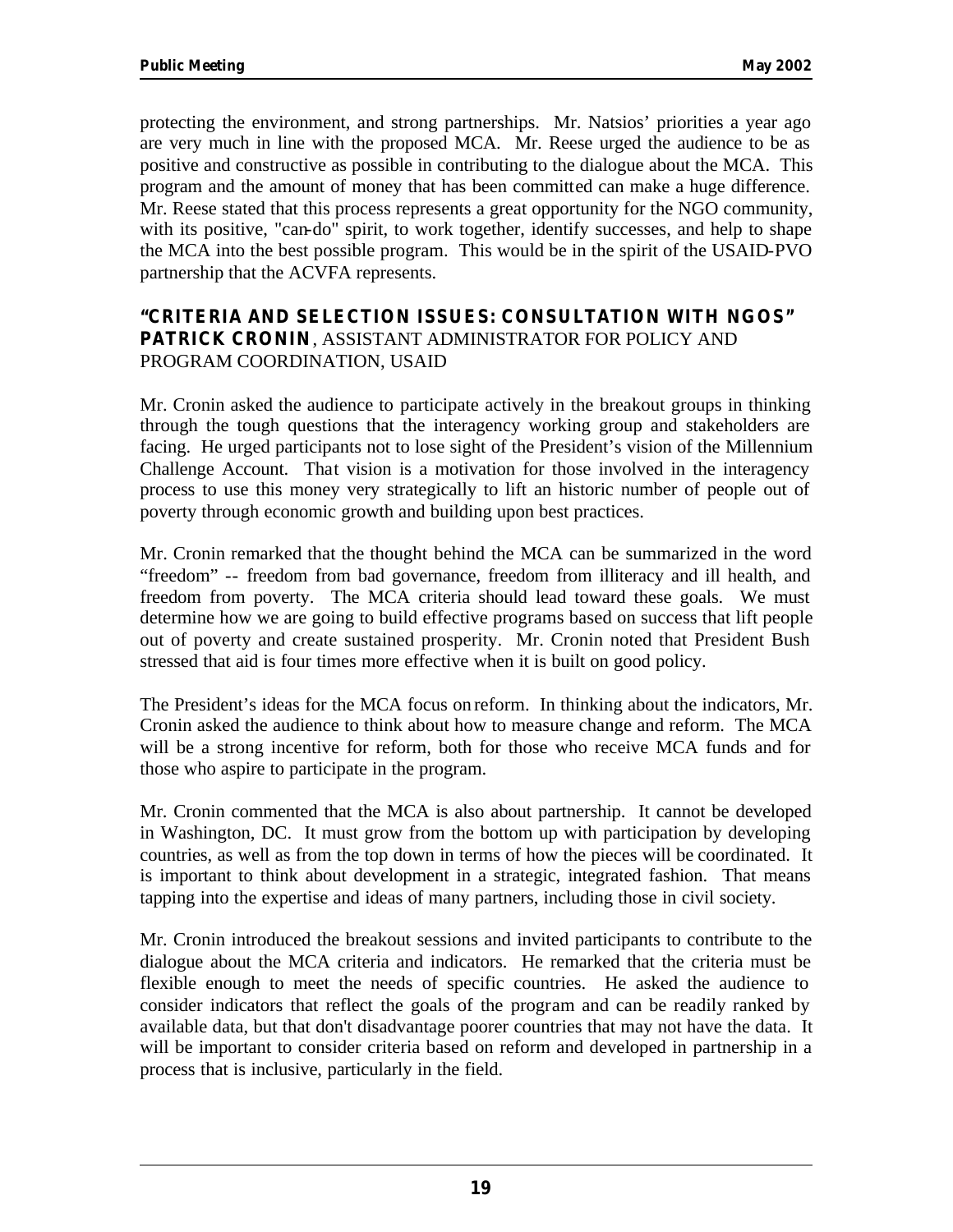A basic question to be considered in the breakout groups is how many measures should be used. The Ruling Justly group might consider issues such as what components to include in measurements of rule of law. Perhaps the most challenging set of issues relates to the economic freedom cluster--how can we be creative in devising meaningful, new indicators (e.g., the length of time it takes to start a business in a country might be useful as a measure). In the Investing in People group, the question of whether to measure immunization rates or public spending in the health sector would be relevant.

#### **BREAKOUT GROUPS**

The full reports from the three breakout groups, Ruling Justly, Investing in Human Capital, and Economic Freedom are contained in appendices 2, 3, and 4 of this report. Appendix 4 also contains the speakers' slide presentations.

#### **REPORTS FROM BREAKOUT GROUPS: "CRITERIA, SELECTION ISSUES, AND INDICATORS"**

#### **GROUP 1 TOPIC: "GOVERNING JUSTLY" KEYNOTE SPEAKERS: JENNIFER WINDSOR AND RICHARD SOUDRIETTE MODERATOR: STEPHEN KRASNER RAPPORTEUR: STEPHEN MOSELEY**

Comments and Suggestions from the group included:

- There are many sources of data and indices to draw upon in developing criteria, including Freedom House's *Freedom in the World*, *Nations in Transit*, and the *Judicial Independence Guide*.
- The criteria should address whether a country is ruling justly, not just that it has instituted good governance policies. There is a distinction. Good governance can be viewed within a narrow purview of good policies and laws, and good enforcement of those policies and laws as they pertain to economic development. The accountability of a government to its people and respect for fundamental rights are critical to measuring whether or not a country is ruling justly. Political rights and civil liberties are interdependent, and a just system requires both.
- It is important for the MCA to focus on what behavior changes occur over time and how they can be measured.
- There must be a concern about the nature of the judiciary and the capacity to ensure that the rule of law is being implemented.
- There is a need to address the issues of transparency, integrity and anti-corruption.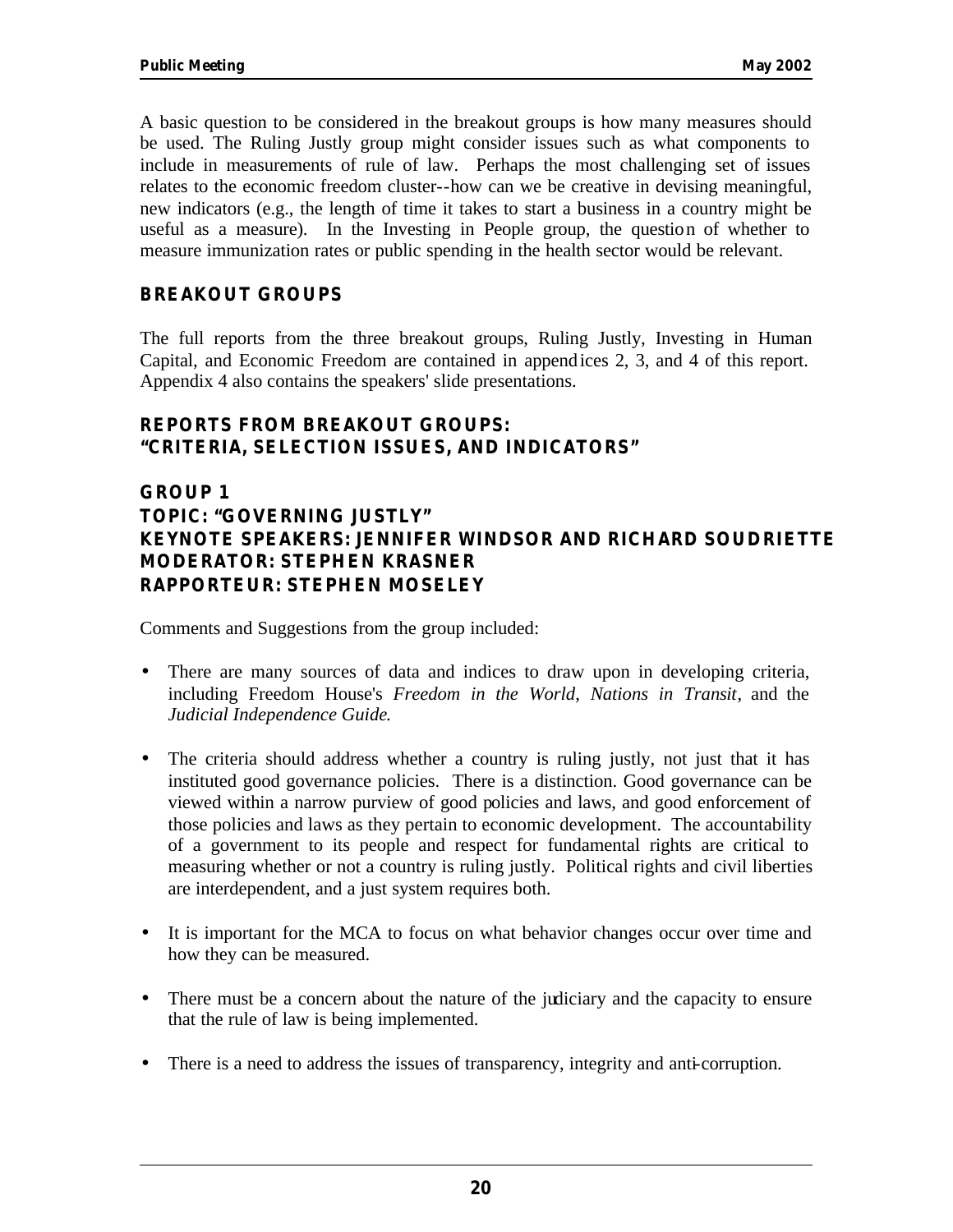- The MCA should use not only the U.S. model of democracy and justice, but should consider other models from around the world.
- The indices from which the criteria are drawn should include a qualitative narrative.
- Criteria and indicators should address the full participation of women.
- Governance is not just process and procedure, but it is participation by local citizens. Broad public participation should be part of the criteria.
- MCA programs should support the extensive use of media and other innovative means for education and literacy needed to promote broad participation of women, ethnic, and other disadvantaged groups.
- In addition to identifying the positive attributes, there is also a need to identify the disqualifying attributes. This might lead to a two-step selection process, as suggested by the Center for Global Development.
- Ensure that countries realize why particular criteria were selected and how countries can make changes to meet the criteria.
- There should be a gradation of criteria, recognizing that it is policy dialogue that brings about change.
- It would be worth considering using the PRSP (Poverty Reduction Strategy Paper) process, with whatever improvements are needed to make it better, as a basis for criteria. Projects would then already be consistent with the country's broad development strategy recognized by the international donor community.
- Perhaps a high-level, blue ribbon panel to advise the President on this program should be established.
- While the time frame is tight, the process of consultation on the MCA is authentic and participatory. There is concern about when developing countries will have the opportunity to provide input.

#### **GROUP 2 TOPIC: "INVESTING IN HUMAN CAPITAL" KEYNOTE SPEAKERS: NANCY BIRDSALL AND GENE SPERLING MODERATOR: BARBARA TURNER RAPPORTEUR: CHARLES MACCORMACK**

This is a unique moment, decisions made in the coming months will influence policy for years to come. Social sector issues are high on the agenda, which has not always been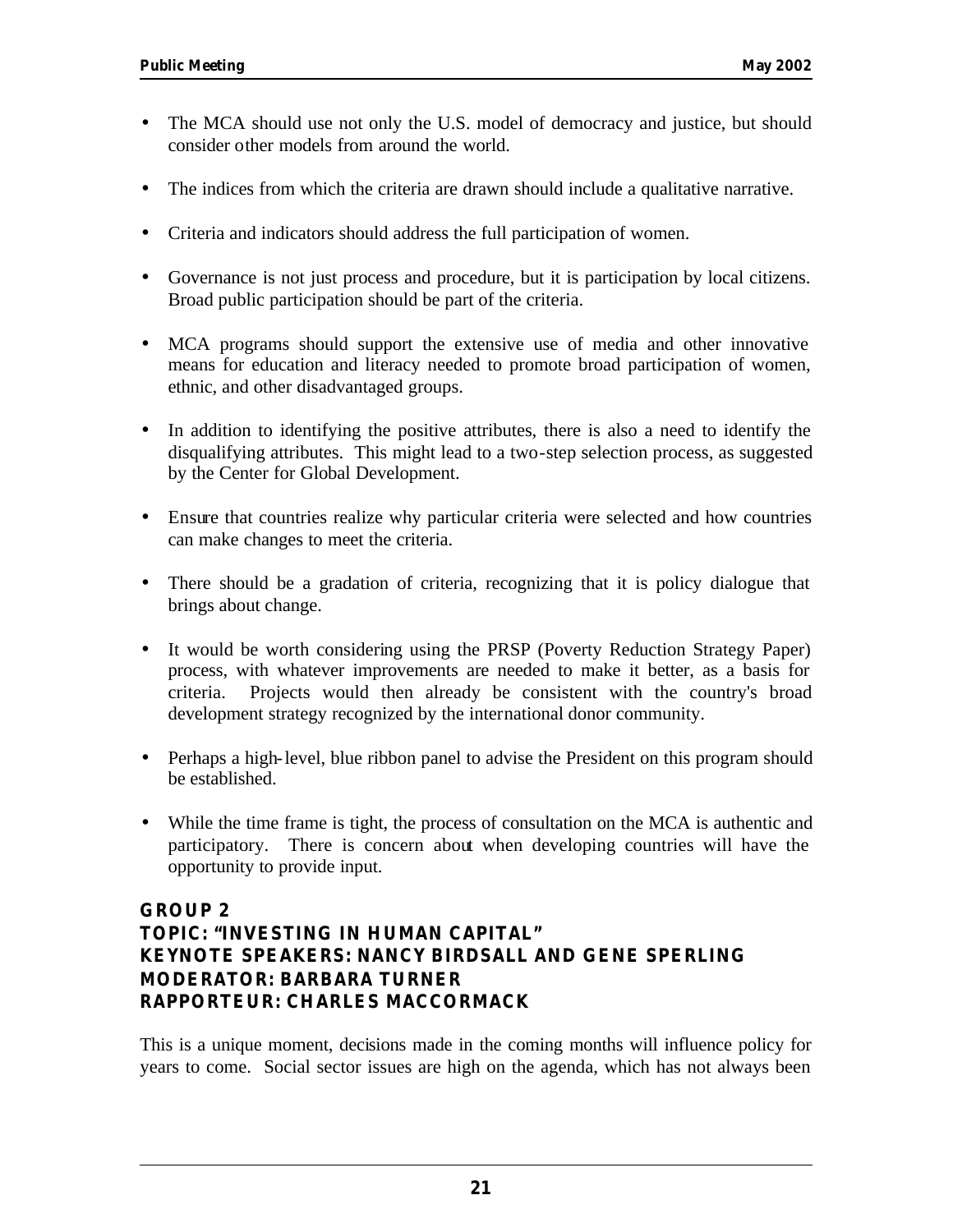the case. There should be a fresh and open look at the experiences of the past 20-30 years in development.

Nancy Birdsall outlined seven principles for structuring the MCA:

- 1. Insulate it from political pressures
- 2. Focus on strengthening national institutions and the legitimacy of governments
- 3. Have a simple, automatic exit mechanism
- 4. Foster recipient country ownership
- 5. Encourage competition among nations and governments
- 6. Require full public disclosure and transparency
- 7. Complement existing development frameworks

Gene Sperling noted that the U.S. government spends as much on education in the entire world as it costs to build 13 U.S. high schools. The MCA provides an opportunity to tighten the global compact for universal education and inspire other countries to go forward in this effort.

Observations and suggestions from the group included:

- Criteria and delivery systems are interactive and influence each other.
- This should be a contract between the United States and developing country governments. Donors are looking for transparency and effectiveness. Partner governments deserve a security of financial support if they meet the criteria.
- There is a need to pay attention to strengthening public and congressional support for this program. The U.S. Congress will have a lot to say about it and should be brought into the process early.
- There are foreign policy advantages to cooperative partnerships and coordination with other donors, as opposed to a bilateral approach in which the United States gives a "seal of approval" to countries through the MCA.
- There is a need to consider whether countries must meet every criteria equally in order to qualify for the MCA. Perhaps the MCA should be designed to assist countries that meet performance requirements in major areas.
- It is important that the MCA both reward and encourage countries. The criteria should influence, rather than make, decisions.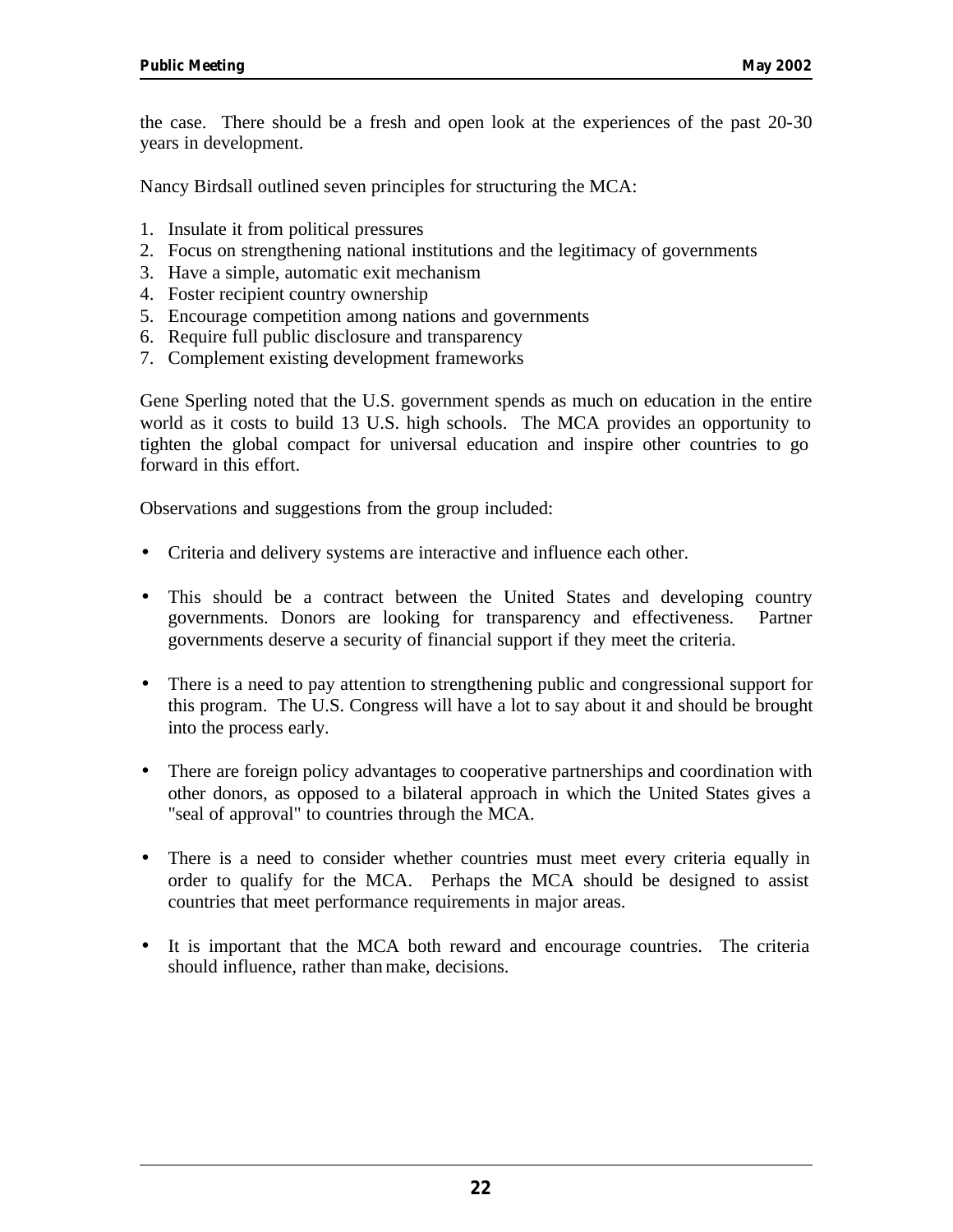#### **GROUP 3 TOPIC: "ECONOMIC FREEDOM" KEYNOTE SPEAKERS: TESSIE SAN MARTIN, RACHID BENJELLOUN, THOMAS GIBSON MODERATOR: DAVID COWLES RAPPORTEUR: TED WEIHE**

Ms. San Martin's presentation focused on globalization and how to deal with economic factors and the downside of globalization. Mr. Benjelloun analyzed both the Heritage Foundation and the Cato Institute indexes, including indicators and objective measurements. Most countries are high on some indices and low on others. Mr. Gibson brought a different perspective and suggested that to get the desired results the focus should be on the middle class.

Observations and Suggestions from the group included:

- Many in the group thought that the MCA should focus on the world's poorest countries and poverty alleviation.
- In economic indicators, middle income countries score better. Criteria should be set so that poor countries will meet the requirements.
- Economic indices measure many things and are full of built-in biases. However, an objective index based on already available statistical data offers the best basis for making country selections without political bias.
- Many of the current economic indices are too complex.
- Data for most of the poorest countries is not very good or not available at all.
- There is a need to examine economics at the micro level, as well as the macro level.
- Criteria should be simple and transparent.
- The process is most important. There should be an eligibility process and a selection process. The selection process should include sector and programmatic considerations. It is of utmost importance to select the "right" countries (from among a group of eligible countries that would include the poorest) so as to demonstrate success.
- There are many issues with how to measure economic reform and change.
- Countries can play with statistics to make them more eligible for the program. But countries should set their own targets for the indicators and performance judged against those targets.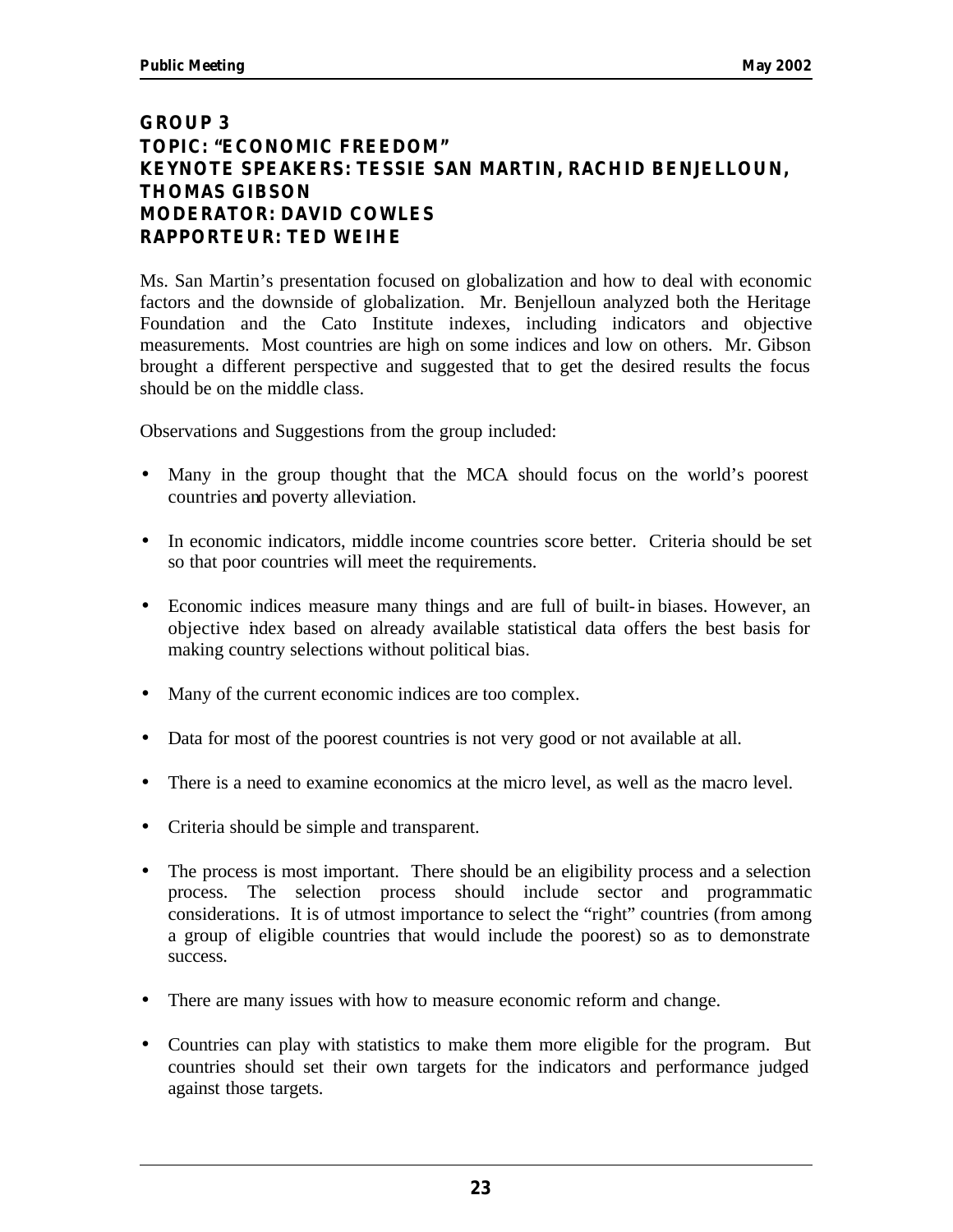- Impacts from the global economy and world trade must be factored into the process. These may have little to do with internal policies.
- Rural infrastructure is important and should be addressed by the MCA.
- There are many issues with fitting economic growth programs into the MCA five to ten year time frame.
- There was consensus in the group not to simply take one of the current indicators and use it.
- There is an issue of what happens if a country meets some, but not all, criteria for eligibility.
- Reforms are likely to be more sustainable in countries where local stakeholders are involved. This should be considered in the selection process.
- Once a country is in the MCA, there needs to be an agreement on expectations and benchmarks needed to stay in the program.

Mr. Reese thanked the meeting participants and adjourned the meeting. *The next ACVFA Public Meeting is scheduled for October 9, 2002.*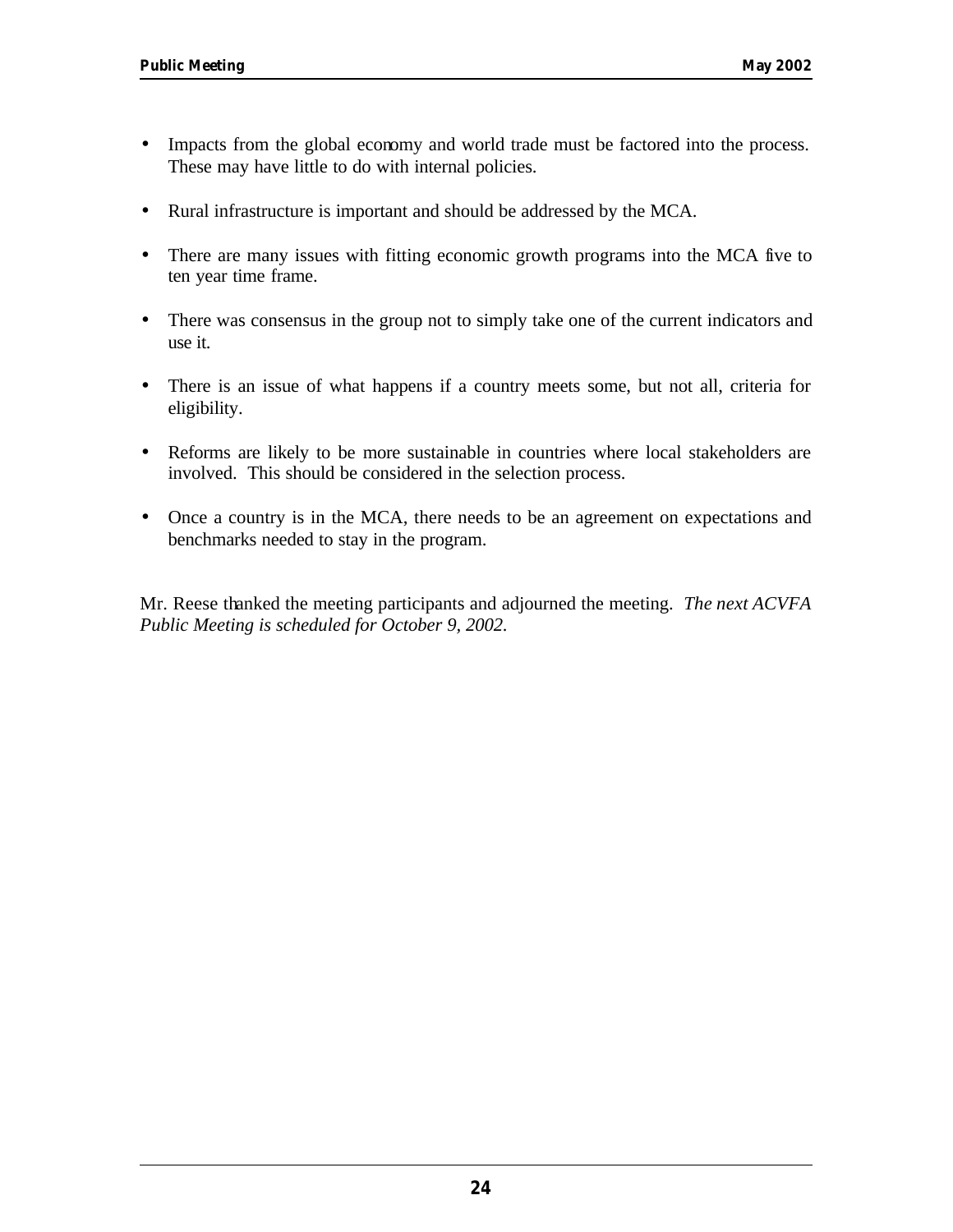**"The New Compact for Development: Designing a Blueprint for Change"** \_\_\_\_\_\_\_\_\_\_\_\_\_\_\_\_\_\_\_\_\_\_\_\_\_\_\_\_\_\_\_\_\_\_\_\_\_\_\_\_\_\_\_\_\_\_\_\_\_\_\_\_\_\_\_\_\_\_\_\_\_\_\_\_\_\_\_\_\_\_\_\_\_\_\_\_\_\_\_\_\_\_\_\_\_\_\_\_\_\_\_\_\_\_\_\_\_\_\_\_\_\_\_\_\_\_\_\_\_\_\_\_\_\_\_\_\_\_\_\_\_\_\_\_\_\_\_\_\_\_

**Advisory Committee on Voluntary Foreign Aid**

## **Meeting Agenda**

# **Annex 1**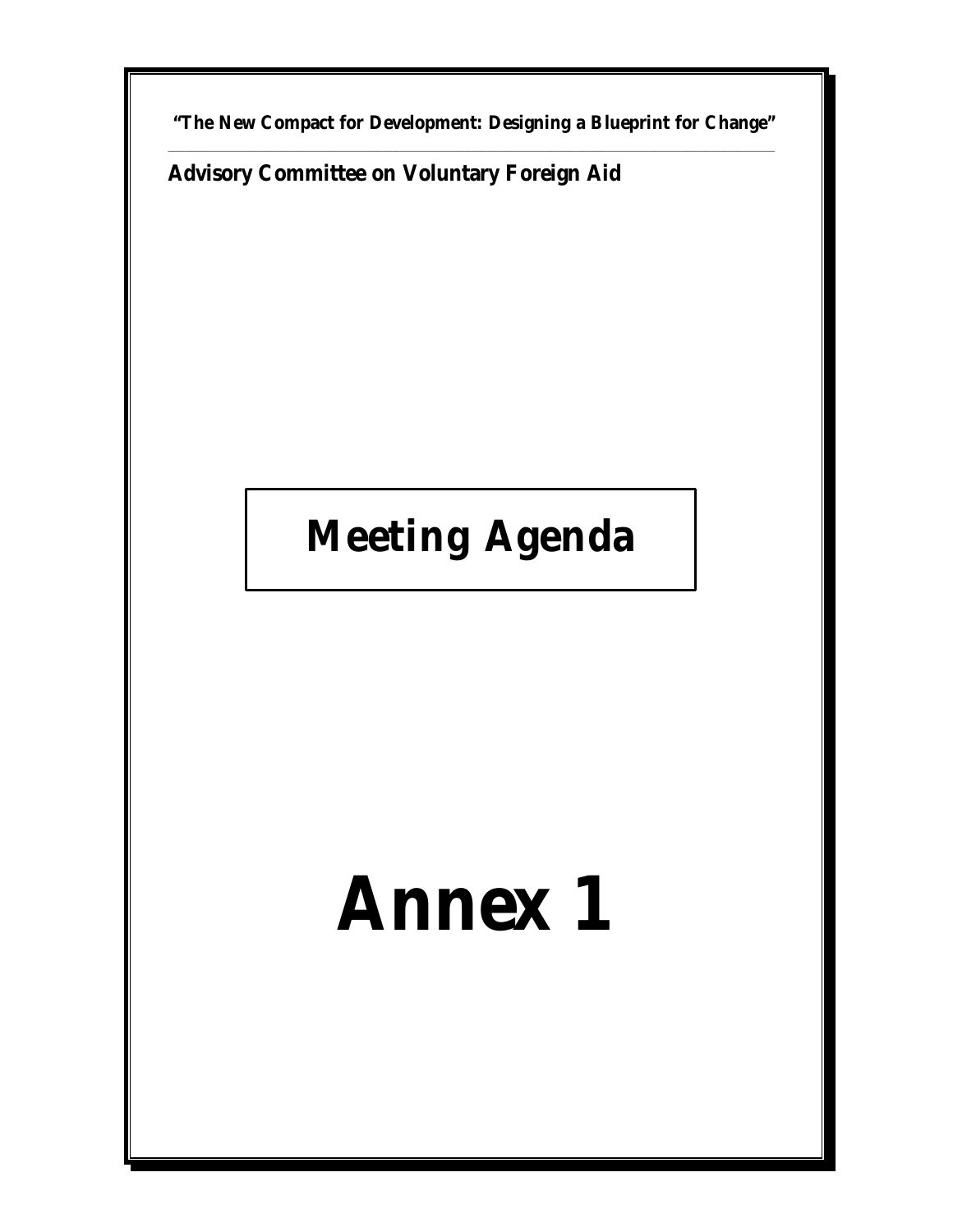#### **Advisory Committee on Voluntary Foreign Aid**

**Public Meeting Wednesday, May 22, 2002 8:30 a.m. – 5:00 p.m.** 

#### **Marvin Center, George Washington University 800 21st Street, NW, Washington, D.C.**

#### **Agenda**

## *"The New Compact for Development: Designing a Blueprint for Change"*

| 8:30  | <b>Registration</b><br>3rd Floor Foyer                                                                                                                    |
|-------|-----------------------------------------------------------------------------------------------------------------------------------------------------------|
| 9:00  | <b>Opening Remarks: William S. Reese, ACVFA Chair</b><br><b>Grand Ballroom - 3rd Floor</b>                                                                |
| 9:10  | Introduction of Frederick Schieck, Deputy Administrator, U.S. Agency for<br><b>International Development (USAID)</b><br><b>Grand Ballroom - 3rd Floor</b> |
| 9:15  | <b>Message from Andrew S. Natsios, USAID Administrator (videotape)</b><br><b>Grand Ballroom - 3rd Floor</b>                                               |
| 9:25  | "The President's New Compact for Development"<br>Frederick Schieck, Deputy Administrator, USAID<br><b>Grand Ballroom - 3rd Floor</b>                      |
| 9:45  | <b>Questions and Answers</b>                                                                                                                              |
| 10:00 | <b>Panel: "The Millennium Challenge Account: Developing Effective</b><br>Partnerships, Criteria and Measurements"<br><b>Grand Ballroom - 3rd Floor</b>    |
|       | <b>Moderator: Peggy Curlin, ACVFA Vice Chair</b>                                                                                                          |
|       | <b>Lead Speaker:</b>                                                                                                                                      |
|       | Alan P. Larson, Under Secretary for Economic, Business and Agricultural<br>$\bullet$<br>Affairs, U.S. Department of State                                 |
|       | <b>Panelists:</b>                                                                                                                                         |
|       | Patrick Cronin, Assistant Administrator for Policy and Program<br>$\bullet$<br><b>Coordination, USAID</b>                                                 |
|       | William Schuerch, Deputy Assistant Secretary for International<br>$\bullet$<br>Development, Debt, and Environmental Policy, U.S. Treasury                 |

• **Robert Chase, ACVFA Member, Vice President, World Learning**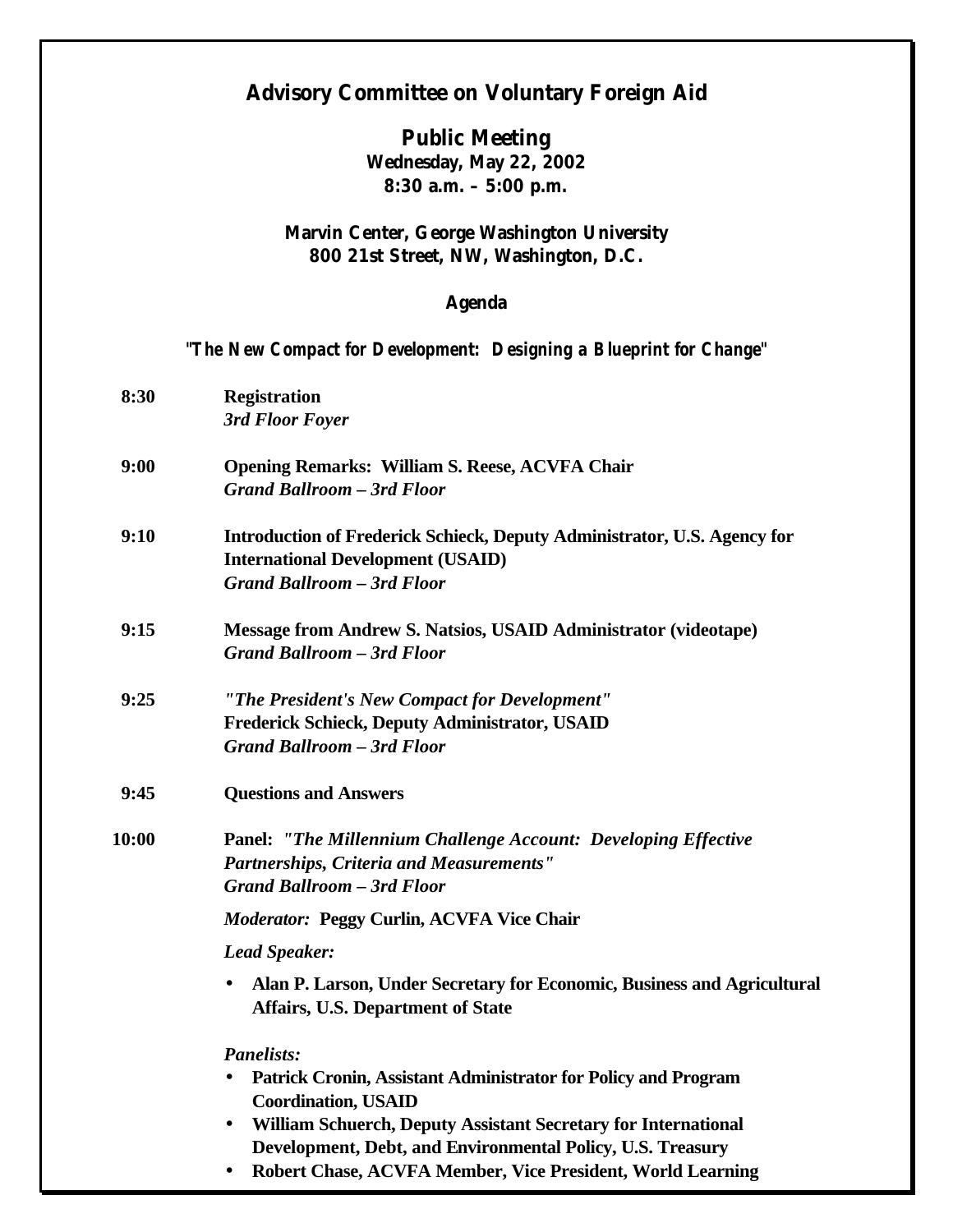**11:15 Questions and Answers**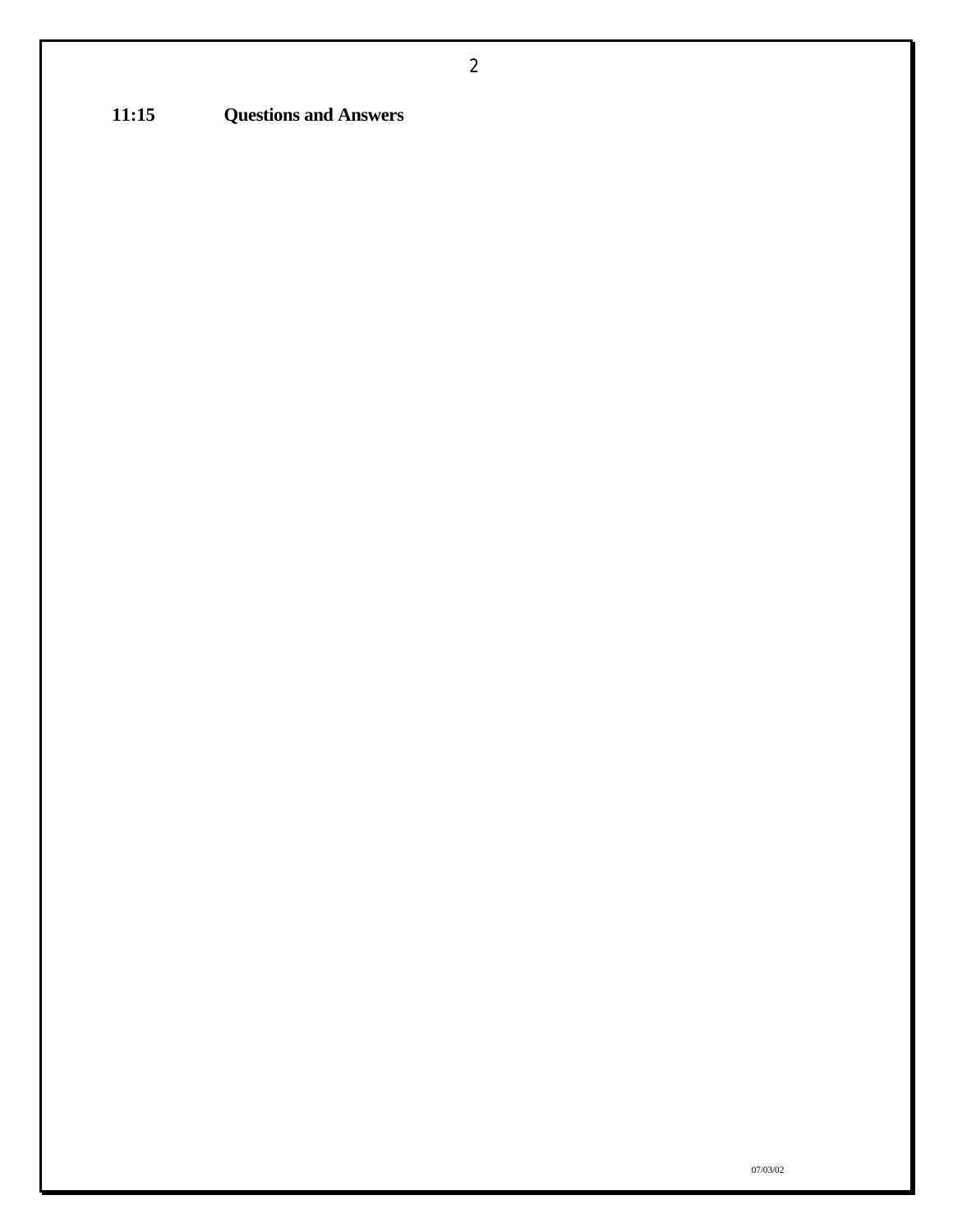| 11:45 | Lunch (participants on their own)                                                                                                                                                                                                                         |
|-------|-----------------------------------------------------------------------------------------------------------------------------------------------------------------------------------------------------------------------------------------------------------|
| 1:30  | <b>Opening Remarks: William S. Reese, ACVFA Chairman</b><br><b>Grand Ballroom - 3rd Floor</b>                                                                                                                                                             |
| 1:45  | "Criteria and Selection Issues: Consultation with NGOs"<br>Patrick Cronin, Assistant Administrator for Policy and Program<br><b>Coordination, USAID</b><br><b>Grand Ballroom - 3rd Floor</b>                                                              |
| 2:15  | <b>Breakout Groups on Criteria, Selection Issues, and Indicators</b>                                                                                                                                                                                      |
|       | Purpose: To obtain input from a broad cross-section of NGOs and other<br>civil society organizations on criteria and issues related to the proposed<br>new fund in order to inform the interagency process.                                               |
|       | 1. Governing Justly:<br><b>Keynote Speakers: Jennifer Windsor, Executive Director, Freedom</b><br>House and Richard Soudriette, President, International Foundation for<br><b>Election Systems.</b>                                                       |
|       | <b>Moderator: Stephen Krasner, Director for Governance and</b><br>Development, Directorate for Democracy, Human Rights and<br><b>International Operations, National Security Council</b><br><b>Doyle Room</b>                                             |
|       | 2. Investing in Human Capital:<br>Keynote Speakers: Nancy Birdsall, President, Center for Global<br>Development and Gene Sperling, Director, Forum on Universal<br><b>Education, Brookings Institution.</b>                                               |
|       | <b>Moderator: Barbara Turner, Senior Deputy Assistant Administrator,</b><br><b>Bureau for Policy and Program Coordination, USAID</b><br><b>Elliot Room</b>                                                                                                |
|       | 3. Economic Freedom:<br><b>Keynote Speakers: Tessie San Martin, Partner,</b><br>PricewaterhouseCoopers Consulting; Rachid Benjelloun,<br>Principal Associate, Nathan Associates, Inc.; Thomas Gibson,<br><b>President, The Institute for SME Finance.</b> |
|       | <b>Moderator:</b> David Cowles, Acting Deputy Assistant Administrator,<br><b>Bureau for Economic Growth, Agriculture and Trade, USAID</b><br><b>Kayser Room</b>                                                                                           |
| 4:30  | <b>Reports from Breakout Groups</b><br><b>Amphitheater 3rd Floor</b>                                                                                                                                                                                      |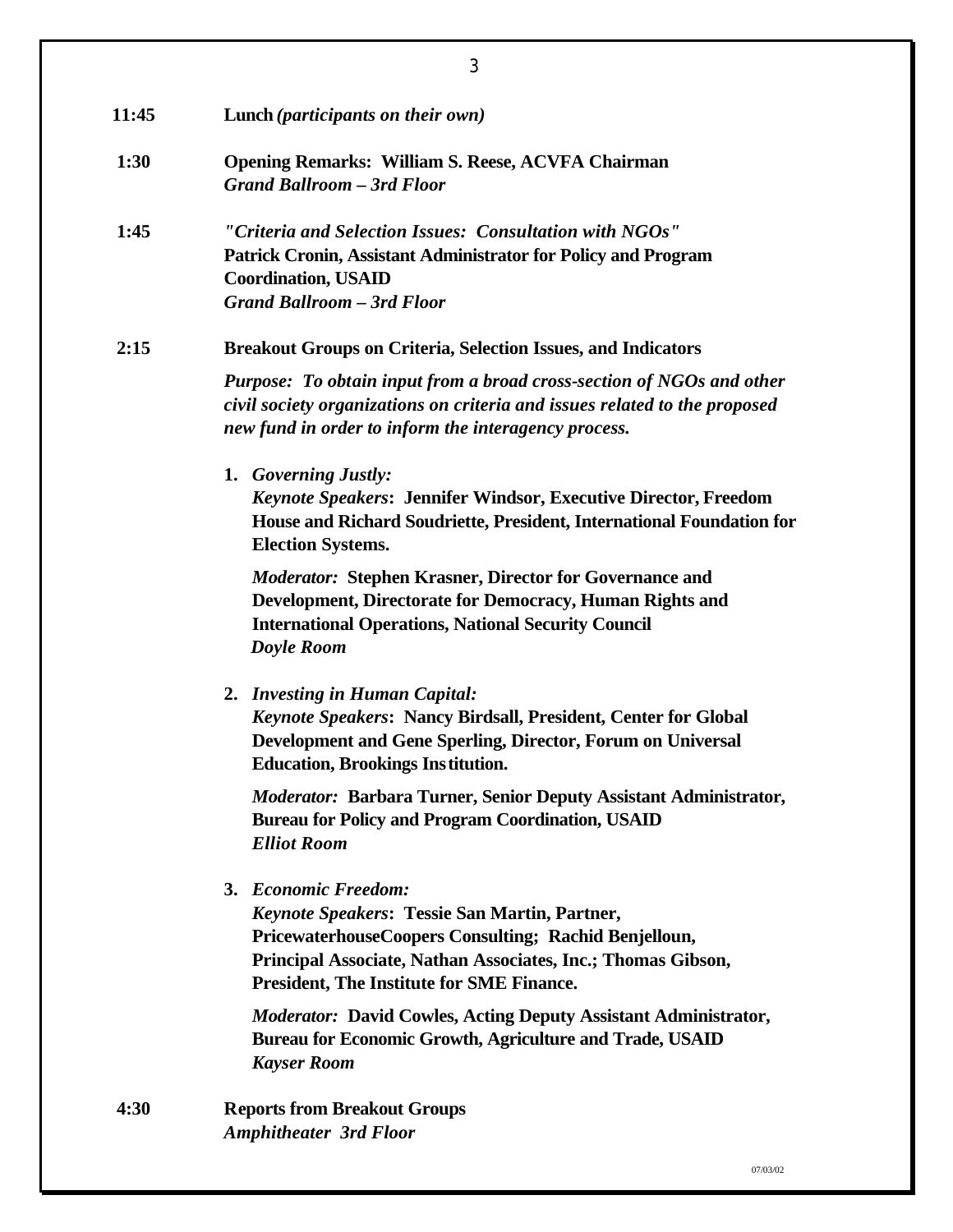**5:00 Adjournment**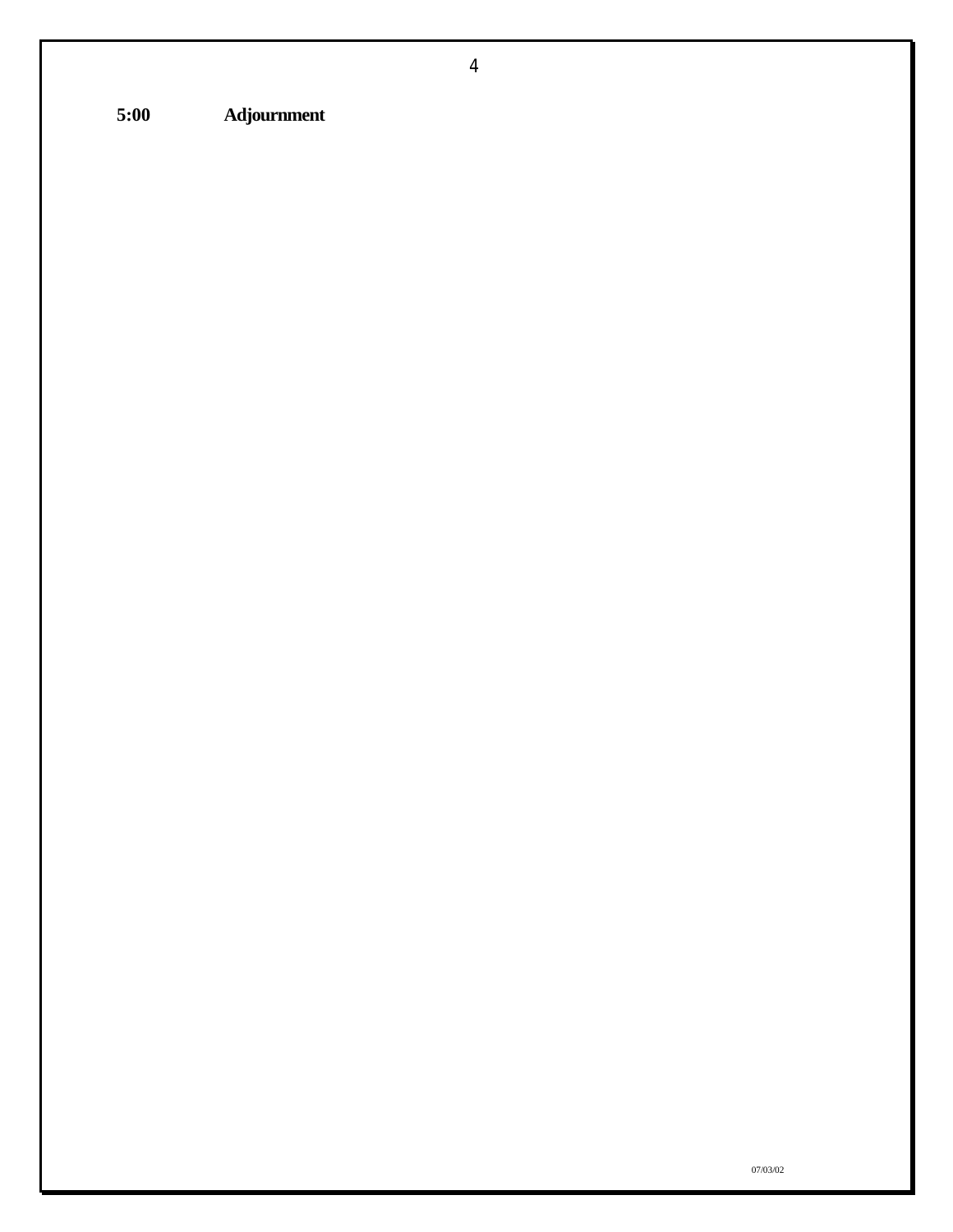**"The New Compact for Development: Designing a Blueprint for Change"** \_\_\_\_\_\_\_\_\_\_\_\_\_\_\_\_\_\_\_\_\_\_\_\_\_\_\_\_\_\_\_\_\_\_\_\_\_\_\_\_\_\_\_\_\_\_\_\_\_\_\_\_\_\_\_\_\_\_\_\_\_\_\_\_\_\_\_\_\_\_\_\_\_\_\_\_\_\_\_\_\_\_\_\_\_\_\_\_\_\_\_\_\_\_\_\_\_\_\_\_\_\_\_\_\_\_\_\_\_\_\_\_\_\_\_\_\_\_\_\_\_\_\_\_\_\_\_\_\_\_

**Advisory Committee on Voluntary Foreign Aid**

## **Breakout Group One "Ruling Justly"**

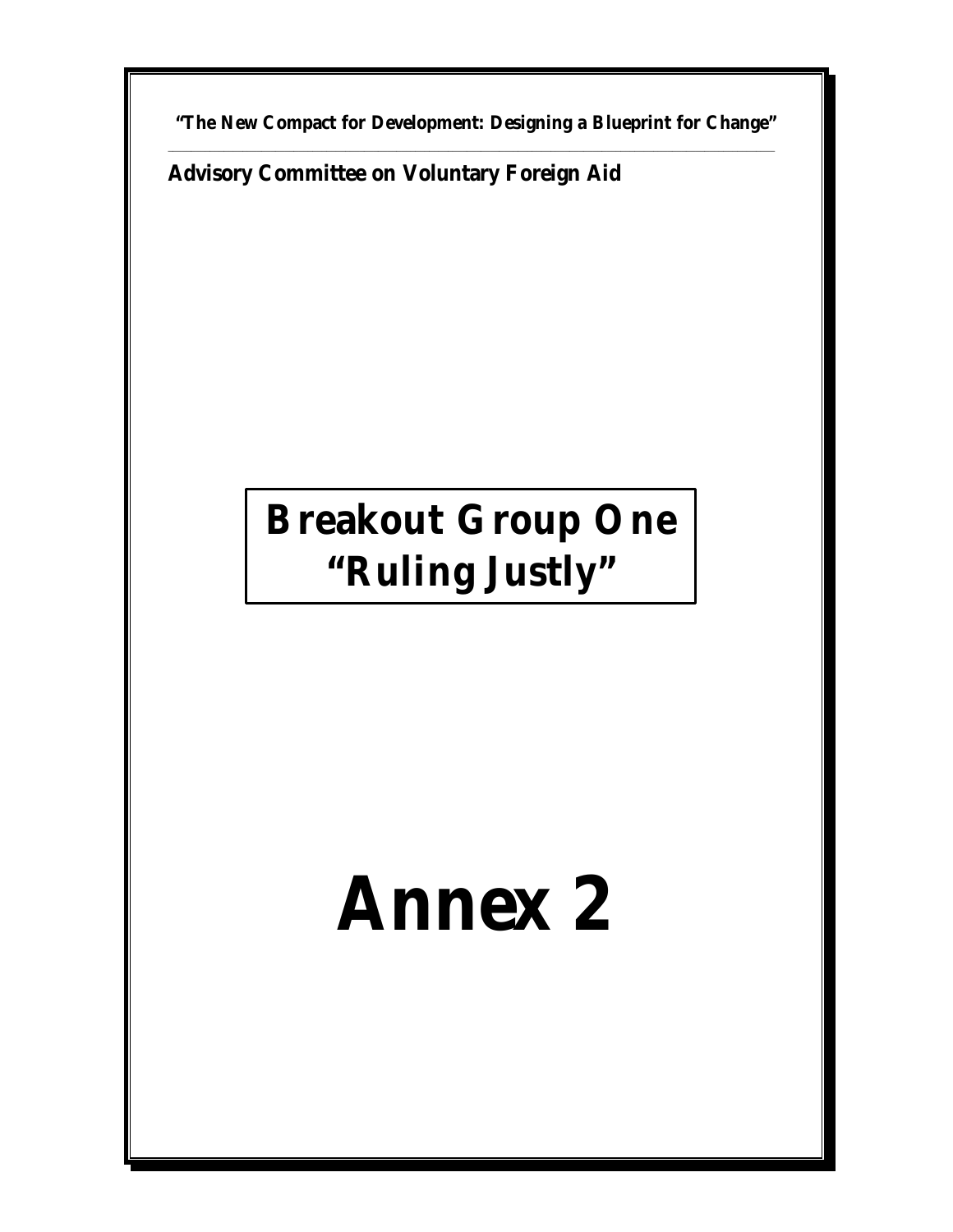#### **ACVFA Public Meeting, Wednesday, May 22, 2002**

#### **Break-Out Group on Issues Relating to Governing Justly**

**Moderator: Stephen Krasner, Director for Governance and Development, Directorate for Democracy, Human Rights and International Operations, National Security Council**

#### **Speakers: Jennifer Windsor, Executive Director, Freedom House Richard Soudriette, President, International Foundation for Election Systems (IFES)**

**Jennifer Windsor:** The MCA promises to provide a concrete reward for countries that have embarked on a democratic path, undertaken the right economic policies, and taken care of their own populations. The investment of U.S. taxpayer dollars will be better utilized if key democratic concerns are taken into account. Experiences in Sudan, Somalia, Zaire, and other places show that if democracy and human rights concerns are ignored, investments in social and economic development can be easily washed away. The bottom line is that politics matters.

President Bush stated that he wanted to reward countries that are ruling justly. Specifically, he mentioned those countries that are upholding human rights, adhering to the rule of law, and rooting out corruption. The question for discussion should be "What criteria should be used to determine that a country is ruling justly?" This is different from instituting good governance policies. One can view good governance within a narrow purview of good policies and laws, and good enforcement of those policies and laws as they pertain to economic development. The concern is that the political realities will be ignored. Freedom House would argue that the accountability of the government to its people and respect for fundamental rights are critical to measuring whether or not a country is ruling justly. Therefore any definition of good governance must take into account policies and laws that protect political rights and civil liberties. They are interdependent, and a just system requires both. Without the check of the vote, both popular and parliamentary, civil liberties will be steadily eroded.

Freedom House produces three annual surveys that contain both quantitative and narrative assessments:

- *1. Freedom in the World* (described below)
- 2. *Nations in Transit* (civic, political, legal, and economic trends in former communist countries)
- 3. Freedom of the press survey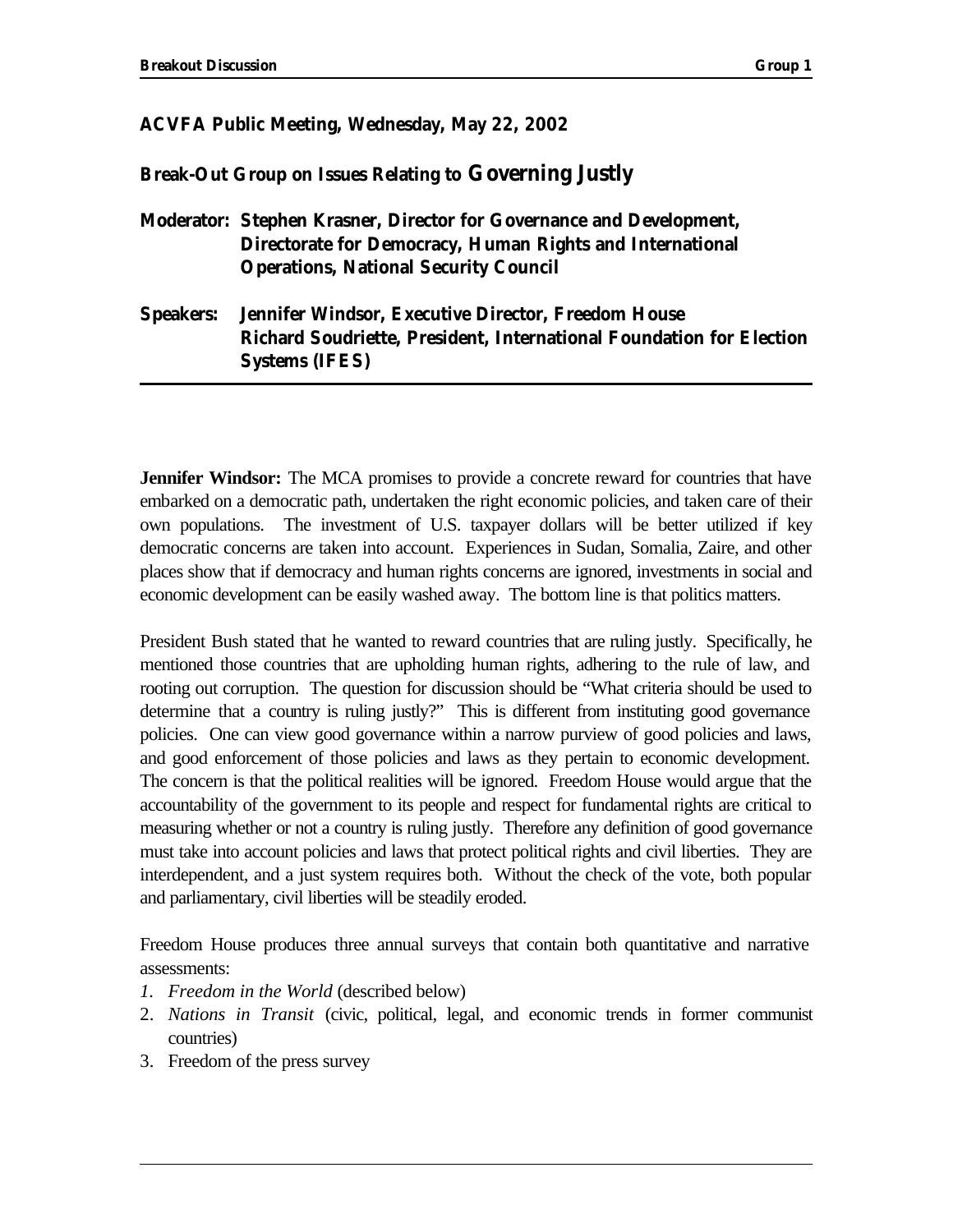*Freedom in the World* rates 192 countries and related and disputed territories. Governments per se are not rated, but rather the rights and freedoms enjoyed by individuals in each country. While there are some that disagree that a political process should ever be quantified and that comparisons across countries don't make sense, it is useful to understand broad trends towards democracy around the world. Freedom is defined as the opportunity to freely engage in fundamental political as well as social, economic, and cultural activities independent of restrictive controls of government.

The survey is divided into political rights and civil liberties. Political rights are defined as the ability of the public to participate freely in the political process, including the right of all adults to vote and compete for public office and for elected representatives to have a decisive vote on public policies. Civil liberties include the freedom to develop views, institutions, and personal autonomy apart from the state. There is a checklist of questions in which the raters assign raw scores from zero to four per checklist item. The scores are totaled for a final quantitative score (on a scale of 1-7, with 1 representing most free and 7 least free) for political rights and civil liberties separately.

Examples of questions under political rights:

- Are the voters able to endow their freely elected representatives with real power?
- Is there a significant opposition vote?
- Is there a realistic possibility for the opposition to increase its support or gain power through elections?
- Are the people free from domination by the military, foreign powers, totalitarian parties, religious hierarchies, economic oligarchies, or any other powerful group?

Examples of questions under civil liberties:

- Is there a free and independent media?
- Is there freedom of assembly, demonstration, and open public discussion?
- Is there an independent judiciary?
- Does the rule of law prevail in civil and criminal matters?

*Freedom in the World's* criteria places more emphasis on behavior than on laws. In *Nations in Transit* there is an attempt to provide a comparative look at countries to assist policymakers and scholars. It is divided into a number of areas including political process, civil society; independent media, governance and public administration; constitutional, legislative and judicial frameworks; privatization; macroeconomic policy; and microeconomic policy.

*Freedom in the World* averages all of the scores so there aren't different weights for particular questions. Differences are reflected in the narrative. *Nations in Transit* is more detailed and tries to get at how the progress of reform happens within the countries; its scores are broken into sub-areas so trends can be identified. The U.S. government has to think about the importance of particular criteria to its ultimate aims. Accountability to the population and problems with freedom of association will ultimately impact on rule of law and corruption.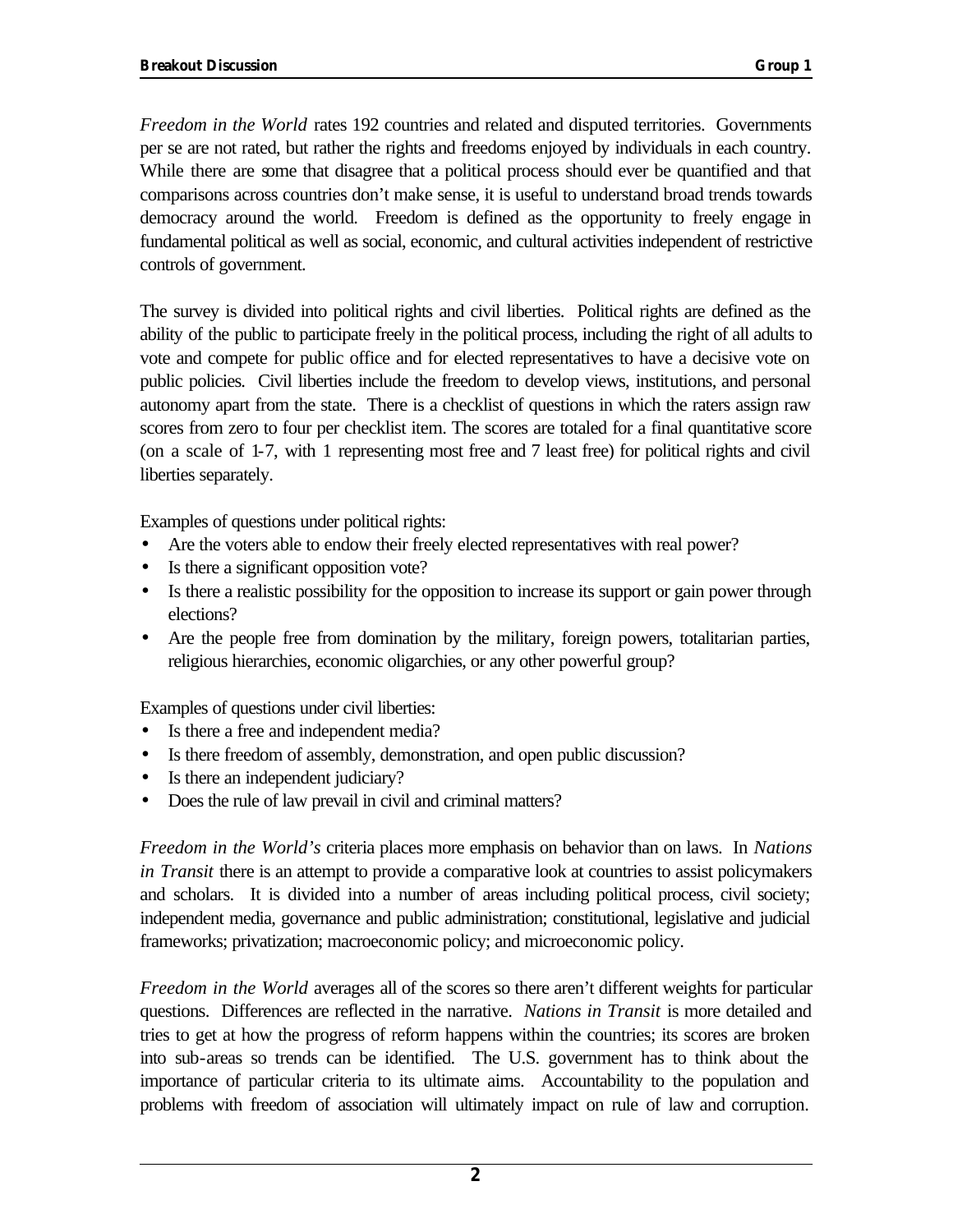Measuring performance will require continuous monitoring by non-governmental entities to avoid power struggles within bureaucracies from impacting evaluations and ratings. The ultimate judgment about countries has to be within the U.S. government, but the actual ratings should not be distorted in the process.

In addition to rankings and quantifiable numbers there must be narratives to describe how the quantifiable rankings are derived. The process is inherently subjective, but Freedom House and its methodologies demonstrate that when conducted correctly, an annual evaluation of a country's performance according to defined criteria of democracy and human rights is both possible and valuable. Assistance alone is not going to accomplish the objectives, particularly in the area of democracy. For the MCA to work best, it should be accompanied by continuous policy dialogue.

**Richard Soudriette:** This public meeting is a great opportunity to marshal the resources within the NGO community to provide the kind of guidance that is necessary for the MCA to be successful. USAID has been one of the leaders in helping to support democratization around the globe. The International Foundation for Election Systems (IFES) was established in 1987 with the support of USAID. It has worked in over 120 countries around the world, not just supporting elections, but addressing the range of issues needed to promote democracy. While elections are important, attention and resources also need to be focused on helping to support effective governance and the involvement of a vibrant civil society.

In Indonesia, IFES is assisting civil society organizations in developing their advocacy skills and played a key role in the development of an Indonesian equivalent of C-SPAN. As a result, the parliamentarians are making more of an effort to fulfil their responsibilities. In Bosnia, IFES and USAID helped local governments connect with their citizens by producing guides to government services and serving as a conduit to connect local political leaders with their constituents to address fundamental issues, such as infrastructure repair or installing health posts. In Sierra Leone voters recently went to the polls in an historic election. It surpassed everybody's expectations in terms of the incredibly high voter turnout, the level of peace, and the attitudes of the people.

IFES experience has shown that it is necessary to look at the relationships between elections, rule of law, civil society, and governance. It is also important to seek the views of people in other countries. Governing justly requires a combination of factors: an independent judiciary, a functioning system of rule of law, a vibrant civil society, effective government, and a transparent and open election process.

This effort will also help to raise the awareness of the American people in terms of the importance of foreign assistance. People in the U.S. don't always recognize how much is spent on foreign aid, and its impact. The efforts of everyone working together will be important in getting this message across.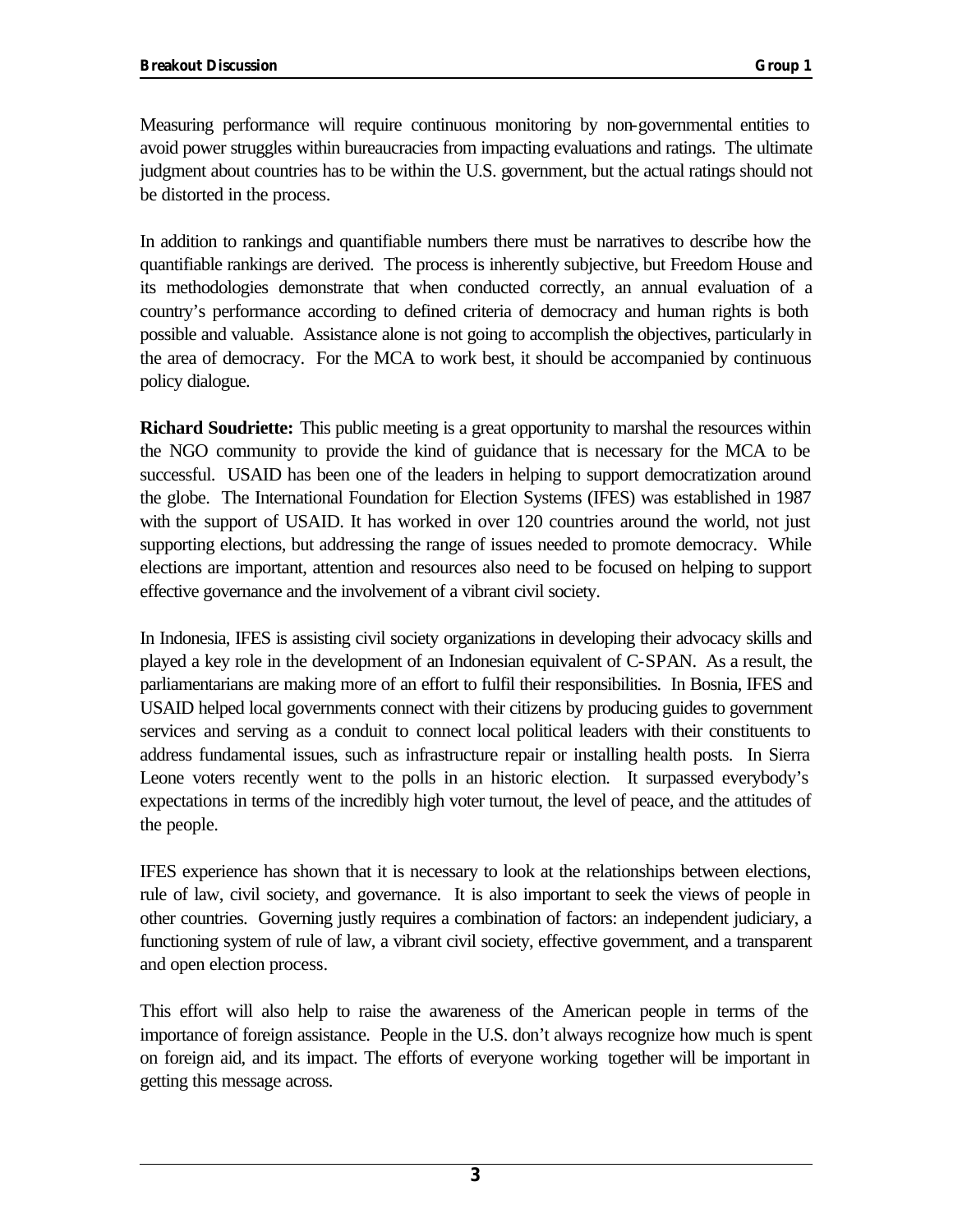**Stephen Krasner:** Something that must be confronted in developing criteria is the issue of quantitative versus qualitative assessment. The advantage of using quantitative criteria is public availability and transparency, but the picture is not necessarily complete. Qualitative assessments will inevitably be more opaque.

#### Participant: **How will women be encouraged and empowered to participate in democratization? Some countries have used a quota system for female candidates.**

**Ms. Windsor:** It depends on the level of detail in the criteria. In *Freedom in the World*, there is a specific question related to gender equality and women are considered in terms of voter participation. In *Nations in Transit* there are a number of sub-questions related to how women are represented in the media and media associations, whether there are antidiscrimination laws, as well as political participation figures for women. The quota system is very controversial. Gender participation will take creative programming and creative diplomatic efforts.

**Mr. Soudriette:** In many countries where women have been shut out of the traditional political process, they have become actively involved and quite prominent in civil society organizations. Often there is a tendency to put women on the ballot as a gesture, and list them at the bottom of the ballot. In Mexico the major political parties instituted a system that listed alternate male and female candidates, resulting in more equal representation of men and women.

**Participant:** There is a need to identify effective criteria for change. Funds need to be allocated for effective and ongoing survey research. There is also the issue of education and the involvement of women, ethnic groups and other disadvantaged groups in government. Education through the media and C-SPAN-type programs and other innovative means should be explored.

**Participant:** Change cannot come from the top down only. Developing leadership in countries through economic and civic associations is a bottom up approach. In the final analysis, it is the grassroots that will make the difference.

**Ms. Windsor:** There is nothing in the Millennium Development Goals about village participation. MCA funds might be directed at making sure that countries have a certain level of local participation, as well as better legal systems and all the other criteria.

**Mr. Soudriette:** There must be local buy-in for programs to be sustainable. Things don't happen over night and there are no blueprints. One model won't work everywhere. Training and leadership development are crucial.

**Participant:** Political parties in many countries need to be reformed. Some issues: How democratic are political parties? How inclusive are they of women and other minorities? What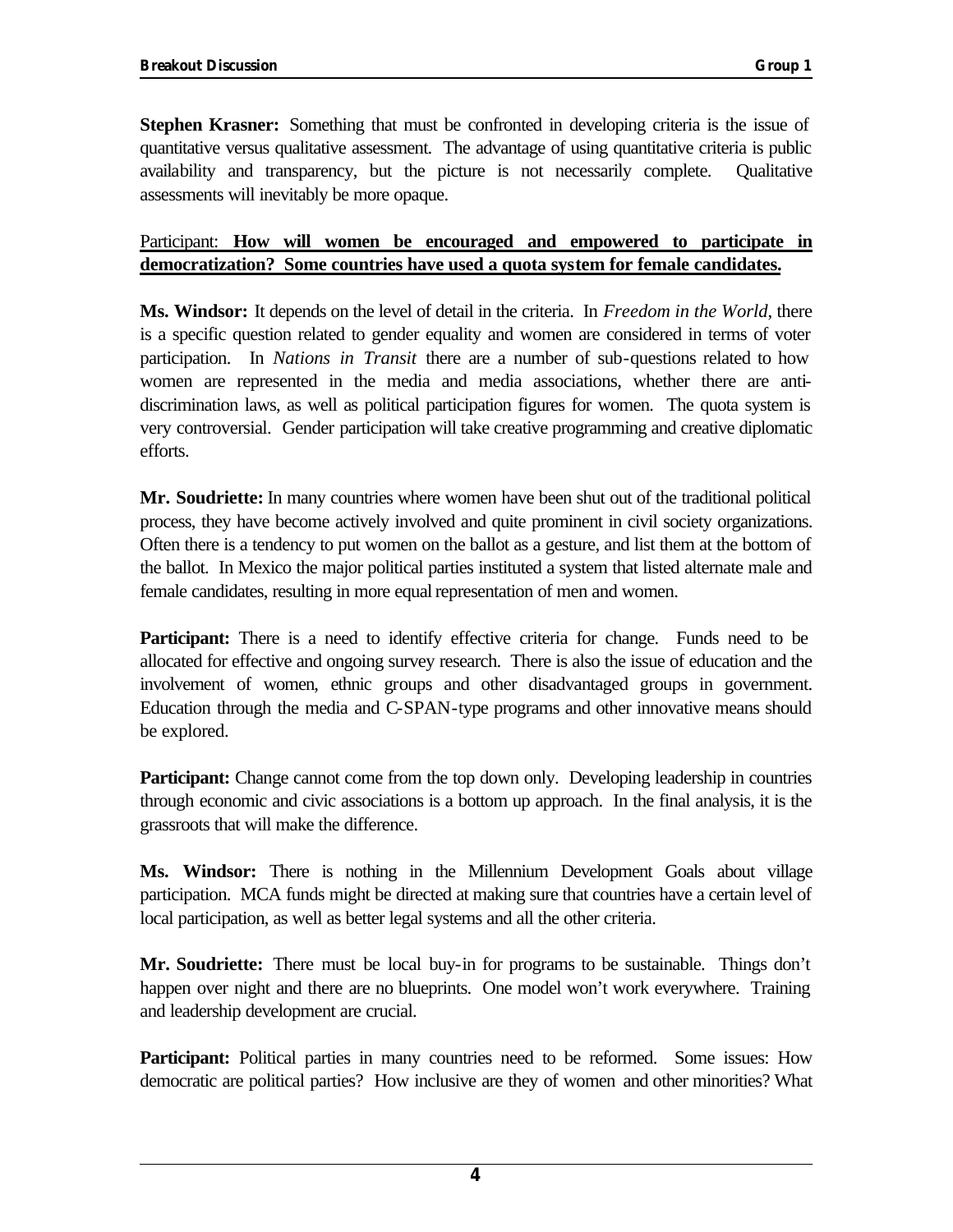internal democracy structures do they have? How do they reach out to voters? How well do they perform at election time?

**Participant:** Allocation and resource criteria should be preceded by a clear statement of ethics and moral values.

Participant: What are the criteria related to governing justly that have been developed already?

**Mr. Krasner:** The Treasury Department has been looking at publicly available lists and measures, things like Freedom House that measure ruling justly, investing in people, and promoting economic freedom. The process is not any further along than that. There is a wide range of views about every one of the issues. No decisions about criteria have been made.

**Participant:** The MCA could easily eliminate almost all of the poor countries in the area of ruling justly. Are there any poor countries that you could imagine would potentially qualify?

**Ms. Windsor:** One of the reasons why countries are poor is that their governments are more devoted to their self aggrandizement than taking care of their populations. But, there are a number of countries in the "free" category and in the top part of the "partly free" category that could be considered for the MCA. Mali might be a candidate.

**Mr. Soudriette:** There are some places where civil society is leading the charge and there is more going on at the grass roots level than nationally. Ghana, while not perfect by any means, might be an example. It is problematic to say that the MCA will only work in countries that have outstanding national governments.

**Mr. Krasner:** The interagency working group is aware of that issue and hasn't made any decisions about what income level countries will be eligible for the MCA. The studies do show a correlation between almost any criteria and income levels, once a country reaches the \$1200- \$1500 per capita range. The correlation is much weaker in poor countries, although some correlation does exist, especially in the education and health areas.

**Participant:** According to the World Bank report that takes into account political and economic factors, one can only be confident about conclusions at the extremes. For the bulk of countries it is difficult to make any firm conclusions. There is a need to look at criteria that would exclude countries with particularly bad records, particularly in human rights. This criterion should predominate. Countries that are not on the negative list should be given an opportunity to present proposals under a competitive system.

**Participant:** The best way that you can inform a subjective analysis is to incorporate both qualitative and quantitative data. The system should also allow for identifying emerging opportunities.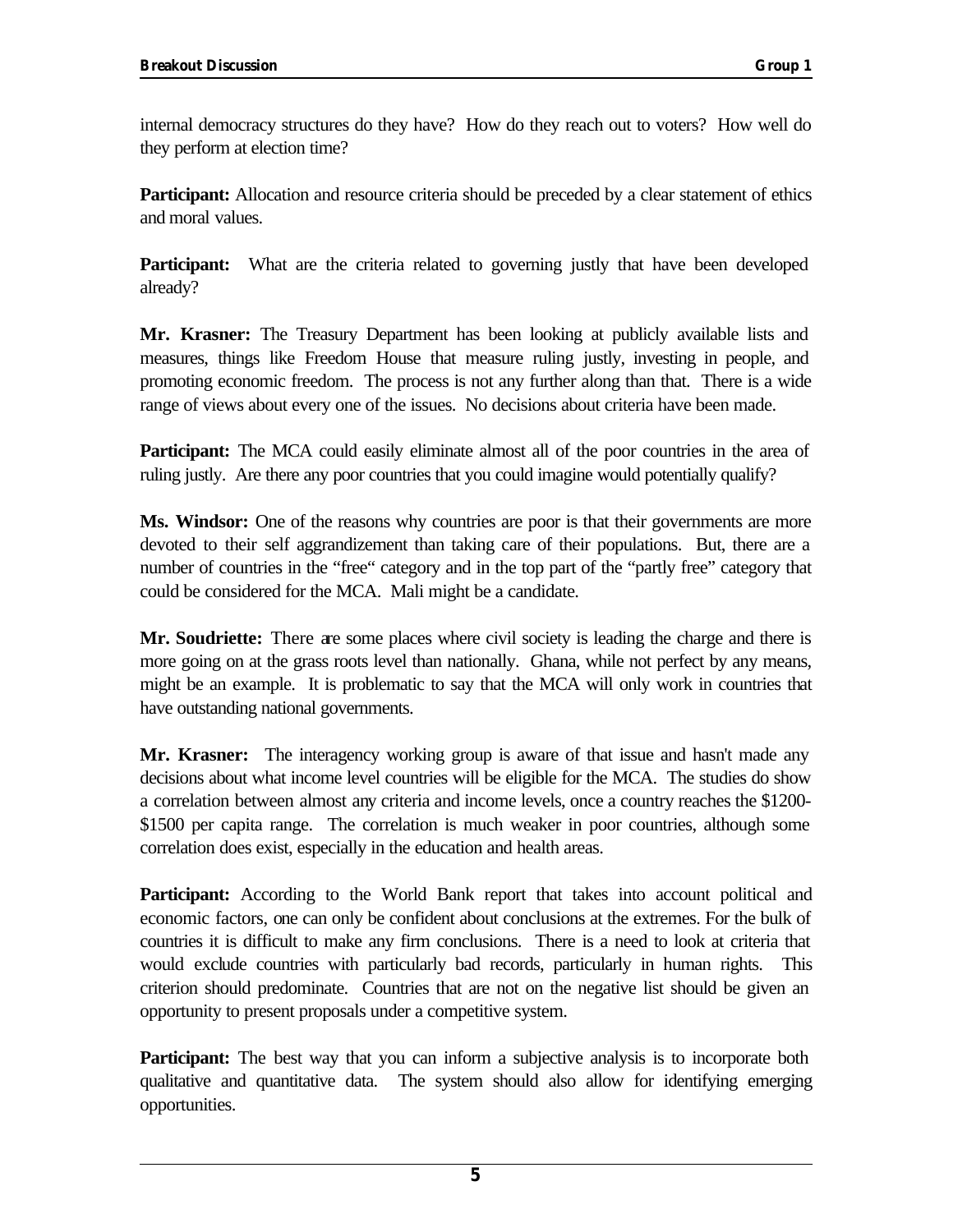.

**Participant:** *Nations in Transit* is the best resource out there for trying to measure democratic and economic progress and linking the two issues. It could be a model for all the regions.

**Participant:** Freedom House's *Judicial Independence Guide* establishes a baseline for minimal criteria for judicial independence in every region of the world. It should be considered in this process.

**Participant:** There is time lag issue with data sources. By the time one gets the results from these kinds of reports, the government with the strong performance may have been thrown out of office. The power of an objective index is the incentive that it provides.

**Participant:** What is the intended purpose of the criteria? Is it merely eligibility or is it also for planning? Also, what structural safeguards can be put into place to keep the focus on governing justly in the proposal process? Most leaders already think they govern justly.

**Mr. Krasner:** This will require more thought and input from this group and others.

**Participant:** A vibrant civil society is a good barometer of a healthy democracy. However, the question is not whether it exists, but what role is the government playing proactively in order to bring it about? Is there a political and legal enabling environment?

**Participant:** The International Center for Not for Profit Law looks at these questions. Transparency is essential to good democratic governance, but it needs to be unpacked a bit. Even in countries where there is a free press, the government is not always a willing partner in terms of sharing information with the public. Also, should devolving authority be one of the criteria?

**Mr. Soudriette:** The issue of decentralization is important. In some countries, the idea of getting citizen input on health, infrastructure, or education, is a rather novel idea. There is no question that political parties play a role. The challenge now is to develop training for political parties to help them move away from personality centered entities to institutions.

**Ms. Windsor:** The ratings in *Freedom in the W*orld are available on December 31st. Many countries schedule major events at the end of the year, so sometimes an entire rating can change at the last minute. The issue is how to produce a timely product without sacrificing quality. Information can be posted to the web quicker than it can be published.

*Freedom in the World* is designed as a broad measure. *Nations in Transit* gets down to this issue of eligibility versus development planning. Its purpose was to track not only how countries are doing in relation to a universal standard, but also to document progress along the way. *Nations in Transit* and *Freedom in the World* are helpful because one can see which countries have changed over time.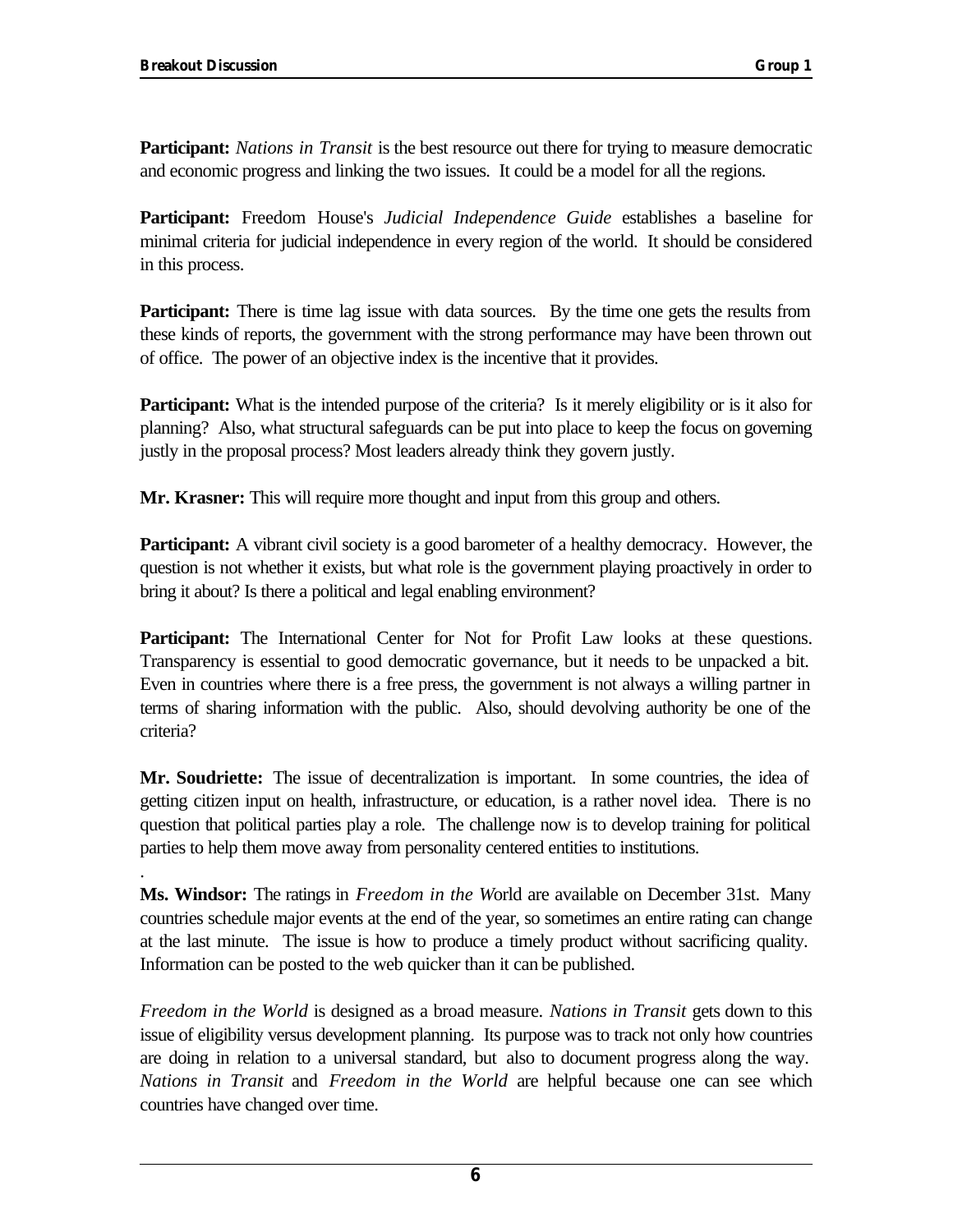Decentralization used to be included in *Freedom in the World* ratings. It was removed because of objections that it was an American cultural imposition. There is a need to look at different models rather than use what we feel most comfortable with.

**Participant:** It is important to use some of the MCA funds to improve governance in the countries that qualify. They will need technical assistance to build capacity and to involve civil society.

**Mr. Krasner:** There is a hope that the criteria will be relatively transparent so they will serve as an incentive to countries that don't initially meet the criteria. However, if the criteria are too aggregated, it may be difficult for countries to understand the process. How can the criteria be used to provide a signal to countries that they will be rewarded if they change policies?

**Ms. Windsor:** The *Nations in Transit* format is more in line with those concerns. *Freedom in the World* is a broad survey instrument. What is this group's thinking on whether the MCA would really be an incentive for governments that lack the political will to change?

**Participant:** Another issue is: what happens in year two of the program? Is it a new set of countries or a few extra added to the original set?

**Mr. Krasner:** This is yet to be decided.

**Participant:** What is the purpose of the criteria? Is it a basic eligibility decision or is it an analytical tool? A huge amount of the \$5 billion could be spent simply assessing whether countries are ready to go or not. If the need is to establish eligibility, then one shouldn't spend time and money up front on massive analyses.

**Participant:** A two step approach would be best. The initial eligibility process should be very transparent and include negative aspects. The second step should get at the program level. There is also a need to build in an exit strategy. Countries could get funding for fixed-grant cycles for specific projects; then there is a natural ending point.

**Mr. Krasner:** In this proposed two-step process, the proposals would be assessed by a U.S. government group. Is the NGO community comfortable with that? Would it be adequately transparent? Would it provide adequate signals to the ineligible countries? How many countries does the NGO community think should be included?

**Participant:** The broader the selection criteria are up front, the harder the competitive process is later. But if it is narrow up front, the value of later competition will be undermined. This is a difficult task. With regard to the NGO community's level of comfort with the selection process, there should be technical review boards, made up of people outside of the U.S. government, to make recommendations to the government agencies.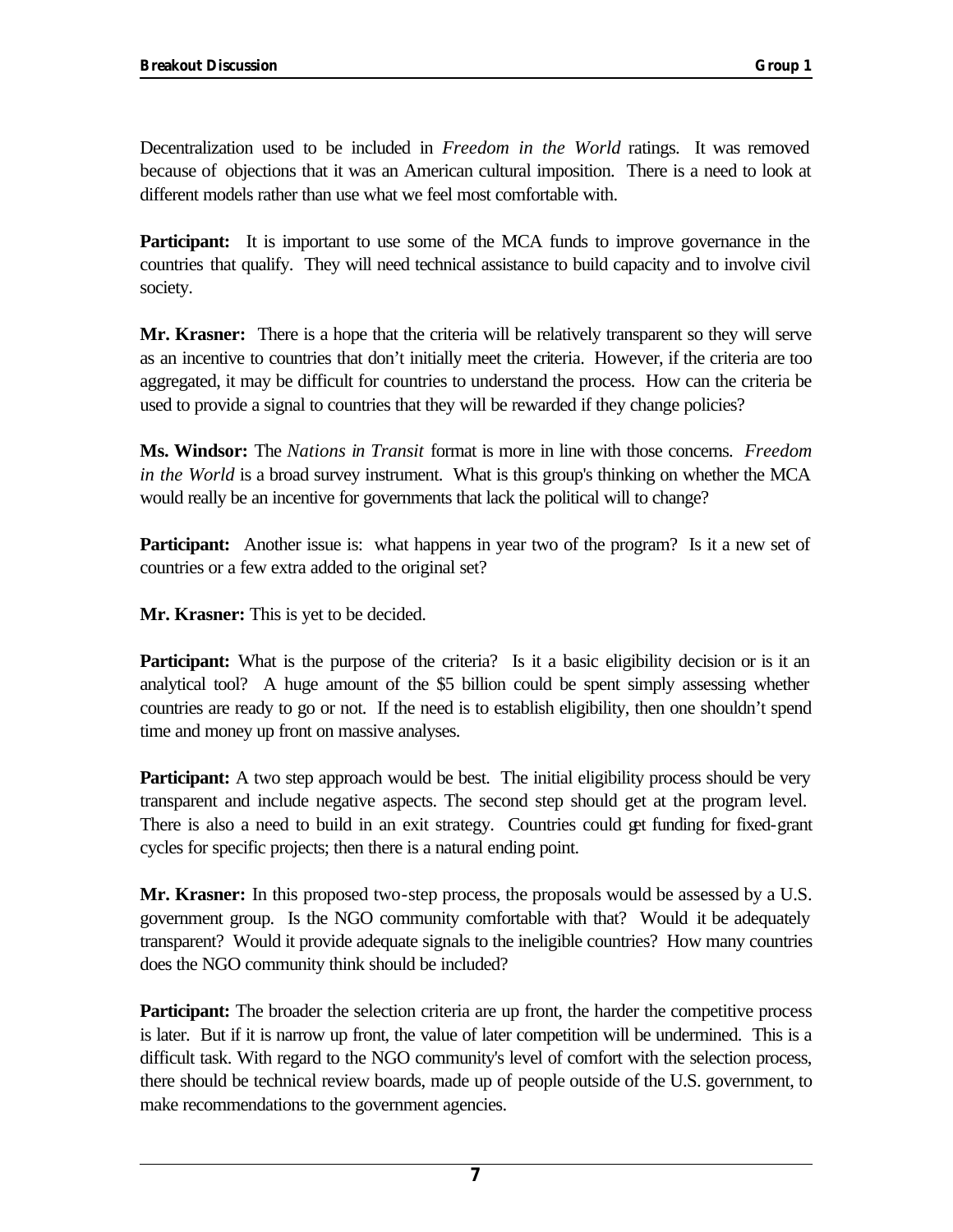**Ms. Windsor:** It is worth considering using the PRSP (Poverty Reduction Strategy Papers), with whatever improvements are needed to make that process better, as a basis for criteria. Projects would already be consistent with a broad development strategy and have recognition within the wider donor community.

**Mr. Krasner:** How comfortable would the NGO community be if the MCA relied on the PRSP process? This might be something that would relate to programming rather than selection.

**Participant:** The question is how does one measure commitment? One way to measure commitment is looking at current government reforms. Another consideration is quality of proposals.

**Participant:** This is a question about the use of the money. What do one-shot injections of large amounts of foreign aid do in areas like corruption, respect for human rights, and rule of law? There are some things, like reconstruction after natural disasters that lend themselves to this type of intervention. Democracy and governance are long-term problems and don't lend themselves to these types of interventions. Once eligibility is decided, could the MCA be broken down into country accounts and drawn down according to the proposals that the country presents to the U.S.?

**Participant:** How should the NGO community provide input into this process in the coming weeks and months?

**Mr. Krasner:** A follow-up session would be good. InterAction has already written a very helpful paper. One approach is to contact USAID and they can direct comments to the appropriate working group. The proposal must go to Congress in the fall. The criteria are being addressed first. Then the use of funds and other issues will be considered.

**Participant:** Has the President thought of convening a high-level group of development experts to advise his program?

**Mr. Krasner:** It is an interesting suggestion that should be considered.

**Participant:** To what extent and when will there be some input from developing countries?

**Mr. Krasner:** Sooner rather than later is the plan.

**Ms. Windsor:** Freedom House is very willing to host further dialogues around these issues.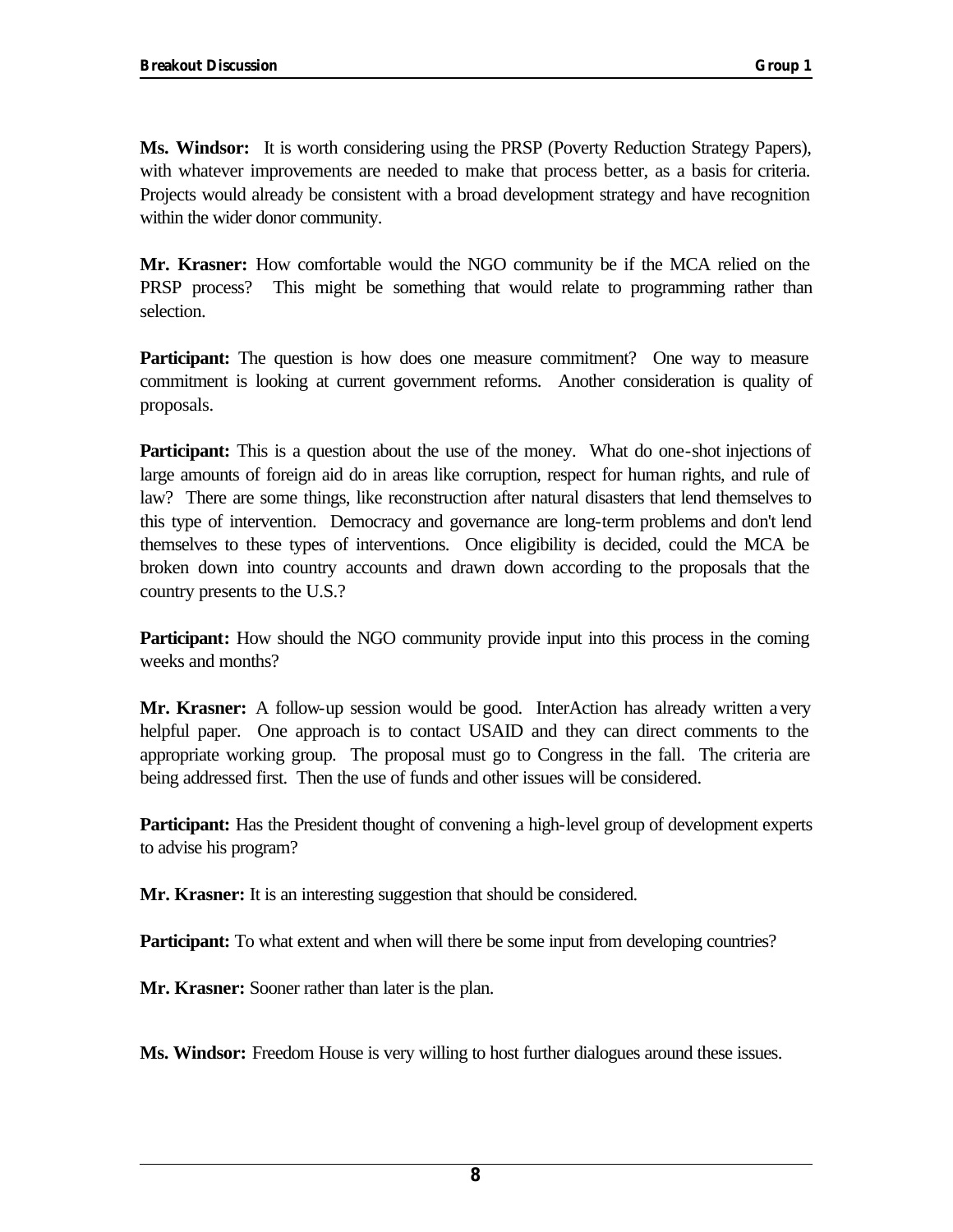**"The New Compact for Development: Designing a Blueprint for Change"** \_\_\_\_\_\_\_\_\_\_\_\_\_\_\_\_\_\_\_\_\_\_\_\_\_\_\_\_\_\_\_\_\_\_\_\_\_\_\_\_\_\_\_\_\_\_\_\_\_\_\_\_\_\_\_\_\_\_\_\_\_\_\_\_\_\_\_\_\_\_\_\_\_\_\_\_\_\_\_\_\_\_\_\_\_\_\_\_\_\_\_\_\_\_\_\_\_\_\_\_\_\_\_\_\_\_\_\_\_\_\_\_\_\_\_\_\_\_\_\_\_\_\_\_\_\_\_\_\_\_

**Advisory Committee on Voluntary Foreign Aid**

# **Breakout Group Two**

**"Investing in Human Capital"**

# **Annex 3**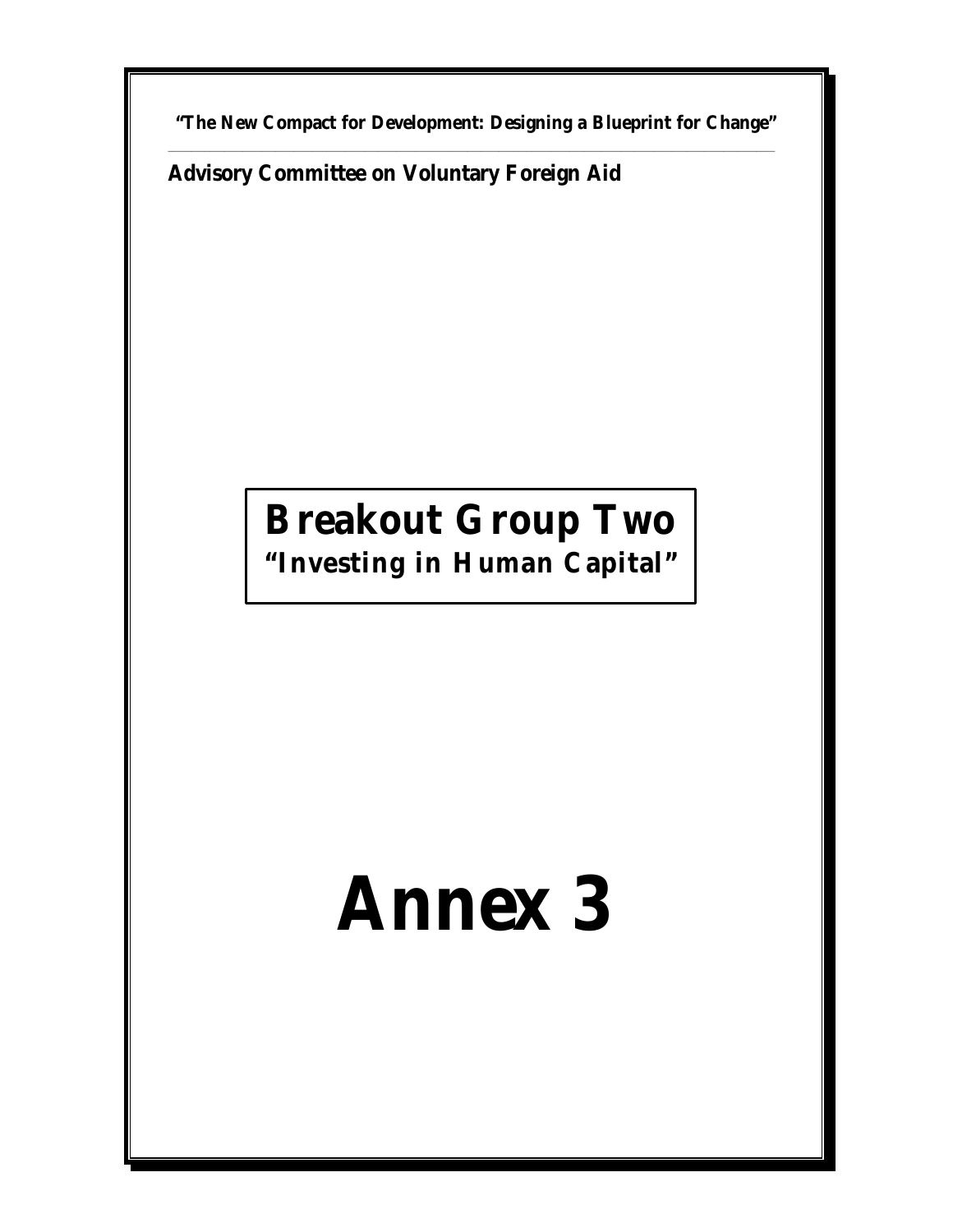#### **ACVFA Public Meeting, Wednesday, May 22, 2002**

#### **Break-Out Group on Issues Relating to Investing in Human Capital**

#### **Moderator: Barbara Turner, Senior Deputy Assistant Administrator, Bureau for Policy and Program Coordination, USAID**

#### **Speakers: Nancy Birdsall, President, Center for Global Development Gene Sperling, Director, Forum on Universal Education, Brookings Institution**

**Barbara Turner:** The Millennium Challenge Account presents the U.S. government and the development community with a unique opportunity to think about how best to set up the Fund before having to present it to Congress. There is time to get input from a variety of partners in the process. This public meeting kicks off the dialogue with the private and non-profit development community. Meetings have been started with developing countries and some donor countries through World Bank meetings. The MCA will bring new resources to development that will add to and strengthen traditional programs.

There is a window of opportunity to reshape the thinking around development. Social sector issues do not always get to the top of the development agenda. The President included social sector issues in the MCA, both in terms of eligibility to receive funds and in terms of delivering assistance.

#### **Discussion**

**Participant:** The Administration views this as the beginning of a dialogue, but most development professionals have been talking about selection criteria for aid programs for decades. Is there a sense within the Administration of which or how many countries will be eligible? Is there an effort to look at past exercises in establishing criteria and how those could feed into this process?

**Ms. Turner**: One of the first steps has been to identify groups that already have indicators, groups such as Transparency International and the World Bank. There are almost no social indicators that cover all countries. It is difficult to find a comprehensive set of indicators. Within USAID, the Development Fund for Africa has its own indicators. From past experience, one could easily come up with a list of likely candidates for the MCA. Quite often aid allocations have been made on the basis of political decisions. This process proposes to make decisions based on what is happening in country. Experience shows that the best investment is finding the countries that are moving in the right direction and helping them along in the process.

**Participant**: What agency is leading the agenda and how are coordination and consensus building taking place?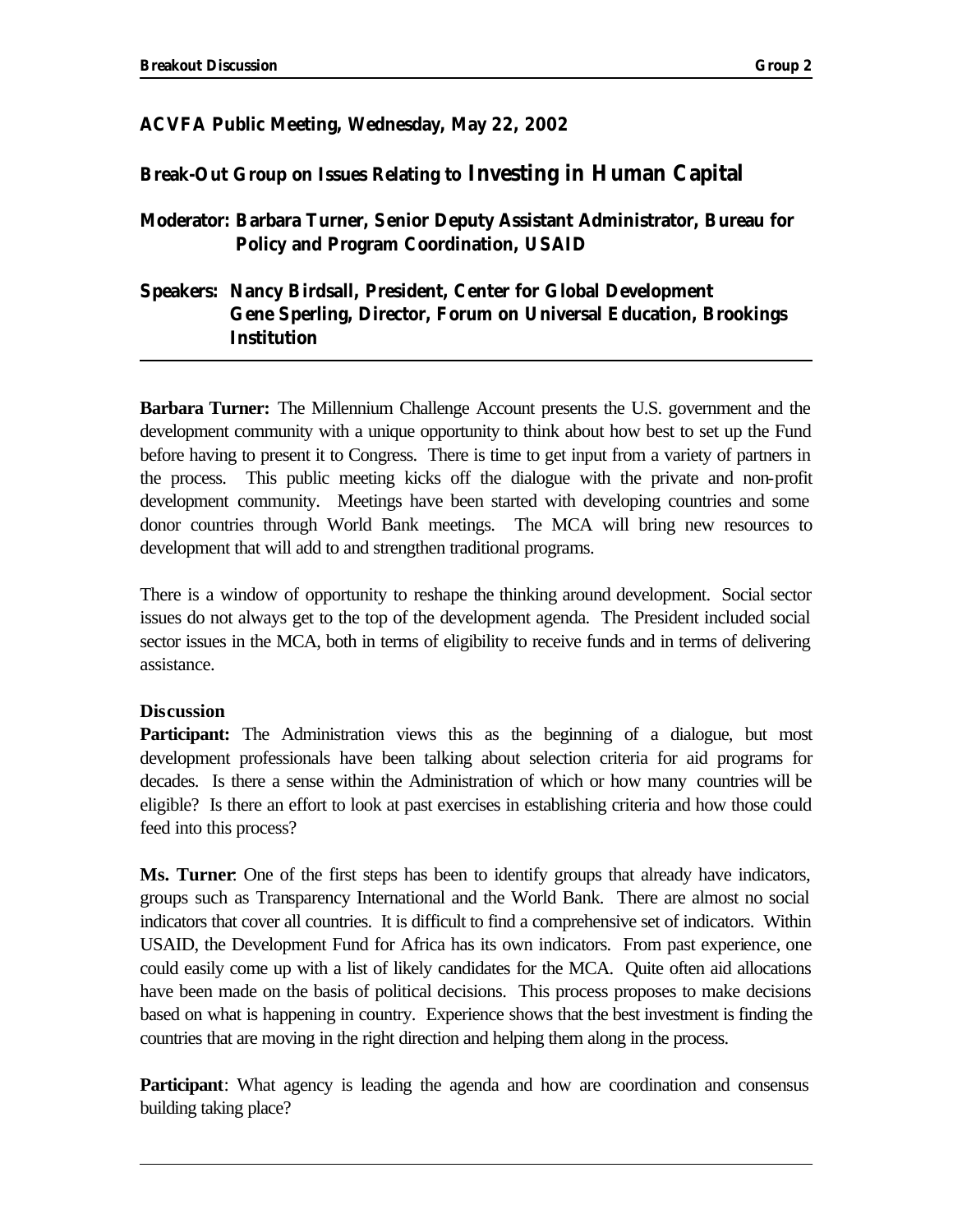**Ms. Turner:** The White House is going to be in charge. USAID will be advising the White House on the final selection. It is a very interactive process. There are five working groups headed by different agencies:

- 1. Legislative -- Office of Management and Budget
- 2. Selection Criteria -- Treasury Department
- 3. Modalities and Operations -- USAID
- 4. Outreach -- State Department, with subgroup at USAID
- 5. Pilot Project -- State Department

There are no written reports from the committees yet, but the process has been very interactive and fairly transparent.

#### **Nancy Birdsall, President, Center for Global Development (CGD):**

Noting that discussions of selection criteria inevitably overlap with thinking about the aid delivery mechanism, Ms. Birdsall suggested that the MCA provides an important opportunity to think about the whole question of how to improve the effectiveness of development aid overall. Regarding the strategy for the MCA, staff at the CGD have laid out seven general principles, some of which are similar to those developed by other groups, including InterAction:

- 1. Insulate the MCA from political pressures. Think of the MCA as an experiment in finding the most effective way of delivering aid and use it only for development purposes.
- 2. Focus on strengthening national institutions. Support good, honest governments committed to the right kinds of policies. Ideally, MCA funded programs would be endorsed by and channeled through governments. They should be under the umbrella of government, as part of a national strategy, even if NGOs implement the programs on the ground. Eligibility criteria should be simple and transparent. This would permit Congress and the U.S. public, as well as people in developing countries to monitor and understand the program.
- 3. Build in an easy exit mechanism for donors. It is easy to decide when to start a program in a country, but it is difficult to determine when to exit.
- 4. Foster recipient country ownership. Country based programs, such as the World Bank Poverty Reduction Strategy Paper (PRSP) approach would be consistent with recipient country ownership.
- 5. Encourage competition. Though eligibility should be simple and transparent, selection of country programs should be competitive and based on an application process. This promotes ownership of programs. Governments can include their own progress benchmarks in their proposals. Successful programs can have continuity, but there would be a fixed term for exiting. This could also lay the groundwork for a competition approach among U.S. agencies and donors.
- 6. Insist on full public disclosure. All documents should be made publicly available, allowing all parties to have access to information to monitor accountability.
- 7. Complement existing frameworks. Build on the Millennium Development Goals, the PRSP process, the New Partnership for African Development, etc.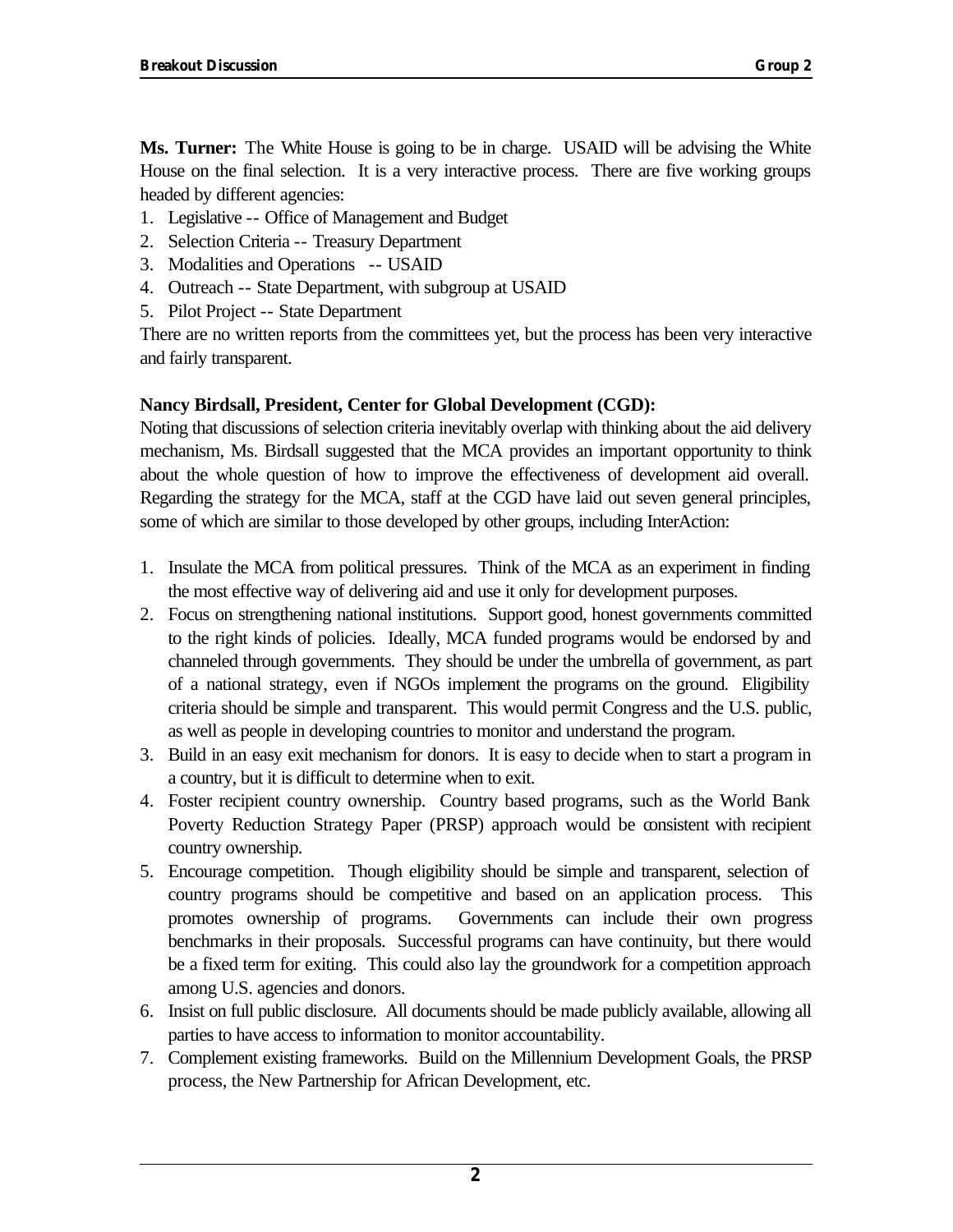To operationalize these principles, the CGD suggests a two-step process.

*1. Determine basic eligibility each year.* The MCA should be aimed at the world's poorest countries and the three areas President Bush identified – ruling justly, investing in people, and economic freedom. With regard to ruling justly, countries might be excluded for inadequate press freedom, government budgets that are not available to the public, jailing of political opposition leaders, etc. Regarding economic freedom, countries might be excluded for official violations of property rights and inability to enforce contracts, etc. For investing in people, countries would be excluded for failure to spend some specific amount of government revenues on basic health and education, or for failure to increase spending to the minimum target. This basic eligibility should be seen as a minimum below which countries would not be eligible.

*2. Select countries based on proposals*. In this competitive process, a technical advisory board or boards would rank proposals from eligible countries. The proposals could be for budget support for the entire PRSP, or for specific initiatives in education, judicial reform, or other areas. This ranking would be submitted to the appropriate U.S. agency.

The World Bank paper, *Achieving Education for All by 2015* sets a critical benchmark, primary school completion rate. It looks at the countries that have a high primary completion rate and examines the characteristics of their systems. These inputs or standards are useful for countries proposing new programs. They can propose specific interventions to address these standards. For example, they include standards like the percent of GDP spent on education, teacher to student ratio, and average teacher salary to GDP ratio. Gender is not included, but it could easily fit. This is an example of what could be done in health and other sectors. To the extent that USAID and other agencies use and extend the information in this paper, the MCA would be off to a good start.

#### **Gene Sperling, Director, Forum on Universal Education, Brookings Institution:**

The U.S. government spends as much on education in the entire world as it costs to build thirteen U.S. high schools. Everybody likes the phrase "Global Compact." It is essentially a contract. Donor countries give aid, but they have expectations about how it should be used. Developing countries want the aid, but they do not want to be micro-managed and they want to retain their sovereignty. This is the fundamental tension that must be managed.

On debt relief there is a very clear understanding among heads of states about what needs to done in order to receive assistance. In education there isn't that level of certainty at this point. Focusing on primary education is a long-term approach. Education ministers don't have a lot of political pull. There needs to be a strong global contract to inspire world leaders to make educational reforms.

One must recognize the recurrent costs in education. The focus on completion rates is also extremely important. The World Bank analysis concluded that thirty-two countries were offtrack to make universal primary education by 2015 when enrollment was the focus. When the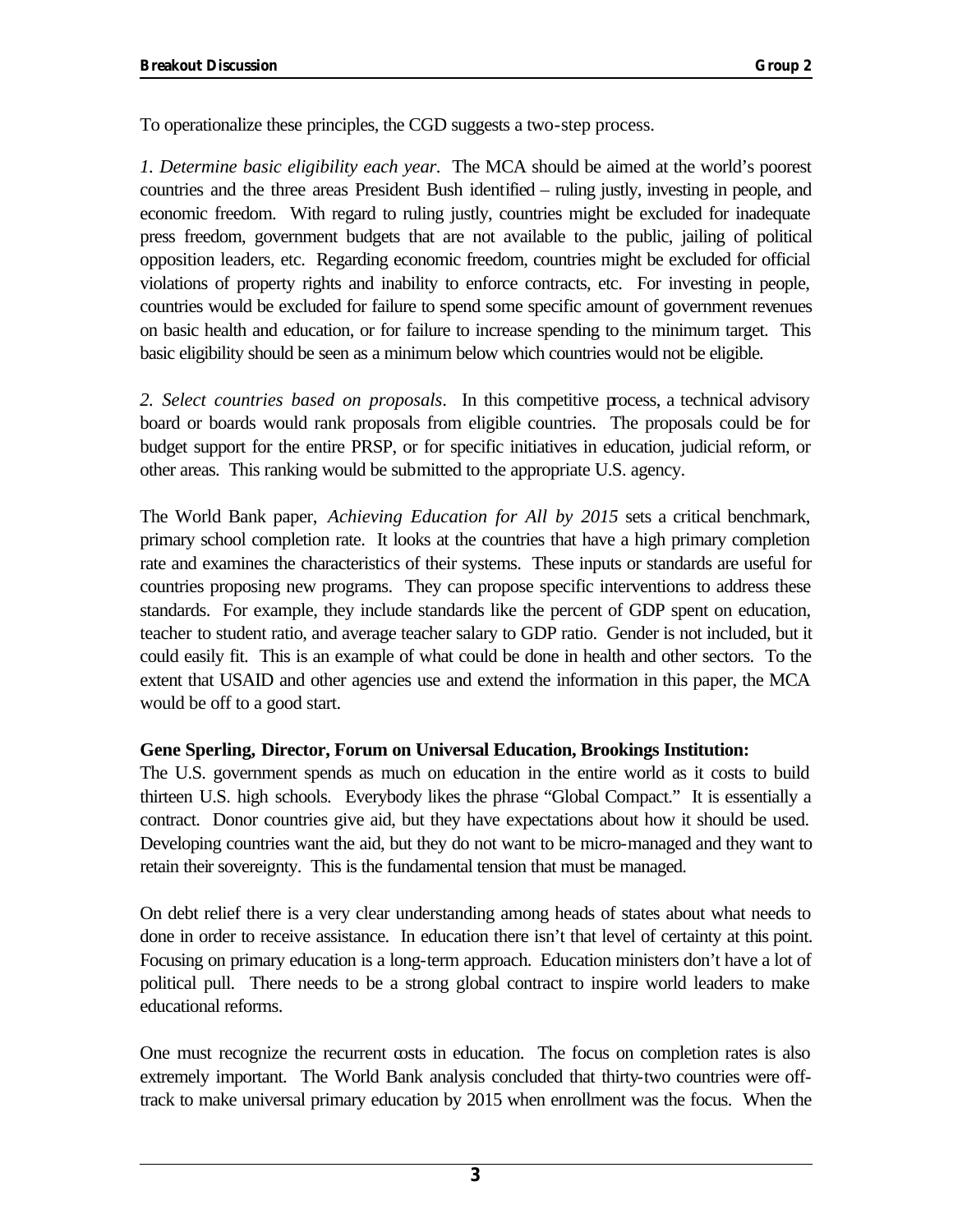focus shifted to primary completion, eighty-eight countries were off-track. Twenty-nine of those countries will not make it unless they have enrollment and completion growth at a rate never before seen in the history of the world. That is quite a challenge. Completion is also a proxy for quality. Parents have to decide it's worth the time and money to send their children to school.

In looking for accountability and performance, one must be careful about imposing a "one size fits all" standard. It isn't even clear what works in the United States. The question is "What is reasonable education policy for this particular country?" There has to be a degree of flexibility and judgment.

The strict accountability needs to come on the budget and the transparency side. Is the money going exactly where it is supposed to go? There must be budget transparency and specificity at a level that does not exist in many countries today.

Developing countries need to have a great certainty that particular actions will receive a specific amount of support. One strategy is to have an overall global education initiative with a peer advisory review that includes developing country experts. Money would go out in a coordinated, agreed upon manner. The challenge is to create a program with a significant degree of certainty that actions will bring support and a certain degree of coordination without creating a whole new bureaucracy.

There are two possibilities for the MCA. One version is that MCA funds go to countries that meet a list of specific performance-based criteria -- an "all or nothing" approach. The other version would be more flexible. It would keep the President's vision and the Millennium Development Goals at the heart, but there would be room for flexibility and judgement. The second approach is more realistic. Nobody is great at everything.

The MCA should be designed to assist countries that meet performance requirements in major areas. A country that has an inspired and major HIV/AIDS prevention strategy or universal primary education strategy (e.g., Ethiopia) should not be denied because it doesn't meet a long list of criteria. If it can't demonstrate where the funds are being spent, it should be denied. There is an opportunity right now to tighten the global contract for universal education and inspire other countries to go forward in this effort.

#### **Ms. Turner:**

This is a good opportunity for USAID to look at its other development assistance programs and possibly target those funds in a different way.

**Participant:** It is important that the MCA both reward and encourage countries. Criteria-based systems are difficult to implement and don't necessarily reflect reality. The criteria should be used to influence decisions, rather than to make decisions. Criteria could be used to identify the steps that countries need to take in order to achieve the three MCA objectives. Criteria could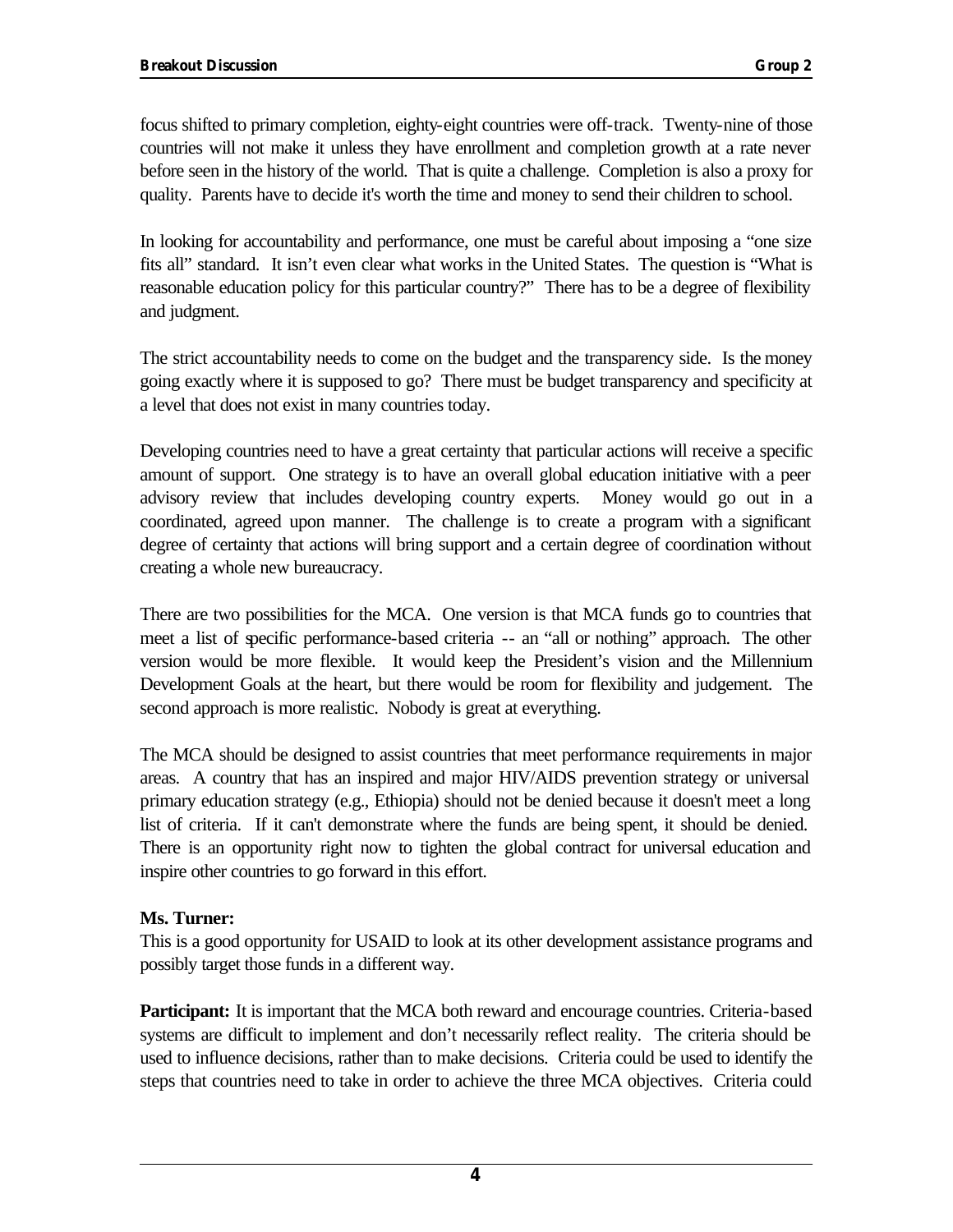also be used to influence modality decisions. Countries that have made a certain amount of progress may be ready for sector assistance, rather than particular project assistance.

**Participant:** With regard to channeling everything through governments, what will this mean for people living in failed states?

**Ms. Birdsall:** This is a particular approach to development. It is not for everyone, and not for failed states. The MCA program should go through the government, although the government might then channel the money through trust funds or other mechanisms. USAID's traditional development assistance would still be available for conflict countries and states that don't meet the MCA criteria.

**Participant:** The ACVFA Results Committee came up with an insight about indictors and criteria. In sectors where the problems are understood, quantitative indicators are very appropriate. In other areas, such as good governance or democracy, qualitative indicators are the best that is available. Environment is probably somewhere in the middle. How will the MCA address those sectors where it may not be possible to reach agreement on quantitative indicators?

**Ms. Birdsall**: .Any system for the MCA should be one that will make changes. There are 60 or 70 IDA eligible countries. If the first MCA selection process produces 40 eligible countries, then the U.S. government will need to tighten the requirements for the following year.

#### **Mr. Sperling**:

One can think about this process on three levels:

- 1. Nonfunctional governments in which NGOs have made progress in education. These would not be included in the MCA under the current thinking.
- 2. Governments that meet a certain minimal level of criteria could be eligible for ambitious sector level projects
- 3. Governments that meet all the criteria and would be recipients of widespread aid

**Participant**: One group missing from this discussion is congressional staff. While it is still early, involvement with staffers should begin before the concept is totally worked out. Another group not represented at this meeting is the overseas staff that may view the criteria from a different perspective. What are the plans for including these perspectives?

**Ms. Turner:** Congressman Kolbe was scheduled to attend this meeting, but was unable to. There have been discussions with the major congressional committees. People feel that the timing is right for an increase in funding, but what it will look like has not been decided. There is a heavy emphasis from the White House on making it a field-oriented program, jointly planned and managed with the host countries. There is an effort to have an aggressive outreach plan to the field and host countries.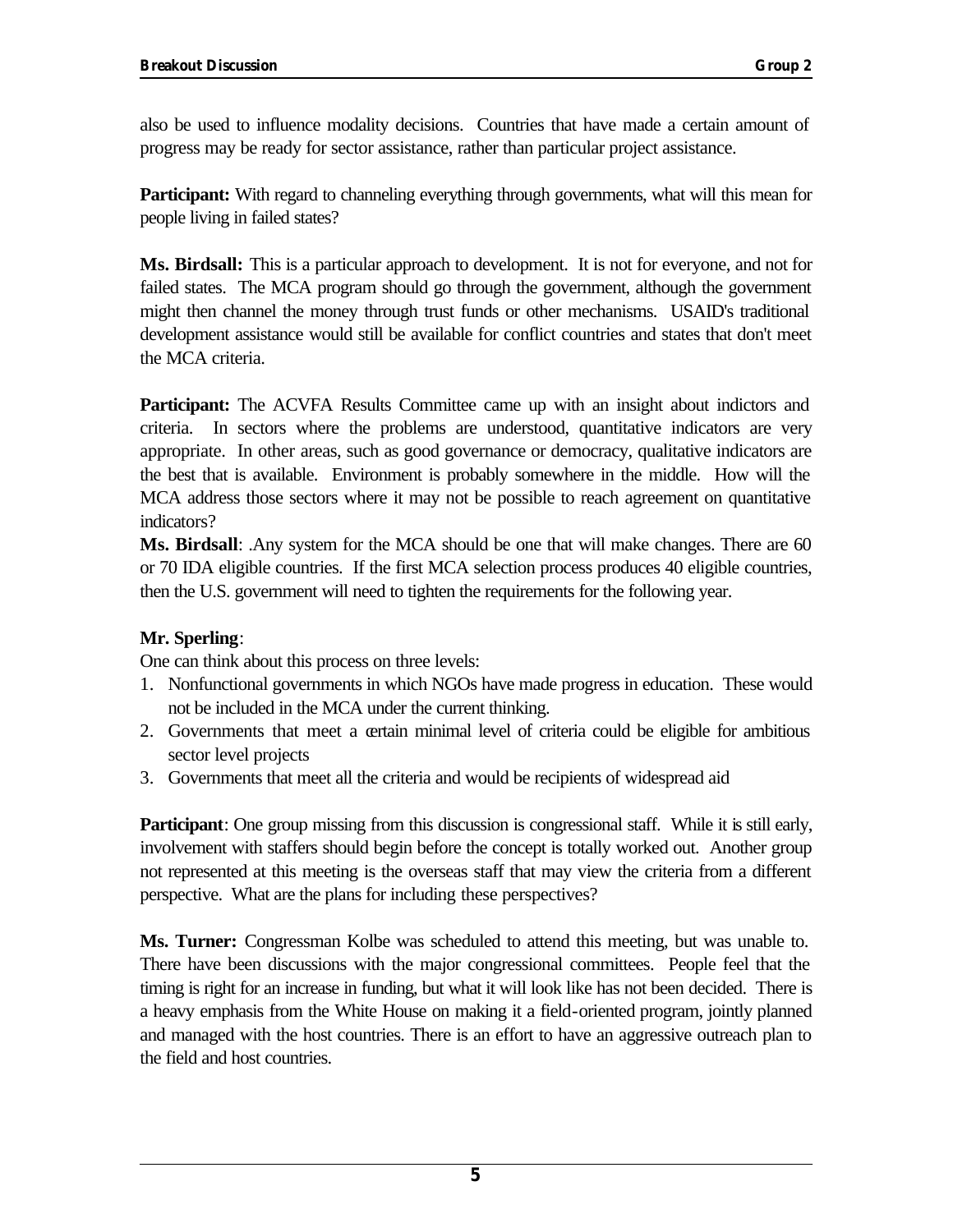**Mr. Sperling:** There is a dramatic underestimation of the bilateral versus coordination issue. The U.S. government giving the "seal of approval" to these countries may create some unintended problems. There will be cases where aid doesn't work. There will be tremendous political pressures. Experience may show that coordination with other donors is better than a totally bilateral approach.

**Participant:** The U.S. should implement the MCA under the Education for All (EFA) framework, which is already widely accepted. Concentrating on narrow criteria such as primary education as being the equivalent of "education for all" ignores other EFA objectives including early childhood education, adult continuing education, HIV/AIDS awareness, and others. The EFA should be accepted as the proxy for eligibility criteria and then overlaid with other analyses that address variables connected to MCA objectives, including transparency, program quality, and institutionalization. Secondary education, continuing education, even higher education cannot be left out of the equation if there is going to be a serious policy dialogue with the countries that are already beginning to work towards the EFA goals.

**Participant:** There is a need to look at "education" for all, not "schooling" for all. Huge numbers of kids who do finish primary school are not entering secondary school. There are other alternatives including non-formal or informal education models that can prepare kids for successful entry and performance in civil society. Focus on school measures forces governments to think only in terms of formal schooling.

**Mr. Sperling:** The World Bank proposal looks to UNESCO for formulating their policies. There must be a certainty of finance. If there is no donor commitment to funding, there won't be a commitment from countries to make reforms. As more money is put forward there will be dramatically more scrutiny, as well as people involved at higher political levels.

The goal of universal primary education is not the only means to the goal, but now there are 88 countries that are not on track for universal primary education. Alternative education is not inconsistent with this, but there is a need to identify criteria and develop a global commitment to financing.

**Ms. Turner:** Traditionally, education has not been a top priority for development funding. The EFA has helped to elevate the importance of education. When countries are selected, those that have an EFA plan should receive funding. The EFA framework looks at civil society, not just government plans.

**Mr. Sperling:** If the U.S. makes clear that it supports the EFA plan, it would reinforce the global effort for universal education. U.S. actions can be an important incentive for countries to move their plans forward.

**Participant:** There is a need to distinguish between micro and macro level indicators. Selection criteria should be based on micro indicators. Performance evaluations a couple years down the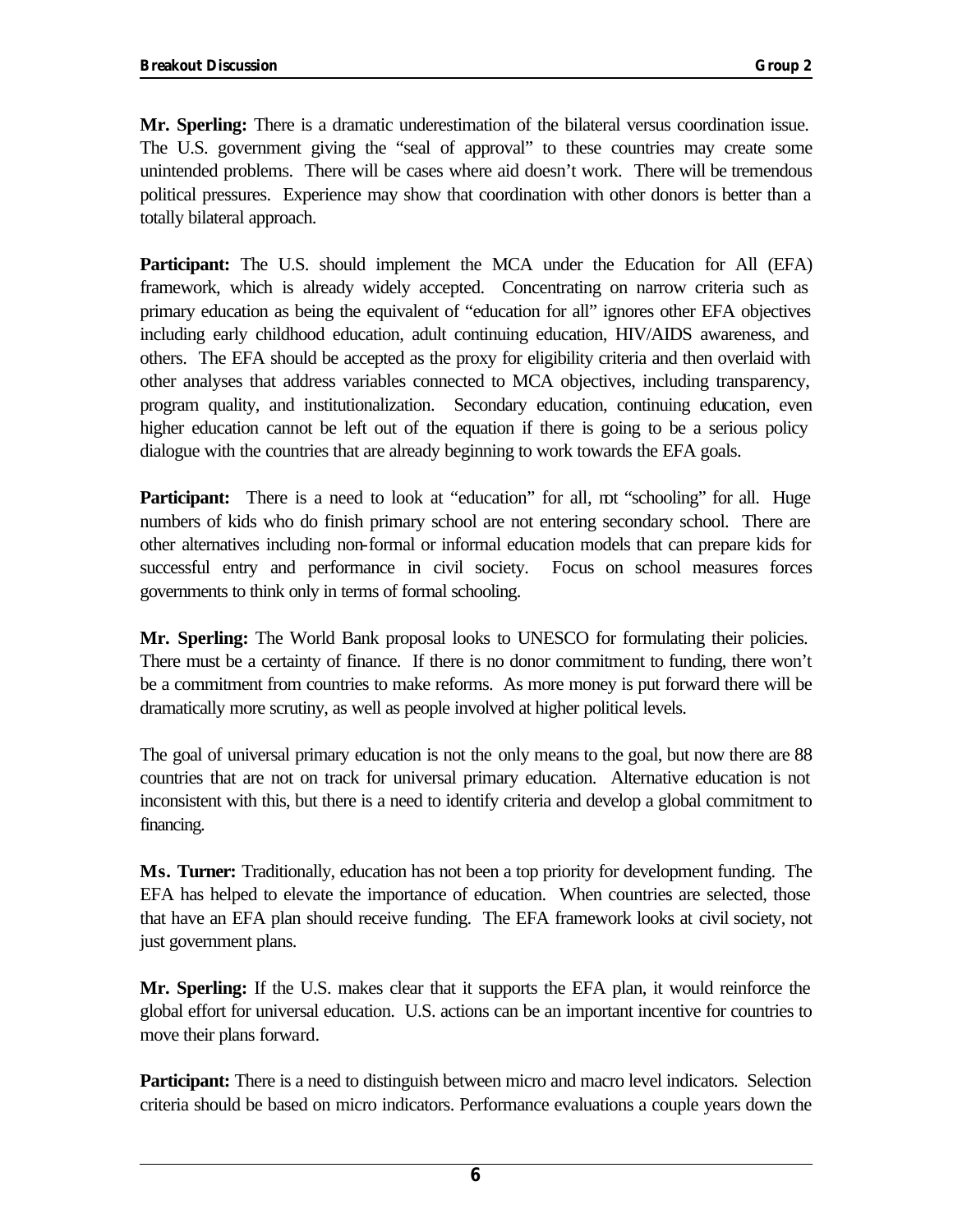line should be based on macro indicators. Another important criterion for selectivity is whether a country is putting resources into collecting data on development.

**Participant**: How is the American public going to be reached with a new message about development? It hasn't happened very effectively up to this point.

Participant: Trade, aid, politics are interconnected. The message to the American public has to be that the developed world has a role in the lack of progress of developing countries. This also has implications for the criteria. Regarding education criteria, perhaps they should be broad, to include things like non-formal youth programs and leadership training, which are very important for development and should be considered in the education discussions.

**Mr. Sperling:** The MCA program should have the flexibility to work with countries on specific issue areas, like education, independently of whether or not they have met all of the other criteria.

On public education, the development community could pool money and do more general development education, not focused on specific organizations (similar to the dairy industry advertisements). Prior to this time, congressional representatives didn't talk about foreign assistance to their constituencies because they were afraid of being attacked. Since President Bush has spoken out, Members of Congress will be more willing to talk about these issues.

**Ms. Turner:** Generally, people are more open to foreign issues since Sept 11<sup>th</sup>. . Americans are not going to be influenced by USAID officials getting on television and talking about foreign assistance. It is going to happen through PVO citizen participation programs that let people know what can be done in a positive way. This is a tough question, and one that the MCA probably isn't going to solve.

**Participant:** What is the time frame for developing the MCA?

**Ms. Turner:** USAID submits a budget to the Office of Management and Budget in the fall, which is then debated by the White House and others. The President presents his budget in January. Then, the Congress will start asking a lot of questions. Certainly by fall many of these questions will have to be answered. There still has to be some flexibility and there will be some unanswered questions. By fall there will have to be a package that stands on its own, makes sense, and has the key questions answered.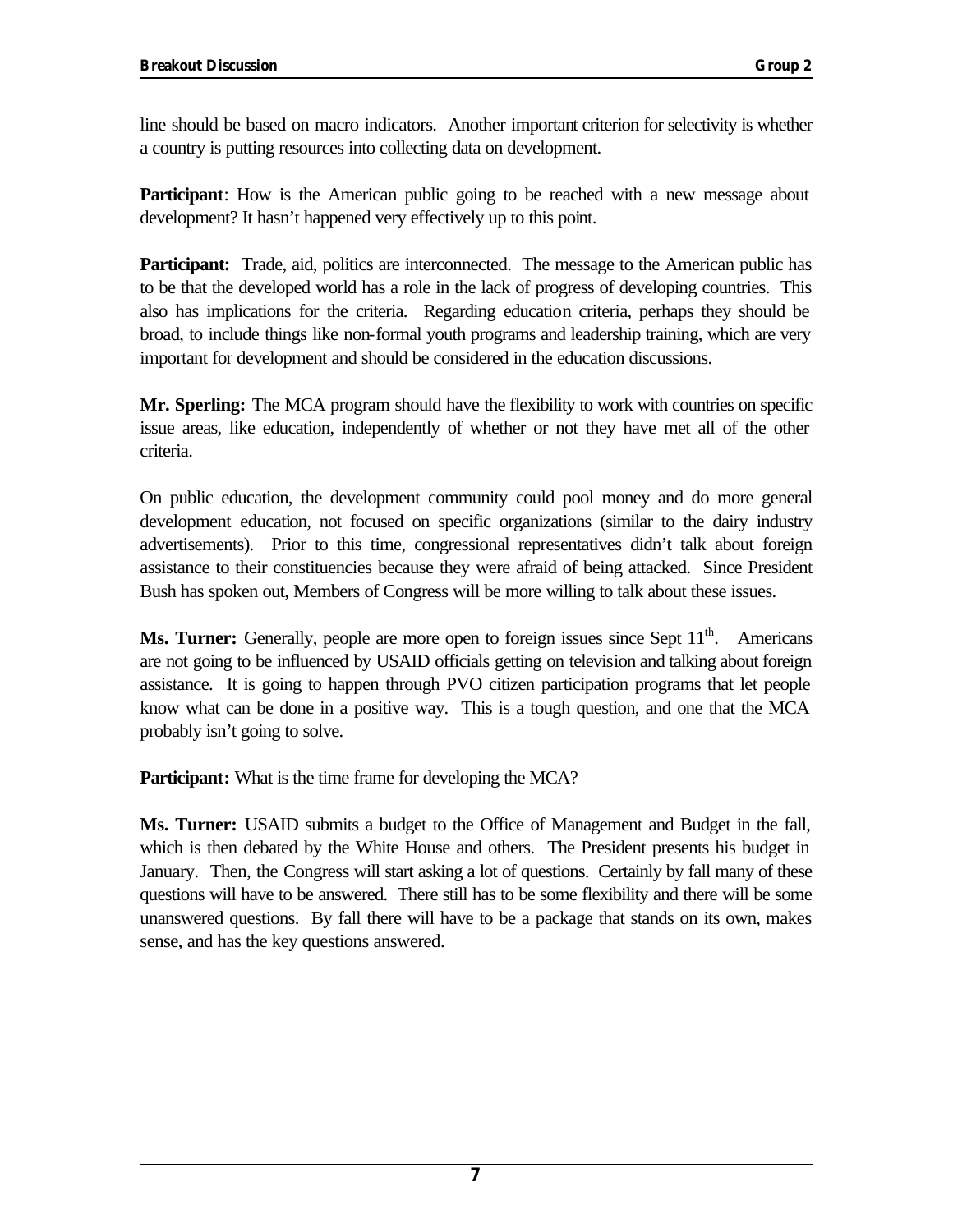**"The New Compact for Development: Designing a Blueprint for Change"** \_\_\_\_\_\_\_\_\_\_\_\_\_\_\_\_\_\_\_\_\_\_\_\_\_\_\_\_\_\_\_\_\_\_\_\_\_\_\_\_\_\_\_\_\_\_\_\_\_\_\_\_\_\_\_\_\_\_\_\_\_\_\_\_\_\_\_\_\_\_\_\_\_\_\_\_\_\_\_\_\_\_\_\_\_\_\_\_\_\_\_\_\_\_\_\_\_\_\_\_\_\_\_\_\_\_\_\_\_\_\_\_\_\_\_\_\_\_\_\_\_\_\_\_\_\_\_\_\_\_

**Advisory Committee on Voluntary Foreign Aid**

# **Breakout Group Three**

**"Economic Freedom"**

# **Annex 4**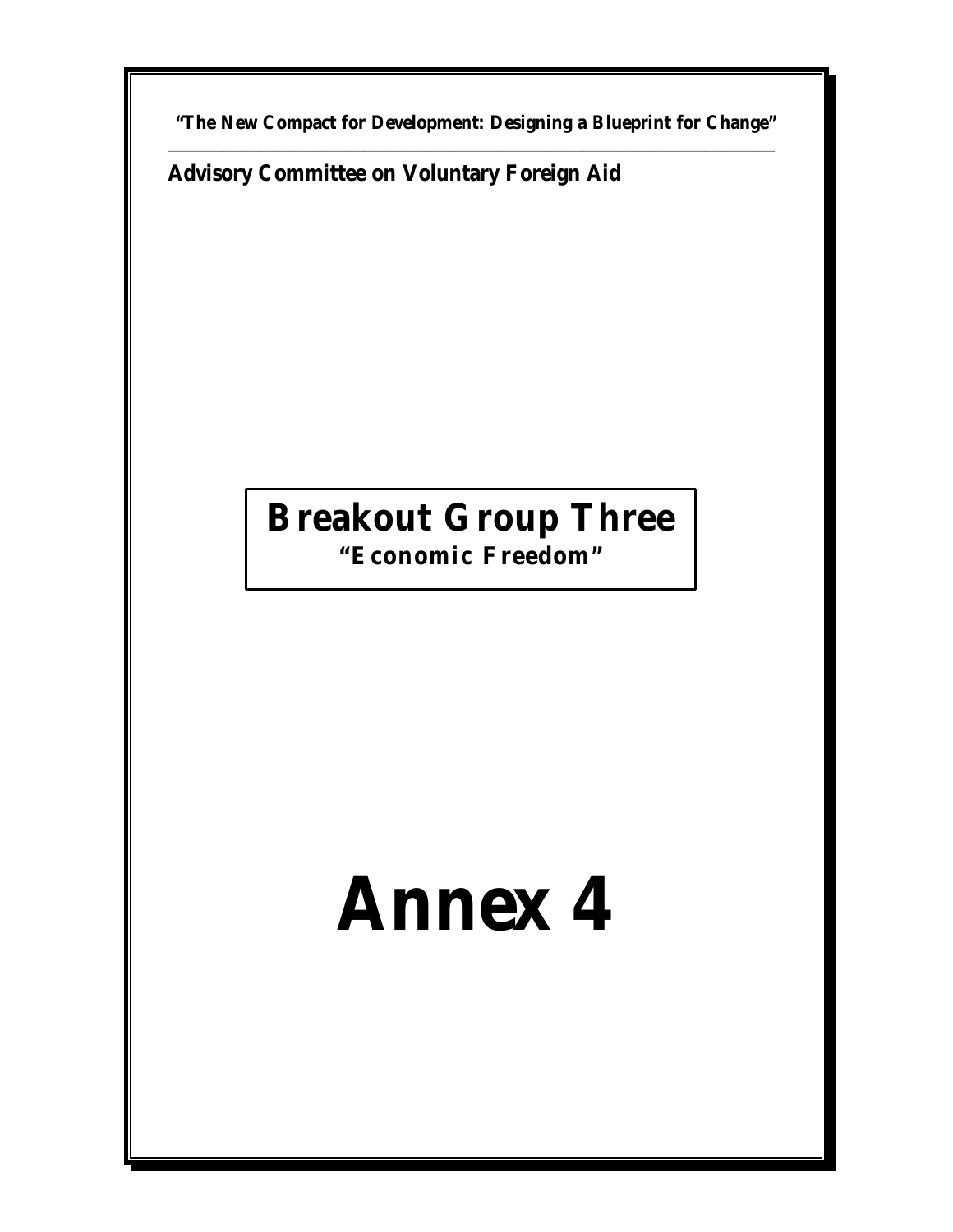#### **ACVFA Public Meeting, Wednesday, May 22, 2002**

#### **Break-Out Group on Issues Relating to Economic Freedom**

**Moderator: David Cowles, Acting Deputy Assistant Administrator, Bureau for Economic Growth, Agriculture and Trade, USAID**

#### **Speakers: Tessie San Martin, Partner, PricewaterhouseCoopers Consulting Rachid Benjelloun, Principal Associate, Nathan Associates, Inc. Thomas Gibson, President, The Institute for SME Finance**

#### **David Cowles:**

The Millennum Challenge Account (MCA) challenges developing countries to take shared responsibility for their future. It also challenges development professionals to show results.

#### **Tessie San Martin:**

This is a fascinating and challenging time to be in the development business. How should these additional significant monies be channelled to achieve development successes? Economic freedom can be defined an a variety of ways-- economic growth, growth in entrepreneurship, etc. What exactly does this mean in an era of globalization?

Globalization means more choices and more opportunities than ever before. Economic freedom means enterprise growth to create jobs, increase incomes and pull people out of poverty. The access to markets, ideas, capital, and other resources that entrepreneurs have now is unprecedented. The challenge is to help countries leverage these opportunities to the maximum extent possible. Winners and losers in globalization is a real issue. The process of economic growth must be as inclusive as possible.

There are certain pre-conditions that need to be in place for economic growth, including macro economic stability, prudent fiscal management, responsible public finance, and stable monetary policies. There are countries that have made all the right choices for macro economic stability, but the desired supply response does not not follow.

One must consider both macro and micro level issues. How can the MCA reward not just the outcome, but the process through which stakeholders are engaged in the dialogue about economic reforms? Institutions that have inclusive, participatory processes yield more sustainable outcomes. The people side of the equation should not be forgotten; institutions and policies are made by people. Process matters for long-term stability. Inclusiveness is important -- how it is rewarded, what types of programs go with it, and how to engage local stakeholders and enhance the economic foundations of competitiveness in a way that will yield inclusive outcomes.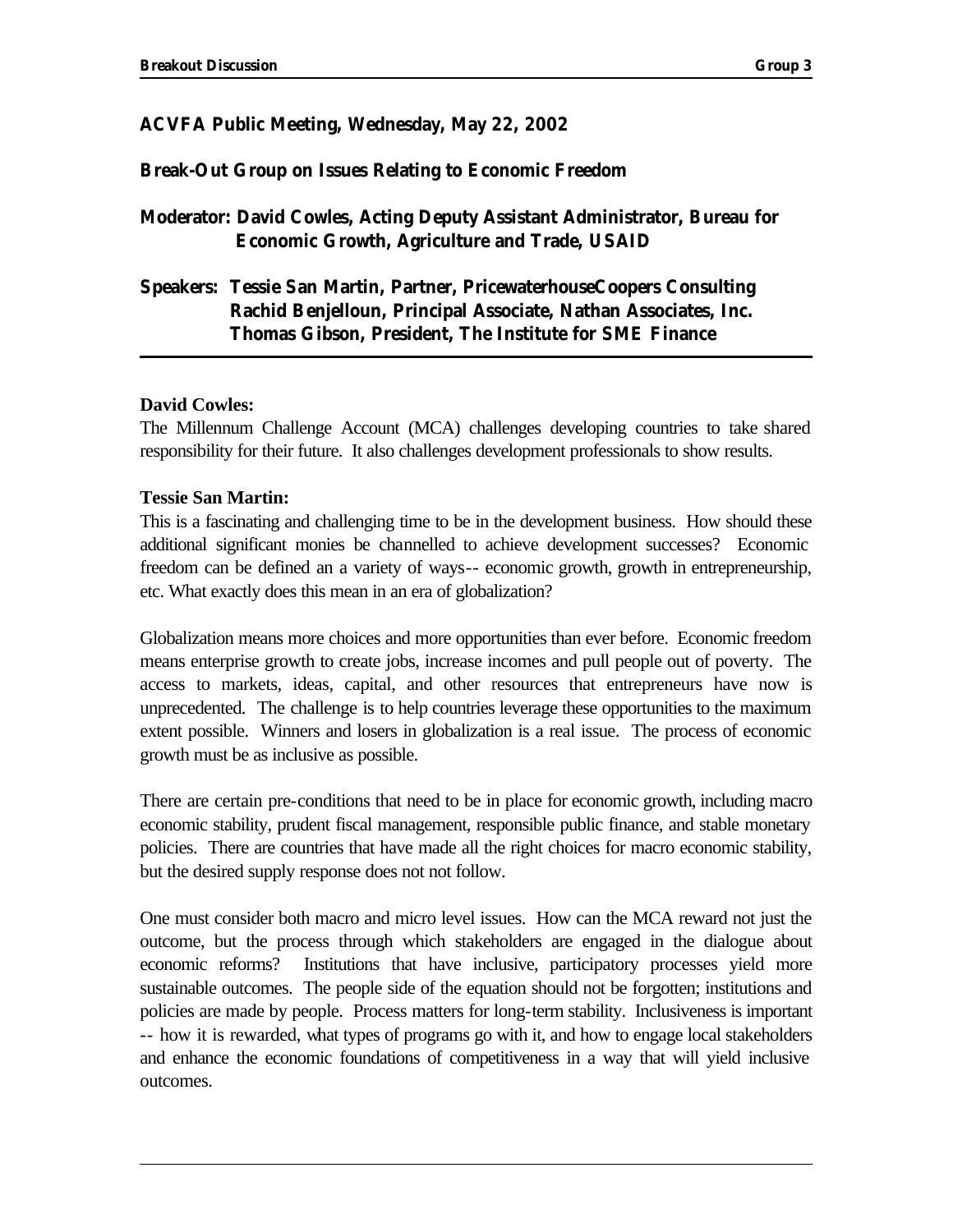This is about changing the way governments think and operate through retooling and skills development. In Africa, due to the HIV/AIDS pandemic, there are shortages of experienced people and it is necessary to prepare a whole new generation of civil servants.

**Participant:** How can one develop the trust necessary for transactional activities?

**Ms. San Martin:** A lot of work has been done in terms of institutional development over the last few years. It takes time and must be built on processes that encourage information sharing. It is important to build some small successes as a foundation.

Participant: El Salvador gets \$1.9 million in remittances which go directly to families and communities. It is a small country with very poor institutions. How can the people be engaged to change the institutions when the government is not interested in making reforms?

**Ms. San Martin:** Shedding some light on the possibilities can be a successful way of getting bottlenecks dislodged.

**Participant:** Please address the issue of enterprise reform.

**Ms. San Martin:** If enterprises are competitive they will grow and create jobs. That will be good for everybody. Enterprise development involves working with the elite. How do they view social responsibility and what type of investments and commitments are they ready, willing and able to make?

**Mr. Cowles:** Ms. San Martin identified several points to consider in the development of criteria:

- 1. The importance of stakeholder participation
- 2. The importance of the micro economic environment
- 3. The relationship of trade and country size

#### **Rachid Benjelloun:**

The following analysis is based on two publications on economic freedom from the Cato Institute and the Heritage Foundation/Wall Street Journal (HF/WSJ) The HF/WSJ defines economic freedom as the absence of government coercion or constraint on production, distribution and consumption of goods and services beyond the extent necessary for citizens to protect and maintain liberty itself. The HF/WSJ definition centers around government intervention or the lack thereof. The Cato Institute has a similar definition, but it is centered on the concept of freedom itself on a personal basis. It says that the core ingredients of economic freedom are personal choice, protection of private property and freedom of exhange. There is a strong correlation between economic freedom and income and growth, corruption, human development, poverty, and life expectancy.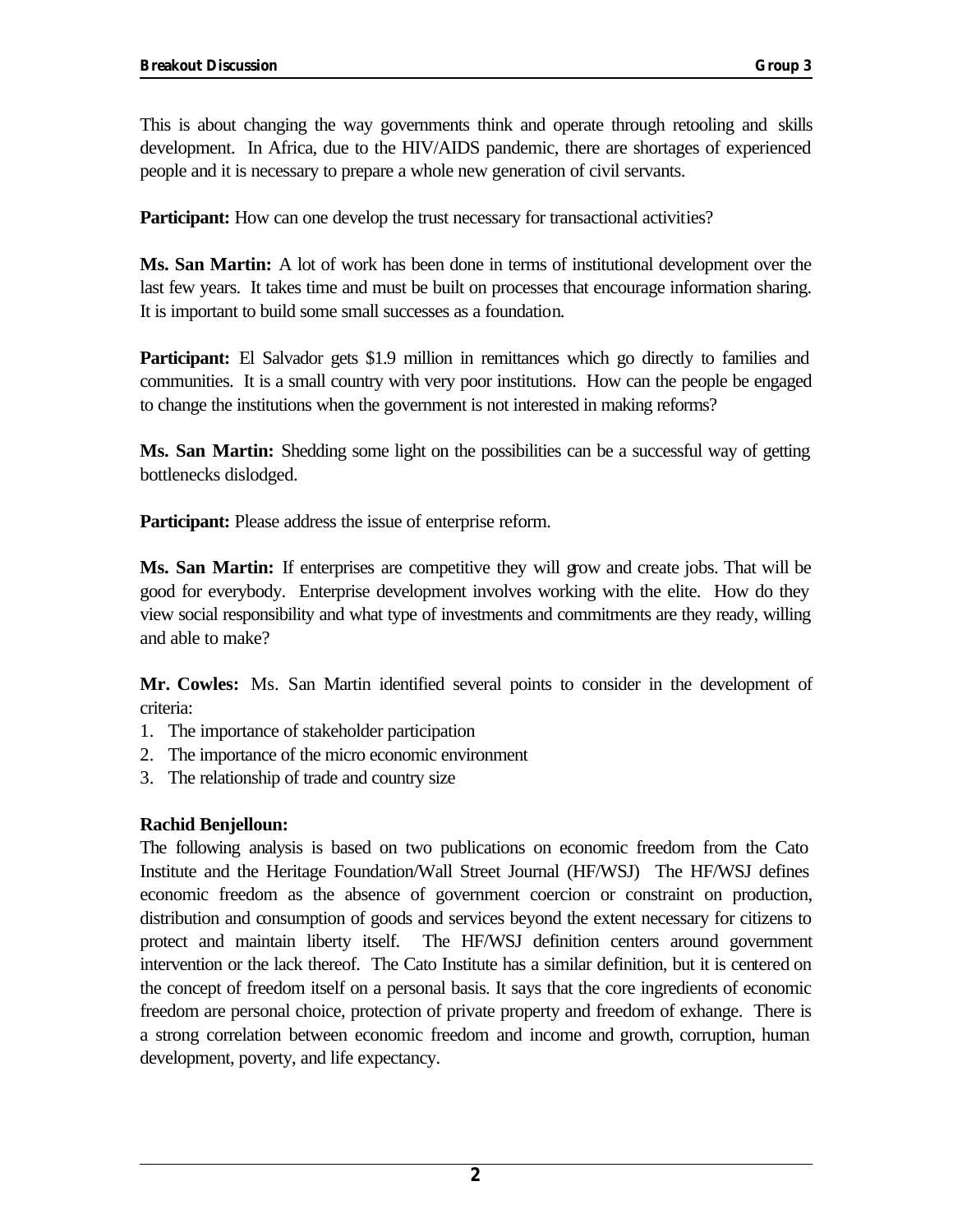HF/WSJ's Economic Freedom index, which covers 161 countries, is focused on the extent of government intervention in the economy. The ten equally weighted components are trade policy, fiscal burden of government, government intervention in the economy, monetary policy, capital flows and foreign investment, banking and finance, wages and prices, property rights, regulation, and black market. Both organizations try to make the indices as objective as possible and use quantifiable data to the extent possible.

The Cato Institute index, which covers 123 countries, has seven areas and 21 components, each of which has its own assigned weight. It uses a statistical method, a principal component analysis for looking at the variance of each one of the components and how it affects the dependent variable. The Cato Institute's index focuses on personal choice, protection of private property and freedom of exchange. The seven areas the Cato Insitute looks at are size of government, economic structure and the use of markets, monetary policy and price stability, freedom to use alternative currencies, legal structure and security of private ownership, freedom to trade with foreigners, and freedom of exchange in capital markets.

The top ten countries from both indices are about the same, but there are some big differences on other countries. Both indices get their data from similar sources. Differences result from the timing of the calculations and assigned weights.

In the more comprehensive *Economic Freedom of the World* index of the Cato Institute, countries that are fundamentally strong in their economy and institutions have a higher ranking. Countries like Argentina and Bolivia actually decline in the ranking.

Things can happen to economies that cannot necessarily be controlled by internal policies. For example, the World Bank and other donors would like to see Egypt devalue its currency to develop its export potential. However, many people are afraid that the result of devaluation would be massive inflation. Many countries don't have as much control over trade policy as they would like, particularly in setting tariffs. If they raise tariffs the World Bank and the International Monetary Fund might take away funding. The target of these indices is the impact on business, but are the indices equipped to handle the economic policy impact on health, poverty, gender, and other issues?

The time lag issue must be considered. The government that instituted the reforms may no longer be in power by the time the economic indices are published.

Generally, there is resistance to things that seem to be imposed, rather than participatory in nature. There is a need for a customized solution to measure economic freedom. There are many variables to consider including data subjectivity, availability, and credibility.

Suggestions:

• Establish an expert panel to assess economic freedom progress on a case-by-case basis.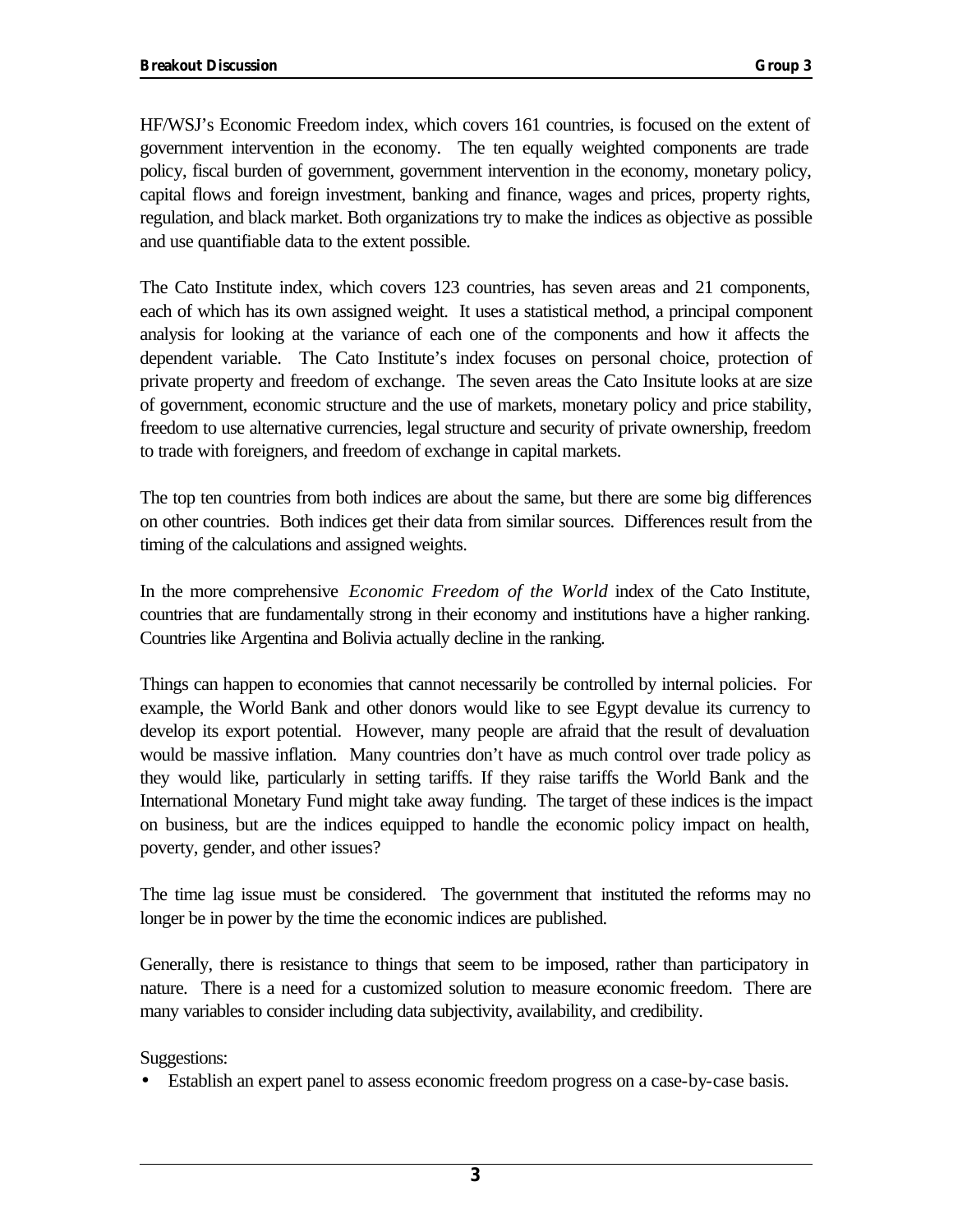- Establish national commissions to regularly measure economic reform progress against their own targets. There are National Competitive Councils (involving private sector, government, and civil society leaders) in some countries. They could be involved in setting targets, conducting measurements and managing funds.
- Use some of the PRSP processes, rather than creating something totally new.
- Eligible countries should lead the reform process. There is no substitute for ownership.
- Technical assistance will be needed for sequencing and analyzing policy impact. Countries want the United States to show them why particular policy reforms are good for them.

Process Recommendations:

- 1. USAID could help set up and strengthen local reform-minded groups that are interested and eligible for the MCA.
- 2. Set a deadline each year for these local groups to make presentations to a U.S. team and submit proposals and timelines for intended reforms.
- 3. If the proposal is accepted, set some monetary benchmarks.
- 4. Offer technical assistance to measure the potential impact of reform and help local groups build consensus for reform.
- 5. Present the results against the benchmarks to the same panel. The team should propose how the money should be used and accounted for.

**Mr. Cowles:** Relying on a variety of data sources may have some mitigating effect on the extent to which countries can manipulate the data to their own advantage. Although there is a great deal of overlap between the indices, there are some significant differences in ranking. What is the implication of this for the selection criteria?

**Ms. San Martin:** It makes sense to think about distribution of income, outcomes, and benefits. This has to be part of the equation.

#### **Thomas Gibson:**

One of the problems in foreign assistance is that programs are designed to support the existing structures. Poverty alleviation programs tend to focus on people in the bottom strata of society. Other aid programs focus on the upper strata of society with reforms in infrastructure, financial institutions, and so forth. To really encourage economic growth, the focus needs to be on the middle class.

Societies with larger middle classes are more economically and politically stable. The smaller the middle class, the more poverty and instability. Building the middle class will cause good development to happen throughout society. Middle class people are innovative. They build civil society and press the government to reform through legal and organizational means. They produce doctors, lawyers, scientists, writers and teachers. Terrorist activities, overthrowing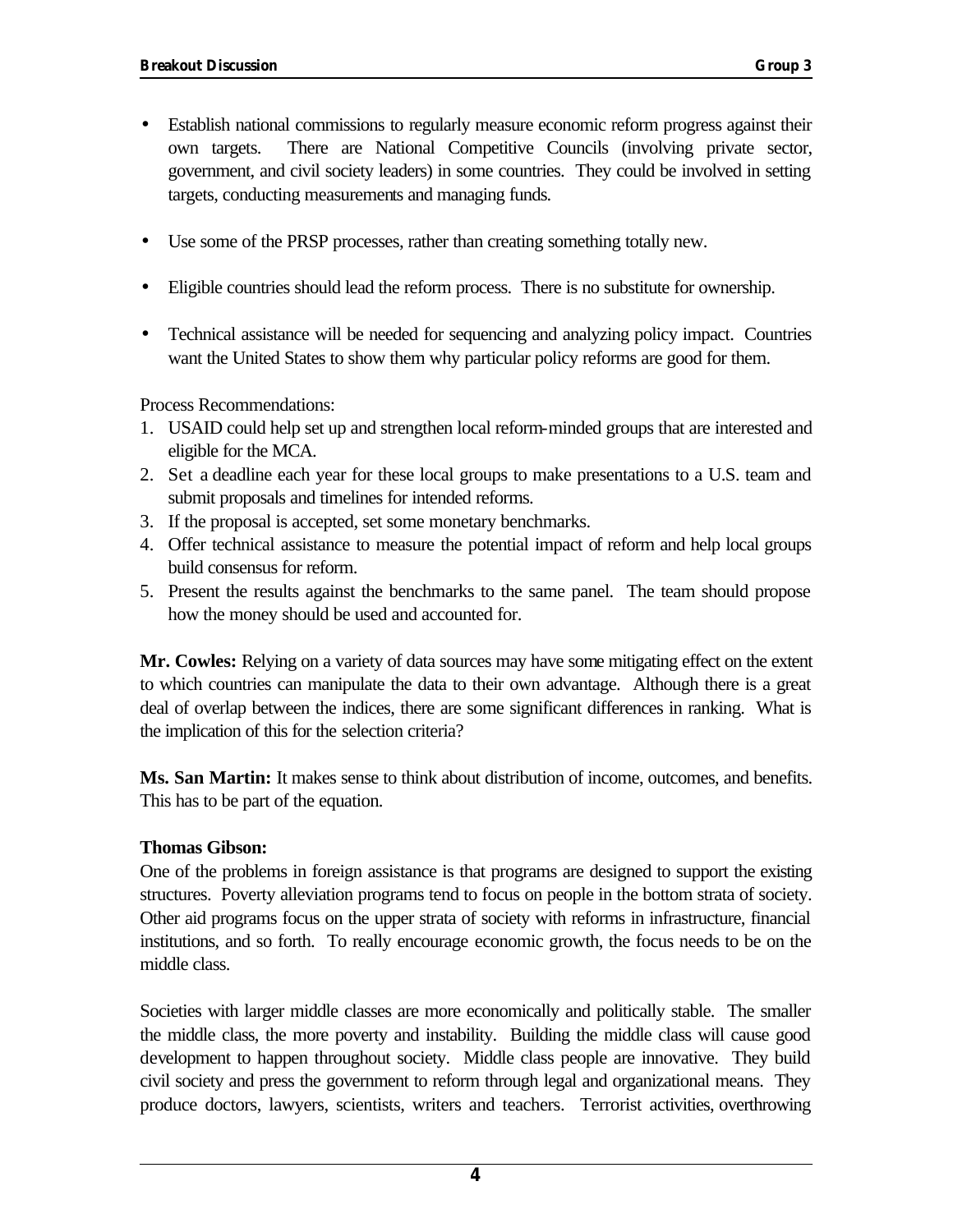governments, drug trafficking, and sending money off to foreign countries is not typical of the middle class.

Small and medium enterprises (SMEs) are most common in the middle class. SME entrepreneurs want freedom from instability. They would like to be able to bet on something and know that six months later the conditions for that bet are still there. They also want freedom from unfair competition from the elite, freedom from a disproportionate tax burden, and freedom from excessive "steps" in registration, permits, and licenses. Short-term high interest rates and highly collateral is another burden. The SME sector in the middle class is tapped out on cash and collateral. In order to expand the SME sector there must be new money.

Measurements of success in building the middle class include growth in the following areas:

- Number of formal independent SMEs
- Sales and employment of SMEs
- Corporate income tax payments
- Bank financing of SMEs
- Local private and institutional investment

One of the most important aspects to examine is the level of growth in local private and institutional investment. There should be a public-private partnership for SME risk capital. Non-collateral based financing is critical. SMEs need to be financed on the basis of potential, rather than current wealth. This means risk capital funds and non-bank institutions. Local governments must finance SMEs without interfering or controlling their development. Local private and institutional capital must be attracted. Trust must be built. As long as the government and the private sector don't trust each other, there is limited potential to move forward.

The U.S. Small Business Investment Company (SBIC), which has been in operation for 50 years at the Small Business Administration, is really what starts venture capital in the U.S. The government brings money to the table where it hasn't been investing before, to attract equity investors who will then receive a greater return on their investments. The government must step back and relinquish control of the process. This is being tried now in some developing countries. The government makes the lower cost loan to the SME fund, and local investors invest equity in the SME fund. The control comes from the local investors, private sector and the local fund managers. It only works if the SMEs are growing and there is a high level of trust.

This model is being tried in Namibia with a partnership between USAID and the Central Bank of Namibia. Namibia has the smallest proportional middle class of any country on earth. Similar programs are being started in Rwanda, Pakistan, Mozambique, and other African countries.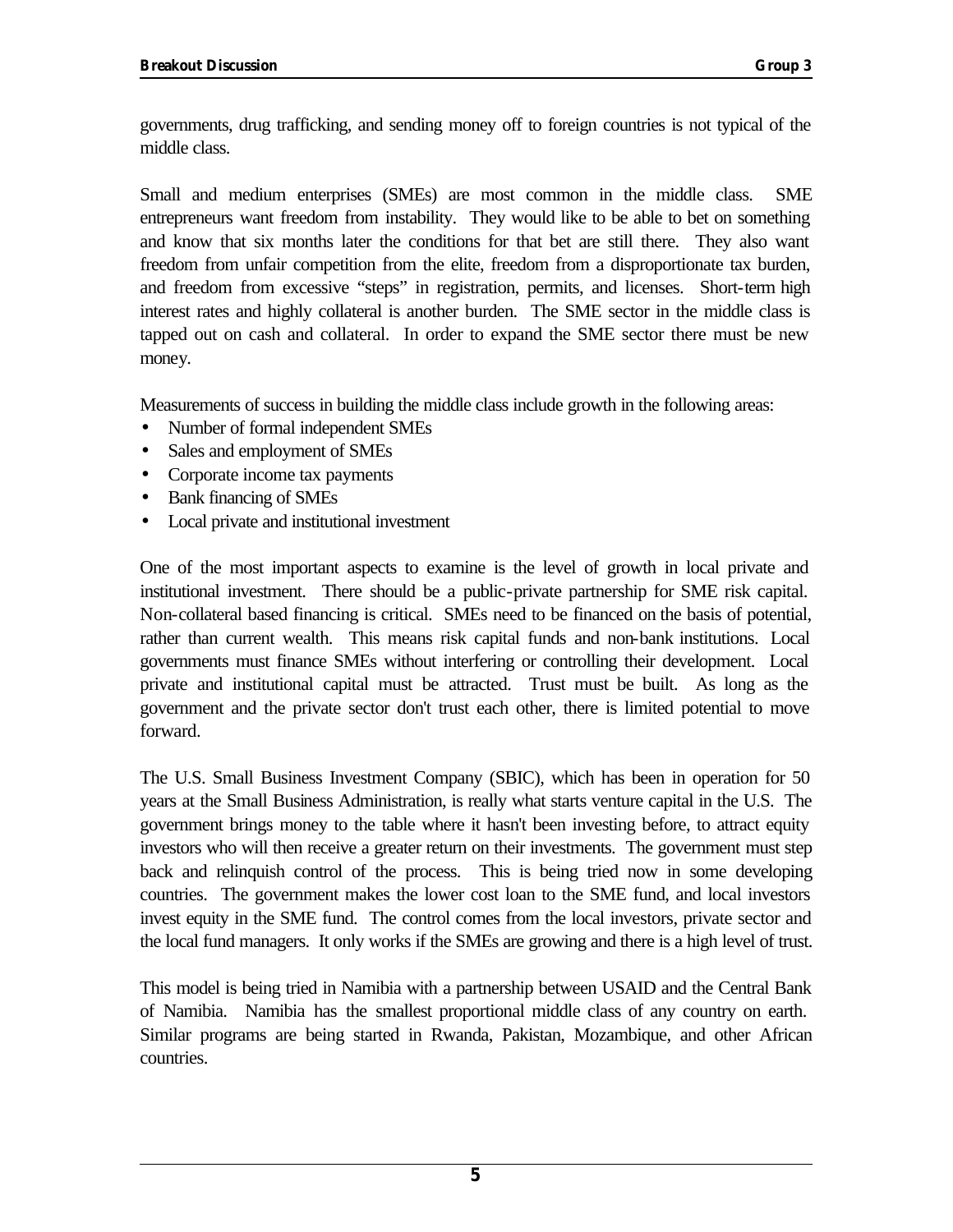It is important to determine at the outset if a government is really committed to supporting SMEs and growing the middle class. Unless this is the case, the mistakes of the past will be repeated.

**Participant:** Helping businesses increases incomes and grows the middle class. That in turn creates the resources for better education, health care, and other important social programs.

**Participant:** There is a big difference between correlation and causation. Proving causation is extremely difficult. The high inflation countries are those that have problems, so that inflation is not a measure of the state of policy, it's actually the outcome. Those sorts of problems are deep and pervasive.

There is empirical evidence that labor market freedom works for economic growth and economic governance. Labor market freedom should be part of an MCA measure of economic freedom.

**Participant:** Is there a consensus among economists about the nature of the relationship between individual income tax rates and rate of growth of the economy as a whole?

**Mr. Benjelloun:** I don't know whether the Cato Institute and the HF/WSJ indices can show a correlation or a cause and effect relationship.

Participant: A lot of these studies show correlation, but not causation. A new United Nations Development Program report shows that in many countries where there has been macro economic growth, there has also been a rise in inequality between the wealthy and the poor. The poor have actually been getting poorer. A Food and Agriculture Organization study of sixteen countries that opened their economies found that those countries now have greater food insecurity.

In terms of the criteria, it's important to ensure a gender component in the economic criteria. Studies have shown that investing in women increases the investment in the next generation. Women are more likely to invest in education and healthcare for their children.

There is also a need to calculate the impact of the informal sector. Many jobs, particularly women's jobs such as selling food at the market, are not accounted for in the formal sector. Finally, criteria should make the link between macro and micro economic indicators.

**Participant:** USAID has been criticized for having discrete and sometimes artificial sectors that do not reflect real life. Clearly there are some themes and issues that impinge on each other in the President's three areas. There needs to be some thinking about that in the elaboration of criteria and indicators. Because the issue of corruption is so important across the board, what is the state of the art in measuring corruption in a rigorous way?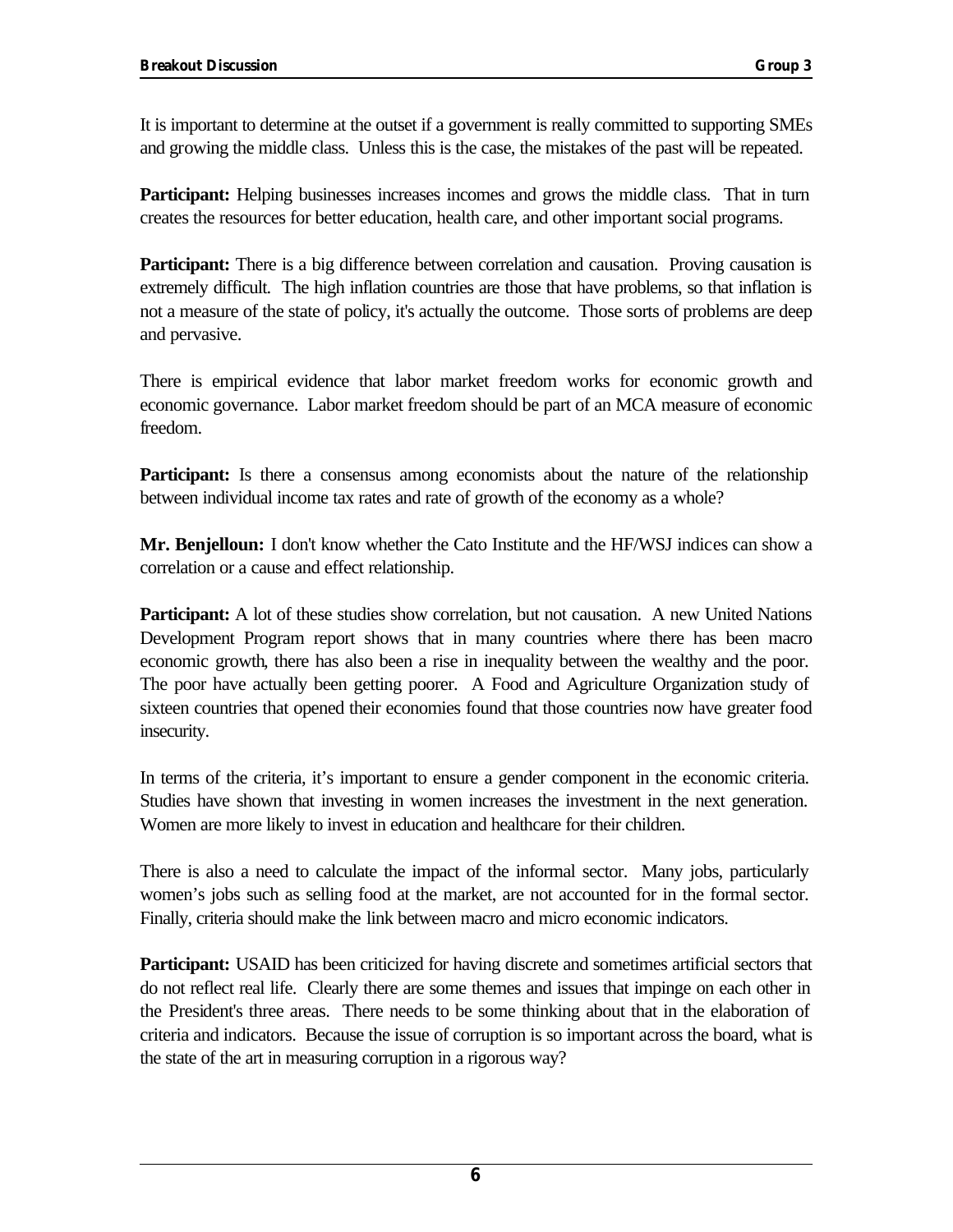**Mr. Gibson:** Programs at the field level often address issues in a more cross-cutting manner than people in Washington, DC, but this issue should be addressed in the criteria development process.

**Participant:** The U.S. government is going to face a big problem when it seeks to convert some of the continuous variables into a binary yes/no decision. It will be difficult to find a conceptual basis for any given cut-off point. Also, by virtue of having a lot of indicators on the table and inviting people to add more, the impression is given that this will be a comprehensive measure.

Any choice of indicators is subjective. The question of objectivity should be discarded. There is a need for clearly defined indicators and consistent, transparent processes. What would serve the MCA best is to think of the eligibility criteria as minimum thresholds. The extent to which a few yes/no variables can be identified, the clearer and more transparent the process will be. This is not an effort to be comprehensive. The variables should be chosen because they are sentinel and important. The second stage of competition could follow.

**Mr. Cowles:** How does one determine that the necessary policy framework is in place to deliver effective assistance? In the early days of the MCA, when the program itself is fighting for validity, it should err on the side of limiting assistance to countries in which there is a high confidence of success.

**Participant:** Indices are highly controversial and complex. The criteria could be determined on a country by country basis. Each country could have five to ten indicators that the local mission director helps to develop. The country should be judged on their progress in meeting those locally relevant indicators.

**Mr. Cowles:** There are some problems with this approach, but the point is taken that objective criteria are severely limited. Knowledge of what is happening on the ground is important.

**Participant:** An expert panel could become very political. It adds room for special interests and lobbying, as does the case by case approach. Within a simple framework of eligibility criteria, it would be useful to have some kind of a scaling to measure variables over time.

**Participant:** Four out of every five development dollars come from the private sector. The private sector is making decisions continuously about where to put their money. There's a whole slew of qualitative and quantitative indicators available. There are many concrete suggestions and solid foundations that this community uses on a daily basis that could be applied to economic freedom.

**Participant:** There is an internal contradiction in the MCA between the goal of reaching the poorest and the principle that aid is most effective when the proper policy framework is in place. That is why it's so hard to figure out how to select countries. The Heritage Foundation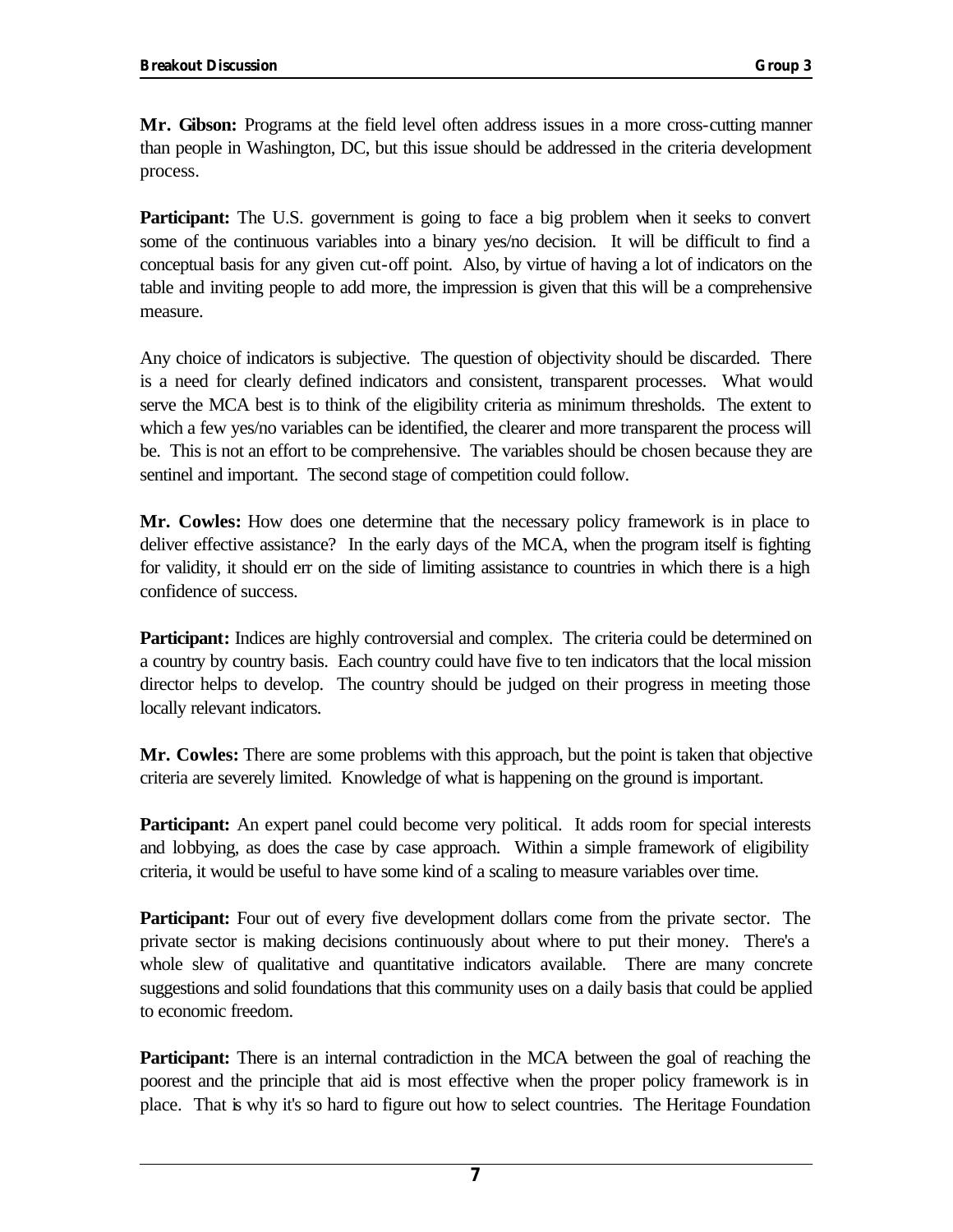index shows that economic freedom is negatively correlated with poverty. Using that index, the poorest countries would be excluded. There is a difference between the eligibility criteria and results indicators. The criteria could identify the poorest nations, but the results indicators could involve the policy framework.

**Mr. Cowles:** There is still a development program for countries that are not MCA eligible, which might include many of the poorest countries.

**Participant:** The binary nature of discussion is a concern. What would work best is a matrix that sets out the essential developmental objectives, essential program responses, and the attributes of those responses that make them effective or ineffective in each situation.

**Participant:** A lot of the options presented were relatively devoid of local voices and how economic freedom affects them. Trade regulations, stocks, bonds, and income taxes are irrelevant to the rural poor. There is a need to collect data and develop indicators that might approach what the rural poor are dealing with economically. The mechanisms are not in place for involving local people in this process.

**Participant:** The focus of the MCA is poverty reduction. A priority should be determining whether the policy environment in a country is reaching out to the rural poor and the informal sector. Supporting business means nothing if the program is not also addressing the needs of the poorest people.

**Participant:** Significant, sustainable economic growth does not happen without electricity. Privatization over recent years has left the rural poor in the dark because there is no incentive to bring electricity to rural areas. Most donors over the last decade have quit doing infrastructure projects. The MCA should look at some of the problems in funding infrastructure. The first and the primary beneficiaries of electricity are women and children in homes and schools.

**Participant:** Making investments in rural infrastructure is one of the best ways to alleviate rural poverty. Then the question is how consider existing infrastructure in the criteria. Infrastructure typically is a large-scale investment that might be appropriate for the MCA.

**Participant:** The MCA could be exhausted through building infrastructure. It could be use to attract private capital investment.

**Participant:** It is necessary to identify countries in which the policy environment is changing sufficiently to build on, but things are not so successful that the MCA is not really needed.

**Participant:** Poverty should be the first eligibility criteria. The group of poor countries may be the IDA or IDA-blend, or other countries. Other criteria come into the picture after that group is identified.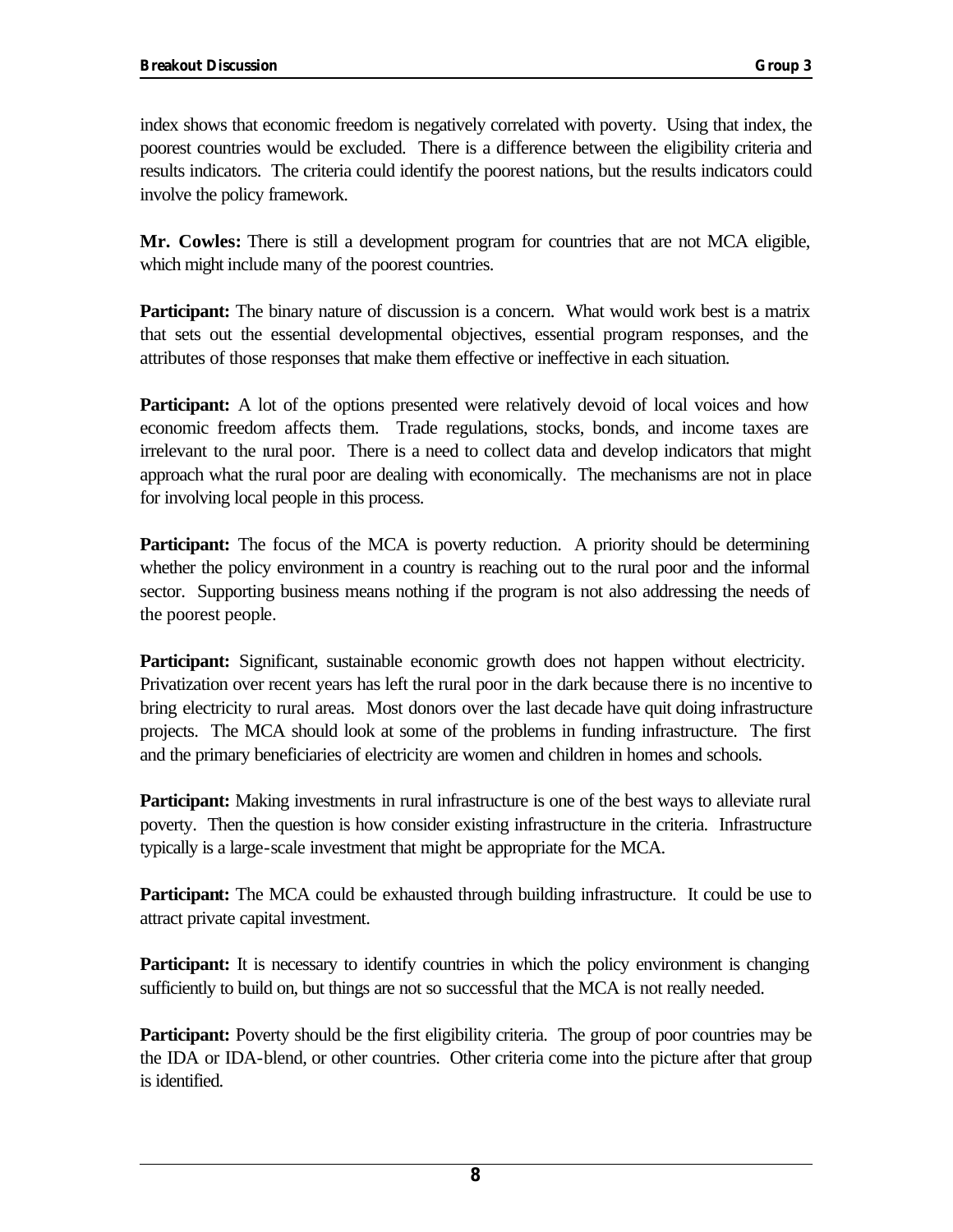**Mr. Cowles:** Should the MCA consider middle income countries?

**Participant:** There are middle-income countries with very large pockets of poverty that perhaps should be eligible. There is a need to define a cut-off point, while ensuring that the process is transparent.

Participant: If the language is poverty-oriented, there has to be an agreement about overall purposes. The indicators presented are really more significant for advanced development than basic development. Regarding best practices, there is a lot of knowledge documented about certain elements related to gender or education. These have to be added to the formula. Maybe there needs to be a few different experiments to identify the best indicators.

**Mr. Cowles:** There is consensus that poverty is the important issue that needs to be addressed. If there is some measurement of results within a five to ten-year time frame, that would be consistent with the Millennium Development Goals.

**Participant:** Could a set of needed reforms be developed for each participating country?

**Mr. Cowles:** One of the speakers in the morning session suggested that after a country is selected for the MCA a list of reforms should be developed in a participatory process. This would be a compact under which the MCA would provide the funds and the country would undertake certain reforms.

**Mr. Gibson:** Policy reforms do not tell the whole story. There must be quantitative, objective criteria. There are all kinds of hidden measurements that will tell whether or not reforms are actually working. For example, in measuring corruption, one could look at whether or not there is a working limited liability company law. There are hidden indicators like that in all fields. There is a need to be cleverer about the objective criteria because broad macro economic criteria can easily be manipulated to tell the wrong story.

**Participant:** Countries should set their own targets for the indicators. Success or progress should be judged against those targets. Funds could increase or decrease depending on performance.

**Participant:** Good policy reforms and legal redress need to extend to the poor, not just to the small entrepreneur.

**Mr. Benjelloun:** There is a need to form a reform-minded group with participation from NGOs, PVOs, and donors. This group should be involved in setting and measuring targets, and eventually maybe helping to direct the funds. Again, infrastructure is key. Poverty reduction has to figure in the criteria. It is the program goal.